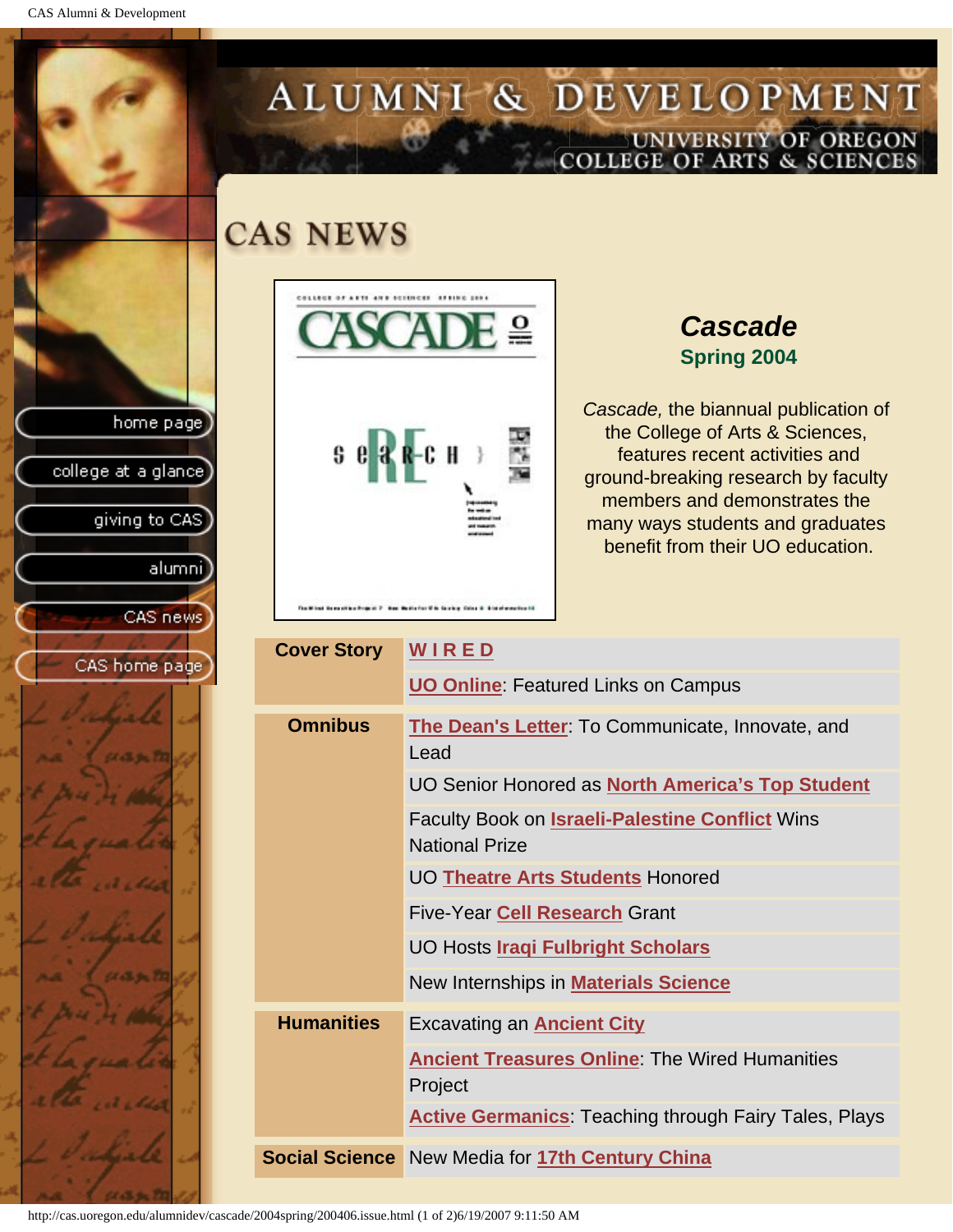

|                | Mapping Information: Oregon's InfoGraphics Lab                                                                         |  |  |  |  |
|----------------|------------------------------------------------------------------------------------------------------------------------|--|--|--|--|
|                | HipHop and HIV/AIDS Prevention in Tanzania                                                                             |  |  |  |  |
|                | <b>Natural Science Bioinformatics in the Johnson Lab</b>                                                               |  |  |  |  |
|                | <b>Immersed in Research</b>                                                                                            |  |  |  |  |
|                | The <b>Next Generation</b> of Mathematicians                                                                           |  |  |  |  |
|                | If the Human Genome Were a Novel You Had to Edit                                                                       |  |  |  |  |
|                | <b>Science Byte</b>                                                                                                    |  |  |  |  |
|                | Alumni Profiles Erin Aigner '99 M.A. '02: Mapping Her Future                                                           |  |  |  |  |
|                | <b>Jade Rubick '97: Point of Light</b>                                                                                 |  |  |  |  |
|                | <b>Alumni from Asia: Introduction</b>                                                                                  |  |  |  |  |
|                | <b>Eui-Gak Hwang: Finding Purpose in Unpredictability</b>                                                              |  |  |  |  |
|                | <b>Ben Lu: Testing New Ideas</b>                                                                                       |  |  |  |  |
|                | <b>Yung Wei: Remembering A Leader</b>                                                                                  |  |  |  |  |
|                | <b>Online Class Notes</b>                                                                                              |  |  |  |  |
| <b>Giving</b>  | <b>Appreciating Shakespeare: Couple Endows Gift to</b>                                                                 |  |  |  |  |
|                | English                                                                                                                |  |  |  |  |
|                | CAS Program Grants                                                                                                     |  |  |  |  |
|                | <b>Ten Ways to Give to Programs that Give Back</b>                                                                     |  |  |  |  |
|                |                                                                                                                        |  |  |  |  |
|                | <b>COLLEGE OF ARTS AND SCIENCES</b>                                                                                    |  |  |  |  |
|                | <b>University of Oregon</b>                                                                                            |  |  |  |  |
|                | <b>COMMUNICATE INNOVATE LEAD</b>                                                                                       |  |  |  |  |
|                | 1245 University of Oregon • Eugene, OR • 97403-1245<br>(541) 346.3950 · FAX (541) 346.3282 · alumnidev@cas.uoregon.edu |  |  |  |  |
|                | Copyright © 2004 University of Oregon                                                                                  |  |  |  |  |
|                | Updated June 1, 2004                                                                                                   |  |  |  |  |
| <b>UO HOME</b> | <b>ADMISSIONS</b><br><b>FINANCIAL AID</b><br><b>CAS HOME</b><br><b>SEARCH</b>                                          |  |  |  |  |
|                |                                                                                                                        |  |  |  |  |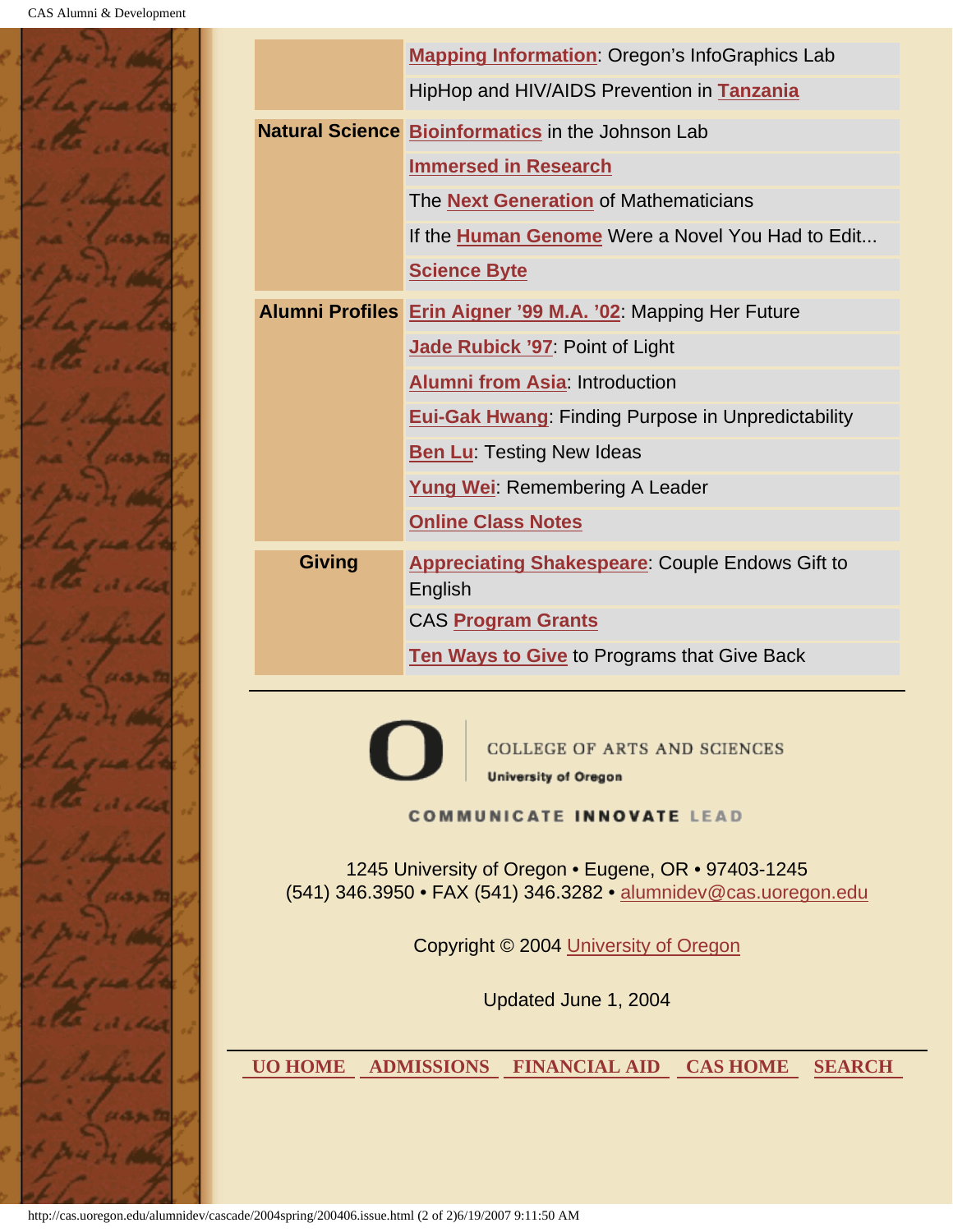<span id="page-2-0"></span>CAS Alumni & Development

## ALUMNI & DEVELOPMENT UNIVERSITY OF OREGON<br>COLLEGE OF ARTS & SCIENCES

**W I R E D**

**CAS NEWS** 

# home page college at a glance giving to CAS alumnil CAS news CAS home page



George Sheridan's class uses new and traditional media to study the European Union.

"To google or not to google?" That is the question.

Or rather it was.

A quick web search for that phrase returned at least five hits. A clever lead bamgoogled again.

Still, all fun and googles aside, the ubiquitous search engine *does* demand to be reckoned with—and, even in academics, the question still applies.

How are instructors and librarians managing to guide young

researchers in a world of "too much" information?

To some extent, the younger generation's familiarity with the world of search engines and search results should make the job easier. And it does. But the advantages are balanced with some new challenges.

While wired students may know how to quickly retrieve information from the web, it's not always the best information, or even good information. Information literacy projects at the UO are teaching students to tell the difference.

Some arts and sciences faculty members go one step further in responding to the needs of a wired student populace. They are utilizing students' conversance in—and, in many cases, preference for—all things tech by integrating web-based course work into their curriculum.

## **Conducting Research Online**

**Bitty Roy** teaches Biology 131, a nonmajors science class. Each year, she wants her students to be able to apply the basic principles of evolutionary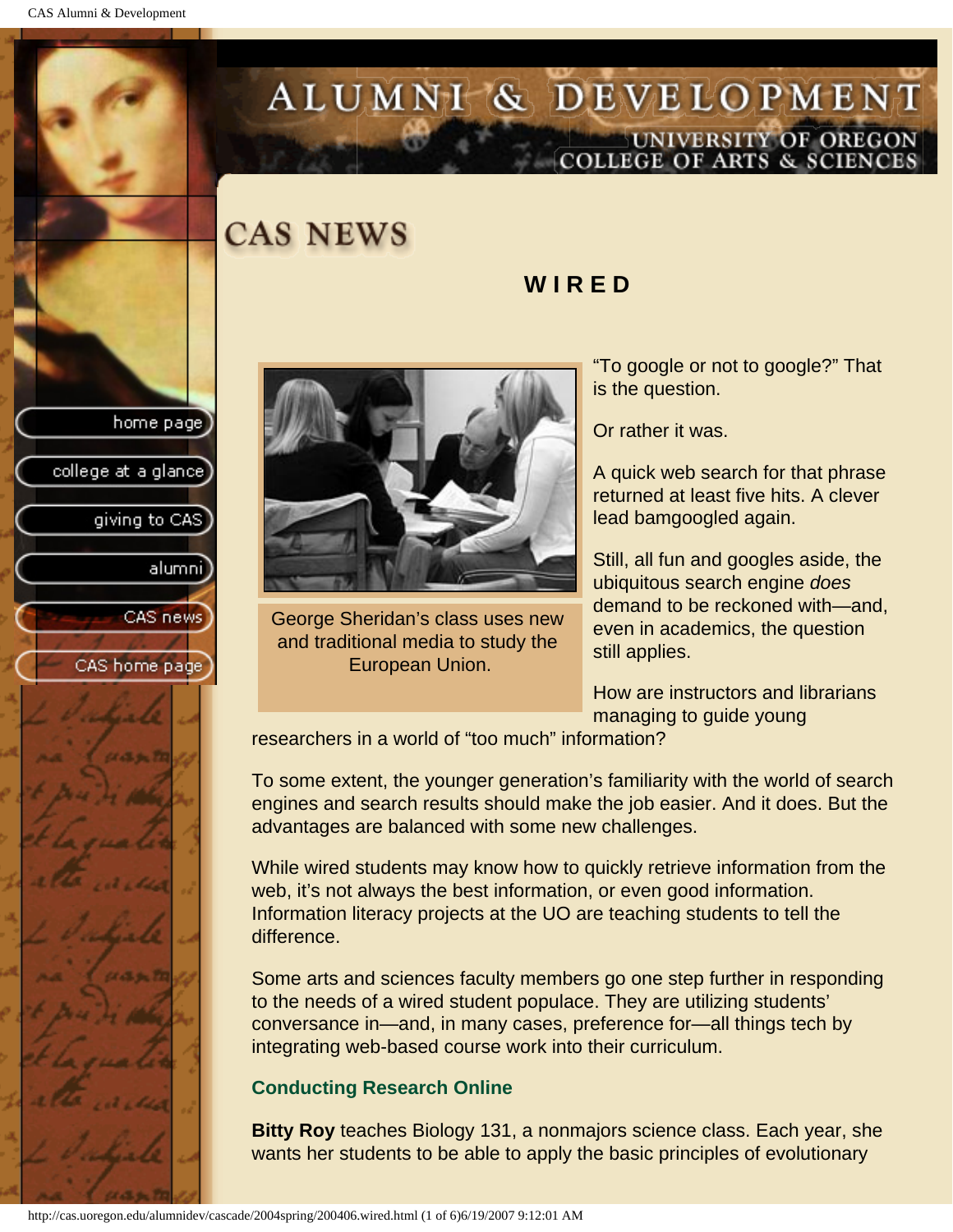CAS Alumni & Development



biology to a topic that interests them by researching and writing a scientific paper.

Of course, she wants to teach them to write well. However, there's another teaching objective for Roy: information literacy.

"At some time in their lives, each of my students will need to understand a scientific issue or a medical problem," says Roy. "I think it is part of basic literacy to be able to use science references and to understand the difference between peer-reviewed scientific research papers and websites that any yahoo can build."



How well are students deciphering good information from bad?

These distinctions are a major— and valid—concern of most professors assigning research projects.

"Right now, many students resort to what they know, which is the web, a search engine," says **Colleen Bell**, Library Instruction Coordinator. "And right now the web doesn't always lead them to scholarly resources, which is what many of the faculty expect to see in bibliographies."

But Bell acknowledges that having access to more than 3,000 libraries online can be overwhelming to new UO students. Her own college experience was "pretty clear cut" by comparison: the research options were card catalogs or print indexes.

All indexes are now online, yet many freshman and sophomores don't know where they are, or even what they are. And, though the catalogs are significantly vaster and more complex, the mere fact that they're online can often make them less intimidating to the student novice. "If we're talking about periodical indexes and a student is looking at us blankly, we can say: 'it's basically a search engine for articles,'" explains Bell.

However, even when students are trained in how to find good information for academic papers, many of them still fall back on the basics, the simple box in the middle of the screen.

"The reality is that when you do a search in Google you're guaranteed to get hits," says Bell. "Whether they're good results or not is another issue all together. Students find 'success' immediately."

**Lise Nelson** recognizes that many of the freshman and sophomores in her Geography of Latin America class are intimidated by the library, which is why she incorporates a short information training and research assignment into her syllabus. "It's important for students to be learning and negotiating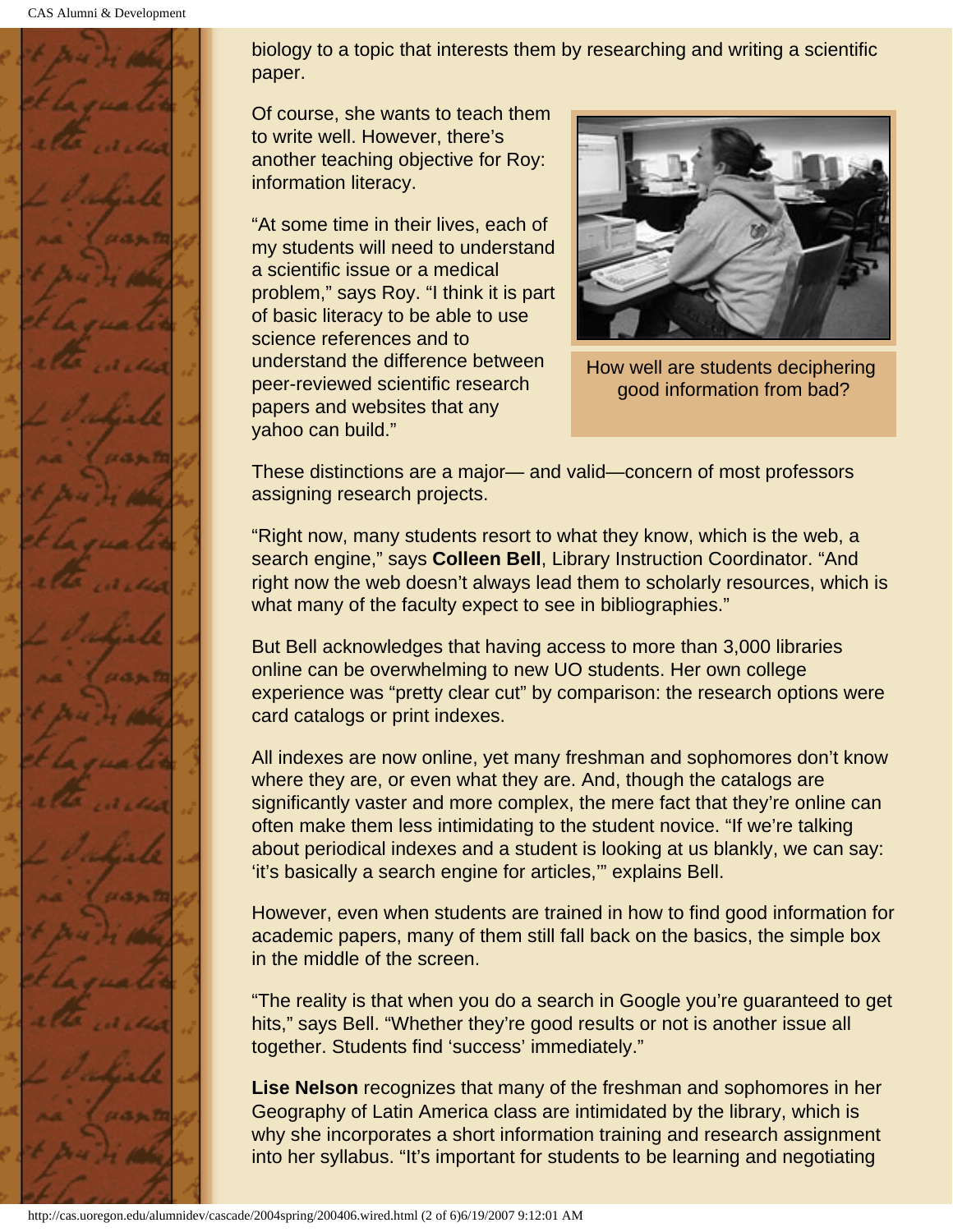CAS Alumni & Development



and discerning good information from bad. And I think practicing is invaluable..."

Bell was the librarian who assisted Nelson's class in their research process. "I was focusing on how to find the information; [Lise] was focusing on why it was important . . . I can teach them the skills, but I can't teach them to think like a geographer."

Bell says the collaborative effort between instructor and librarian gives students a well-rounded approach to information-seeking in academia. **George Sheridan**, associate professor of history, and **Tom Stave** in the library's Documents Center provide another model. Together, they've created an innovative course that examines the history of the European Union—even as it's being made.

Stave has been thrilled with the opportunity to work with Sheridan and his students on this project, particularly since the Knight Library has been a European Union depository since 1965. "[The collection] just needed a core of students to sort of open it up," he says.

Stave's extensive knowledge of EU resources has been invaluable, especially since one of Professor Sheridan's goals in the course is to expose young historians to research using primary sources, which range from EU legislative documents to internal market scoreboard reports. As opposed to finding an article that already opines about a policy, Sheridan encourages students to find the actual documents that embody the policy, and learn to decipher their information and meaning.

Amazingly, one finds much of this, too, available online. Each week, the EURO 410 listserv suggests new or developing research sources, such as the *Eurobarometer,* which reports on public opinion surveys of EU countries.

Last winter, the first time the course was offered, Sheridan and Stave asked students to write one-page descriptions of their research process in addition to their bibliographies.

"It really gave us a window into students' minds and processes," says Stave. "Where did they start? Where did that lead them?"

When asked how many started with Google, he smiles and shrugs, goodnaturedly: "Everybody loves Google."

## **Conducting Classes Online**

In the Department of Exercise and Movement Science (soon to become the Department of Human Physiology), **Rick Troxel** has been making plans to teach the fourth hour of his four-unit spring term course online. This means that students in Physiology of Injury and Trauma will be able to access some of their lectures at home, at any time they choose.

The flexibility in timing is a bonus for students, but it also provides Troxel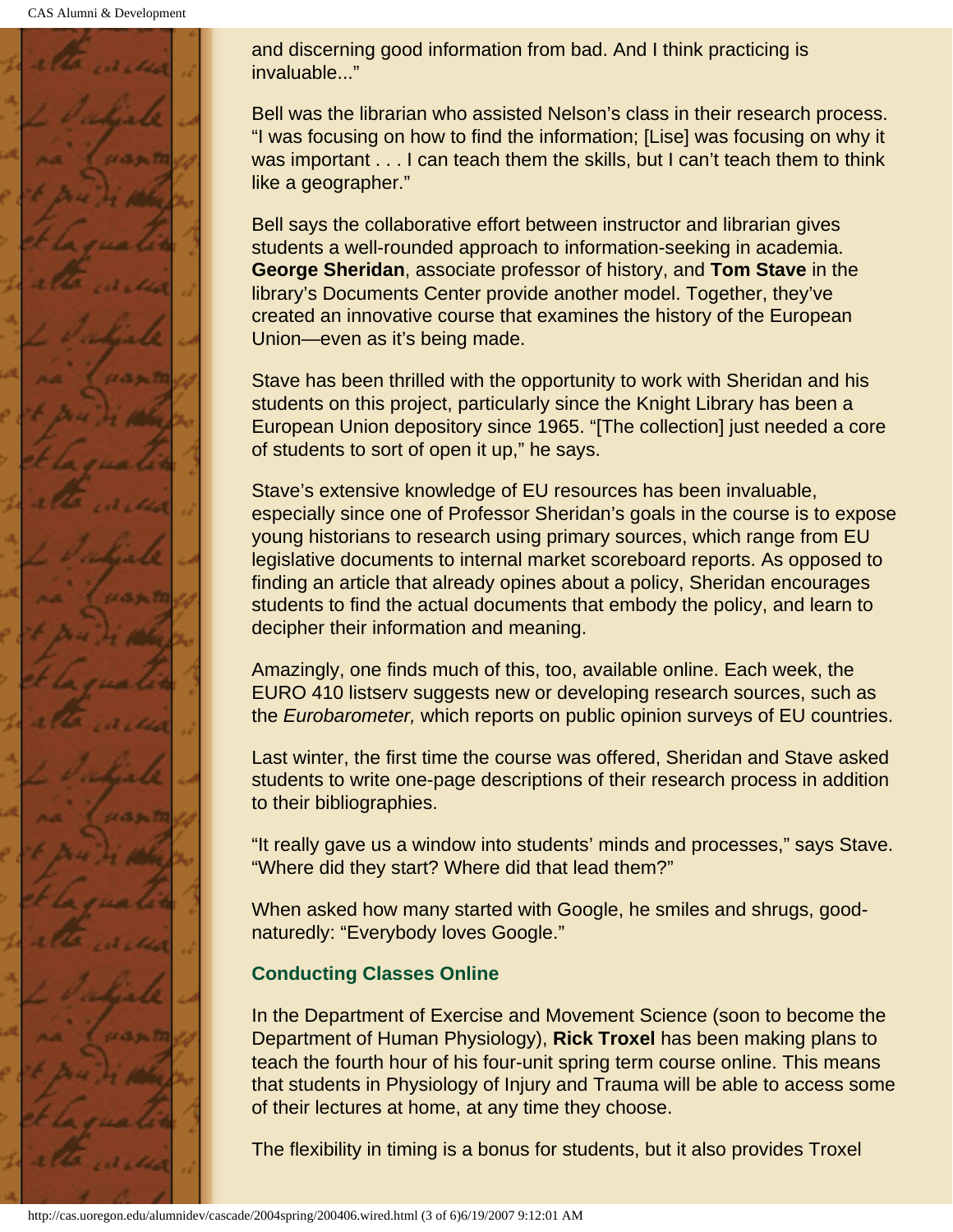



Online and in class, Rick Troxel balances the high tech with the human.

Structure of English Words; US

with a new opportunity to open the podium to others: he'll be utilizing a repository of health experts, local physicians, and visiting scholars whose busy schedules would otherwise preclude them from being able to teach a class.

Troxel isn't the only professor who is finding that online teaching and learning can present new possibilities in the classroom. Several online courses will be offered in arts and sciences this spring: The Birth and Death of Stars; Micro and Macro Economics; The

Politics; Fossil Records; and Oceanography show the range of course content being taught online.

Using the Virage software application, Troxel's online lectures will show video of the instructor presenting side-by-side with PowerPoint slides of his key points. The video files will also be searchable on the course website by keyword, allowing students to review for exams by replaying targeted lecture clips.

A benefit of holding exam reviews and lectures online, Troxel predicts, is that class time will be under less pressure and discussions can therefore be more student-directed. "I never have enough time in a term to cover everything I want to cover," he says, "but I don't want to stifle class discussion. I don't want to stop talk on something students are clearly interested in just to stay on track."

Troxel calls himself both a tech geek and a dinosaur; he's come a long way with using technology in the classroom since he began teaching at the UO in 1983. He would also readily admit to being one of the department's "techvangelists," frequently encouraging others in his department to explore new media and approach their own technological learning curves.

"It can be daunting," he says. "There's a lot to learn, and a lot of prep work."

But the Department of Exercise and Movement Science is starting to see the possibilities. All fall and winter lectures of Human Anatomy and Human Physiology were transmitted in real time to students at the OUS Bend campus. In addition, the department is working to refine an html web-based laboratory experience to be utilized by both distance education students and students in Eugene.

These computer interfaces reproduce data as if students were actually running the experiments. They can manipulate the variables and, in a sense, work with "real time organisms," says Troxel.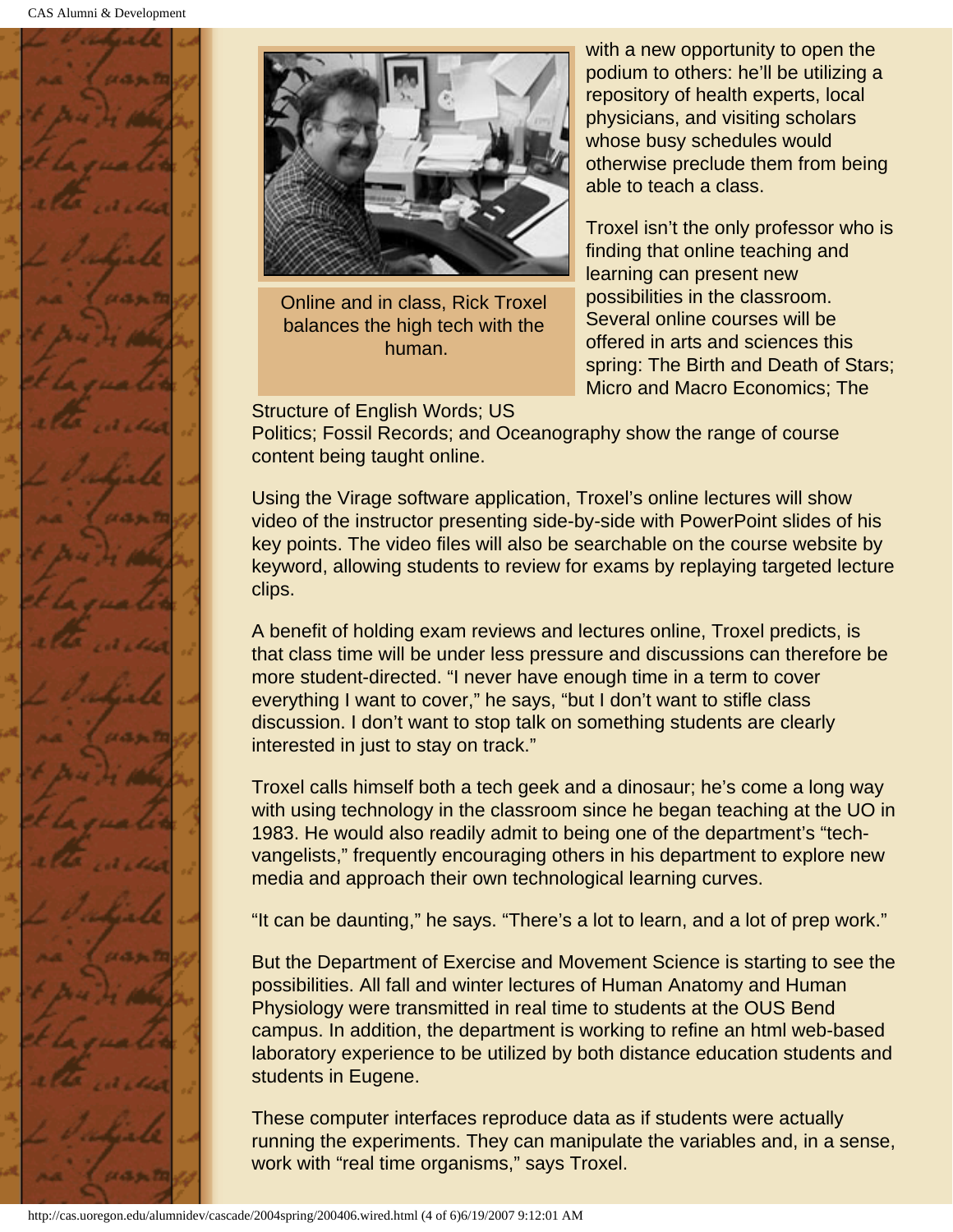

This enhances distance education possibilities but it also makes actual lab sessions more effective for local students by allowing them to run preparatory sessions before they actually get into the lab.

"Again, students can access this prep session at anytime," says Troxel, "and of course we can track whether they're accessing it, too... In many ways, students prefer working with the material in this way."

Students are increasingly unresponsive to a simple audio-lecture, according to Troxel. However, he sees a clear danger in accommodating the student demand for visual and interactive technology too much: "You have to keep in perspective that the purpose of education is not merely to entertain, but to inform, and to educate."

For this reason, Troxel remains committed to the benefits of traditional teaching and research. "Students need to learn to sit in the library with a book or a journal, too," he says. And, he adds, the face-to-face interaction between students and faculty is still something that can't be replicated online.

"Anyone who teaches knows that the special moments in the classroom are largely serendipitous and unexpected," he says. Troxel knows that he gets important nonverbal feedback in class about whether his students are actually grasping the material. "The a-ha! moments people get in lecture occur mostly when I'm explaining something in response to someone's question."

So, while Troxel delights in his new toys in the lab and lecture room—which include a virtual chalkboard and a touch screen program that enables him to make his fingers act as virtual colored markers—he recognizes that technology is only a tool to help the real teaching happen.

"We need to be vigilant that we don't become so enamored with tech that we forget why we're here."



**COLLEGE OF ARTS AND SCIENCES University of Oregon** 

*—JL*

#### **COMMUNICATE INNOVATE LEAD**

1245 University of Oregon • Eugene, OR • 97403-1245 (541) 346.3950 • FAX (541) 346.3282 • alumnidev@cas.uoregon.edu

Copyright © 2004 University of Oregon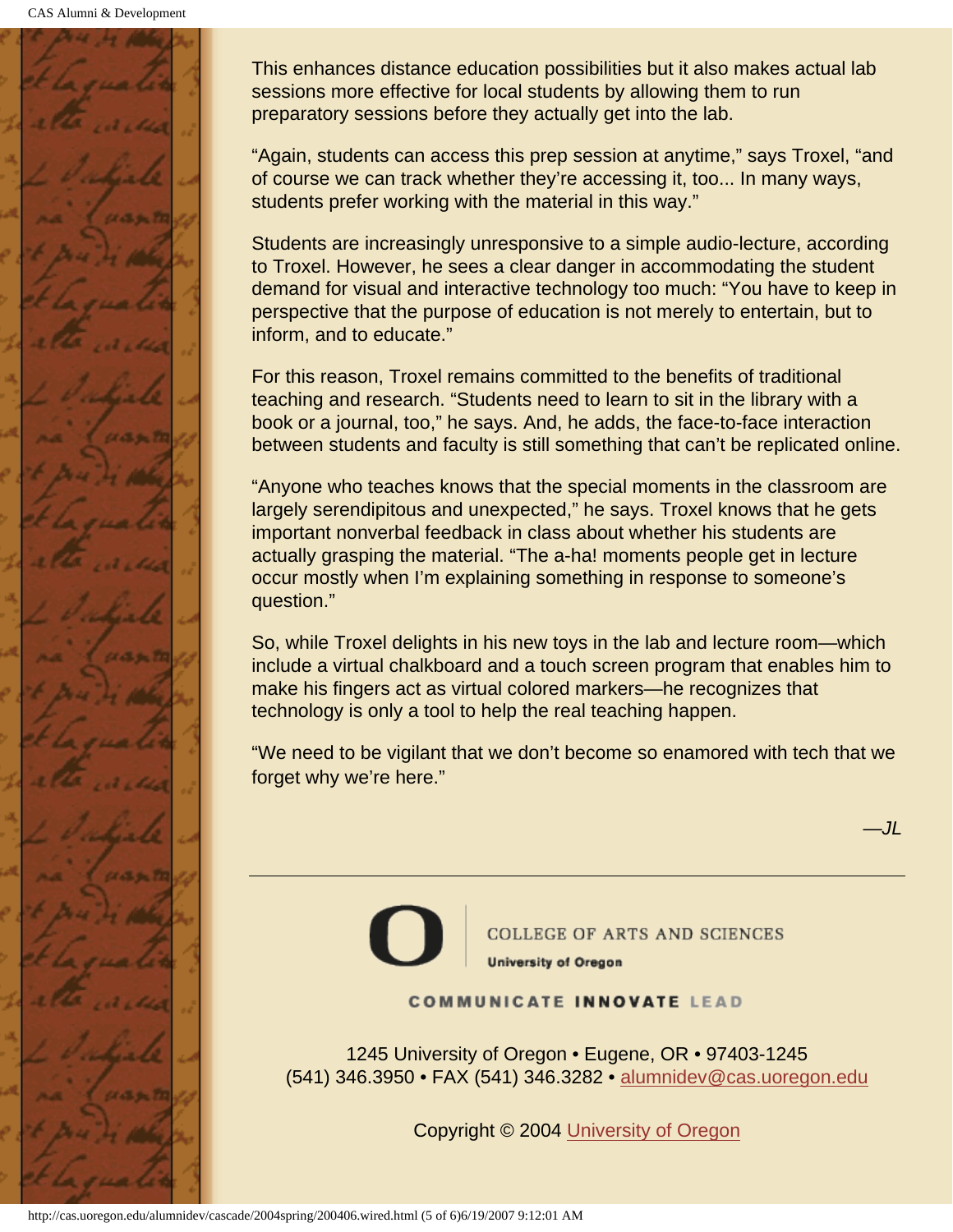## <span id="page-7-0"></span>ALUMNI & DEVELOPMENT UNIVERSITY OF OREGON<br>COLLEGE OF ARTS & SCIENCES

## **CAS NEWS**

## **UO Online**

Take a virtual walk around campus: tour.uoregon.edu

### **Adoption History Project**

Learn about the history of adoption at history professor Ellen Herman's site through a timeline, pictures and an adoption document archives.

#### **Infographics Lab**

Print campus maps for safe navigation at night or on bike. This site also offers background on recent lab projects, including the renowned *Atlas of Oregon* CD Rom.

#### **Zebrafish Information Network**

Study the zebrafish, a model for vertebrate development and genetics, through publications, maps, and resources for K-12 instructors.

#### **E-Asia**

Browse the virtual stacks of the UO's collection of digitized e-books from and about East Asia.

#### **Yamada Language Center**

Study a language in an online classroom with the virtual language lab and links to dictionaries, tests, and other resources.

#### **Jane Grant**

*'The New Yorker' and the Oregon Legacy of a Twentieth Century Feminist* Explore the photos, letters and sketches of Jane Grant, an important figure at *The New Yorker* and *The New York Times* during the first half of the twentieth century.

### **The Labor Project**

Explore this virtual attic crammed with letters, diaries, corporate records and photographs documenting the lives of workers and the politics of labor in the Pacific Northwest.

### **Social Sciences Instructional Lab**

Research census data, economics and business statistics, and



college at a glance

home page



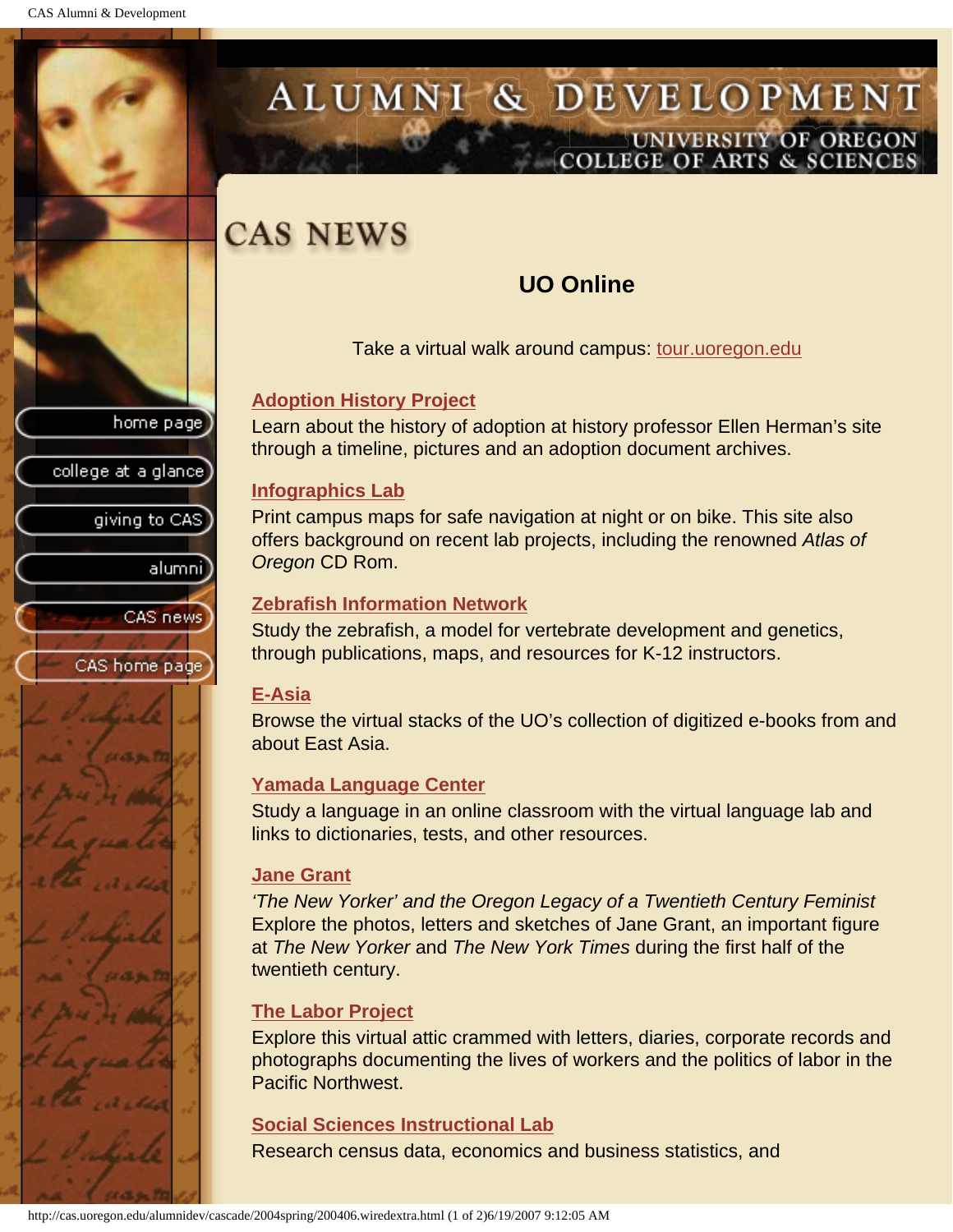CAS Alumni & Development



environmental records.

## **Alumni Community, Staying Connected**

Join the online community of University of Oregon alumni and get connected with old classmates and friends. Also, free affinity email to all graduates.

### **Computer Science Activity Groups**

Explore the budding world of computer programming through user groups on programming, game development, and women in computer science.

### **Leadership at the University of Oregon**

Discover the many ways that students become involved in campus life and experience leadership through academic and extracurricular programs.



**COLLEGE OF ARTS AND SCIENCES University of Oregon** 

**COMMUNICATE INNOVATE LEAD** 

1245 University of Oregon • Eugene, OR • 97403-1245 (541) 346.3950 • FAX (541) 346.3282 • alumnidev@cas.uoregon.edu

Copyright © 2004 University of Oregon

Updated June 22, 2004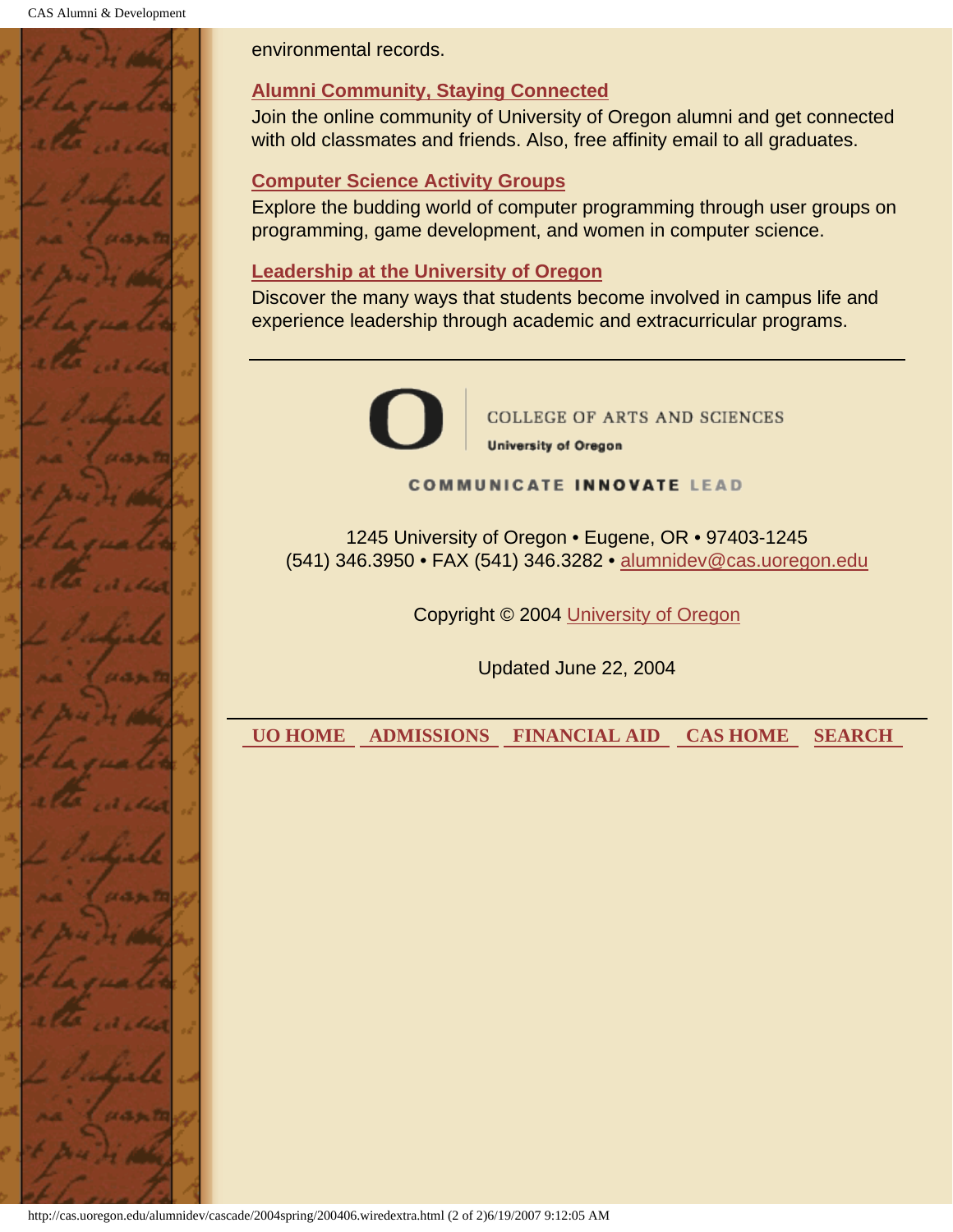giving to CAS

alumni]

CAS news

CAS home page

college at a glance

## <span id="page-9-0"></span>ALUMNI & DEVELOPMENT UNIVERSITY OF OREGON<br>COLLEGE OF ARTS & SCIENCES

## **CAS NEWS**

## **The Dean's Letter To Communicate, Innovate, and Lead**

#### **Joe Stone, Dean of Arts and Sciences**

By now, many are familiar with the remarkable story of **Bethany McLean**, a young writer for *Fortune,* who in early 2001 deciphered the accounting manipulations of Enron long before anyone else. She challenged the prevailing wisdom on Wall Street by asking a simple question: "Just how does Enron actually make any money?" When McLean was not appeased by confused answers from Enron, company executives pressured *Fortune* to get McLean to back off.

How did McLean outsmart both the conventional wisdom on Wall Street and Enron executives, otherwise known as *The Smartest Guys in the Room* in McLean's new book?



Joe Stone asks senior Anna Cavender about her work with the *EyeDraw* software.

There was no "Deep Throat" insider. Nor is McLean an M.B.A. from Sloan or Wharton. Instead, she is a liberal arts graduate from Williams College in English and mathematics, who had apprenticed as an analyst for Goldman-Sachs before turning to journalism. As she reviewed Enron's accounting, McLean explains that she had an epiphany, realizing that most of Enron's profits were bogus manipulations. I've been impressed by her account on at least two levels. First, it appears to have taken a liberal arts major in English and math to uncover the Enron story. But, second, when was the last time you heard the words "accounting" and "epiphany" in the same sentence?

By educating students broadly in the liberal arts, the College of Arts and Sciences helps them to be effective communicators, inventive problem solvers, and experienced in reflective and critical thought— in other words, to communicate, innovate, and lead. Rather than training our students merely for the transient jobs of today, we help them develop the skills and intellect to adapt to the challenges and opportunities of the jobs of the future, as well as for a lifetime of personal fulfillment.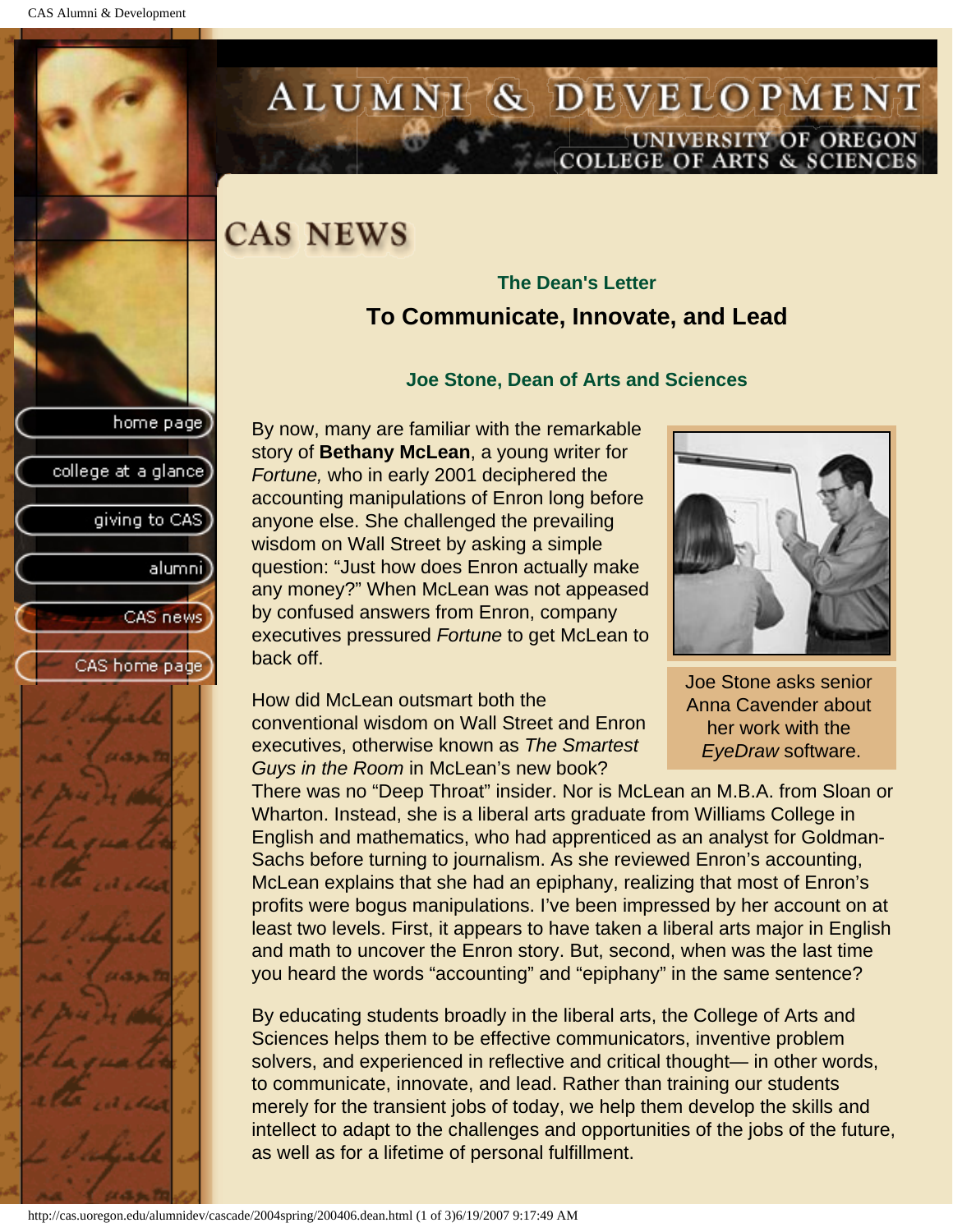



The *EyeDraw* research team hopes that their program may someday allow paralyzed children the ability to draw.

One example in this issue of *Cascade* is **[Anna Cavender](#page-11-0)**, a senior in Computer and Information Science. In collaboration with Professor **Anthony Hornof** and fellow undergraduate **Rob Hoselton**, Anna developed a computer drawing program that relies only on eye movements, which someday may provide profoundly paralyzed children and adults the ability to draw, design, and manipulate computer operations. As a computer scientist, Anna is already a leader—chosen among

the nation's best as a prime example of success in undergraduate computing— and she communicates her passion for scientific research with ease, eloquence, and good humor. It's clear from talking to her that she has a vision beyond zeroes and ones; she sees people in her problems, and works to create software from that broader perspective.

Whether they are [digging up artifacts](#page-18-0) in Israel or traveling to the [deep sea](#page-35-0) for genetic research, students in the liberal arts are free to chart their own courses. Though requirements in the curriculum encourage a breadth of discovery, students are guided within that context by their own unique curiosity and personal commitment to a lifetime of learning.

These pages offer some examples of where that path has led our students, faculty, and alumni. I hope you enjoy the issue.

**COLLEGE OF ARTS AND SCIENCES University of Oregon** 

**COMMUNICATE INNOVATE LEAD** 

1245 University of Oregon • Eugene, OR • 97403-1245 (541) 346.3950 • FAX (541) 346.3282 • alumnidev@cas.uoregon.edu

Copyright © 2004 University of Oregon

Updated June 1, 2004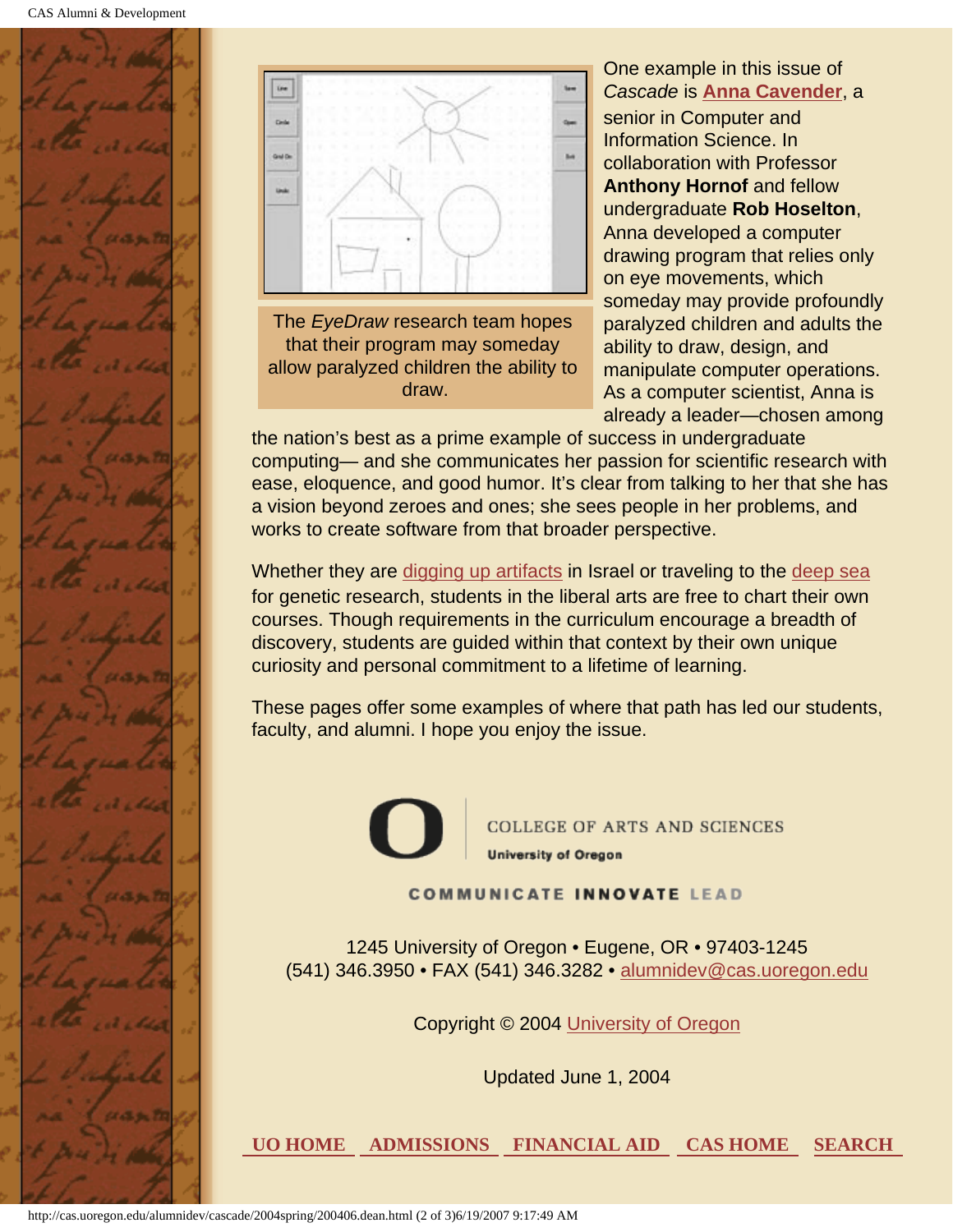college at a glance

giving to CAS

alumnil

CAS news

CAS home page

## <span id="page-11-0"></span>ALUMNI & DEVELOPMENT UNIVERSITY OF OREGON<br>COLLEGE OF ARTS & SCIENCES

## **CAS NEWS**

## **UO Senior Honored as North America's Top Student**

A University of Oregon senior has been named North America's 2004 Outstanding Female Undergraduate in Computer Science and Engineering by the Computing Research Association (CRA) of Washington, D.C.

The honor recognizes **Anna Cavender's** "extraordinary commitment to public service" as shown by her work on two significant projects, says **Anthony Hornof**, the UO assistant professor of computer and information science who nominated her for the award.

"Anna's work in the field of human-computer interaction opens up the creative and scientific world to those who've been locked out due to gender inequality or physical impairments," he says.

Cavender, originally from Ft. Collins, Colorado, was lead programmer for the Adventures of Josie True software project designed to counter social pressures that turn middleschool girls away from math and computers.

Currently, she has a lead role helping Hornof develop EyeDraw, a system to enable children with profound physical disabilities to draw using only their eyes. She and a fellow student, **Rob Hoselton**, worked together on the project now being tested at three sites around the U.S. by children and adults with significant motor impairment. Cavender helped to unveil the project at "CHI 2004" in Vienna, the annual international Computer Human Interface conference.

Cavender is the **Erwin & Gertrude Juilfs Scholar** in the Arts and Sciences. Her research is also supported by a Research Experiences for Undergraduates grant from the National Science Foundation.

The Computing Research Association's members include more than 200 North American academic departments of computer science and computer engineering, as well as industry and government labs including Microsoft,



winner Anna



Cavender.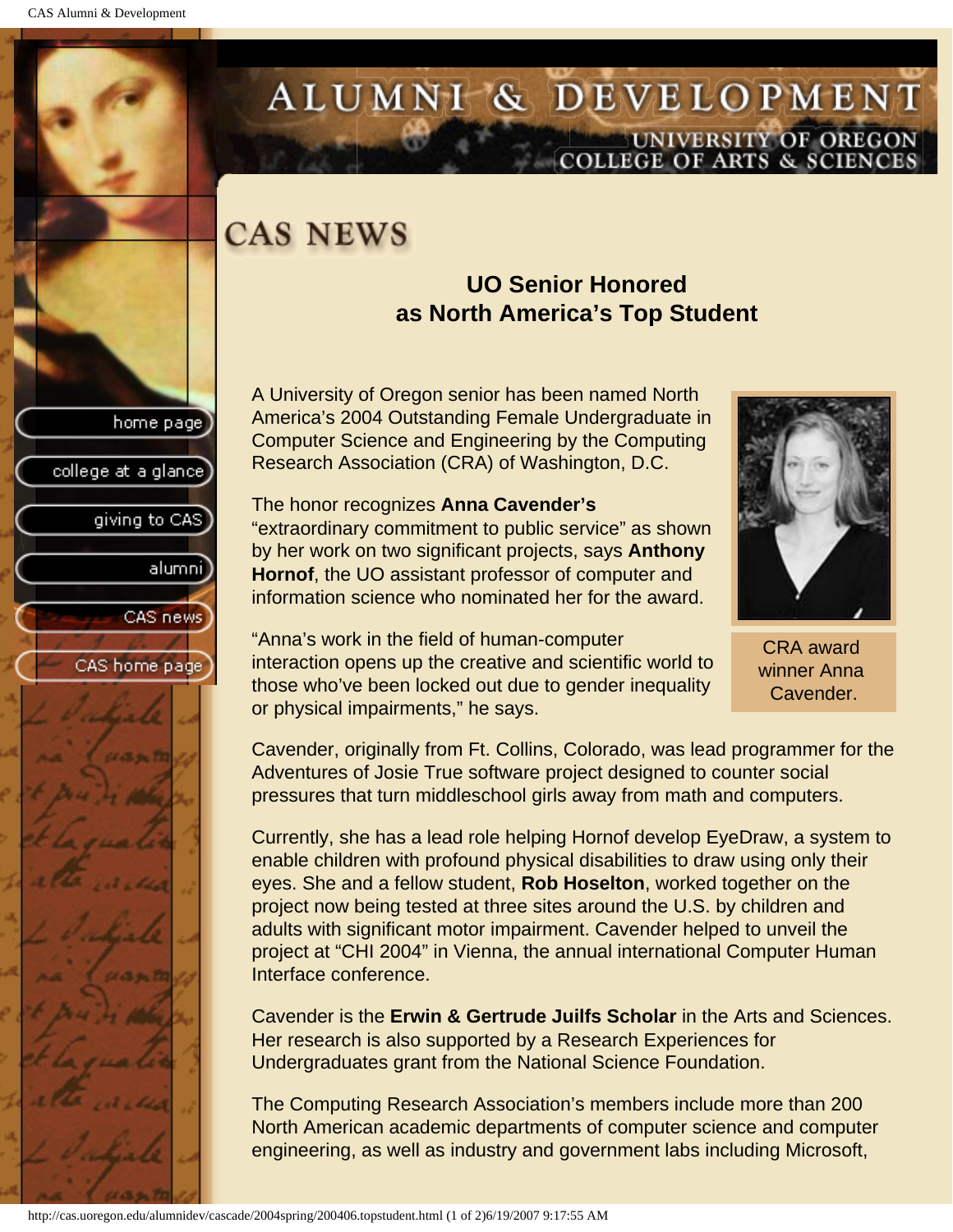CAS Alumni & Development



Hewlett- Packard, and Accenture.

Cavender will graduate from the UO this June with a bachelor's degree and enter the Ph.D. program in computer science at the University of Washington in fall.



Copyright © 2004 University of Oregon

Updated June 1, 2004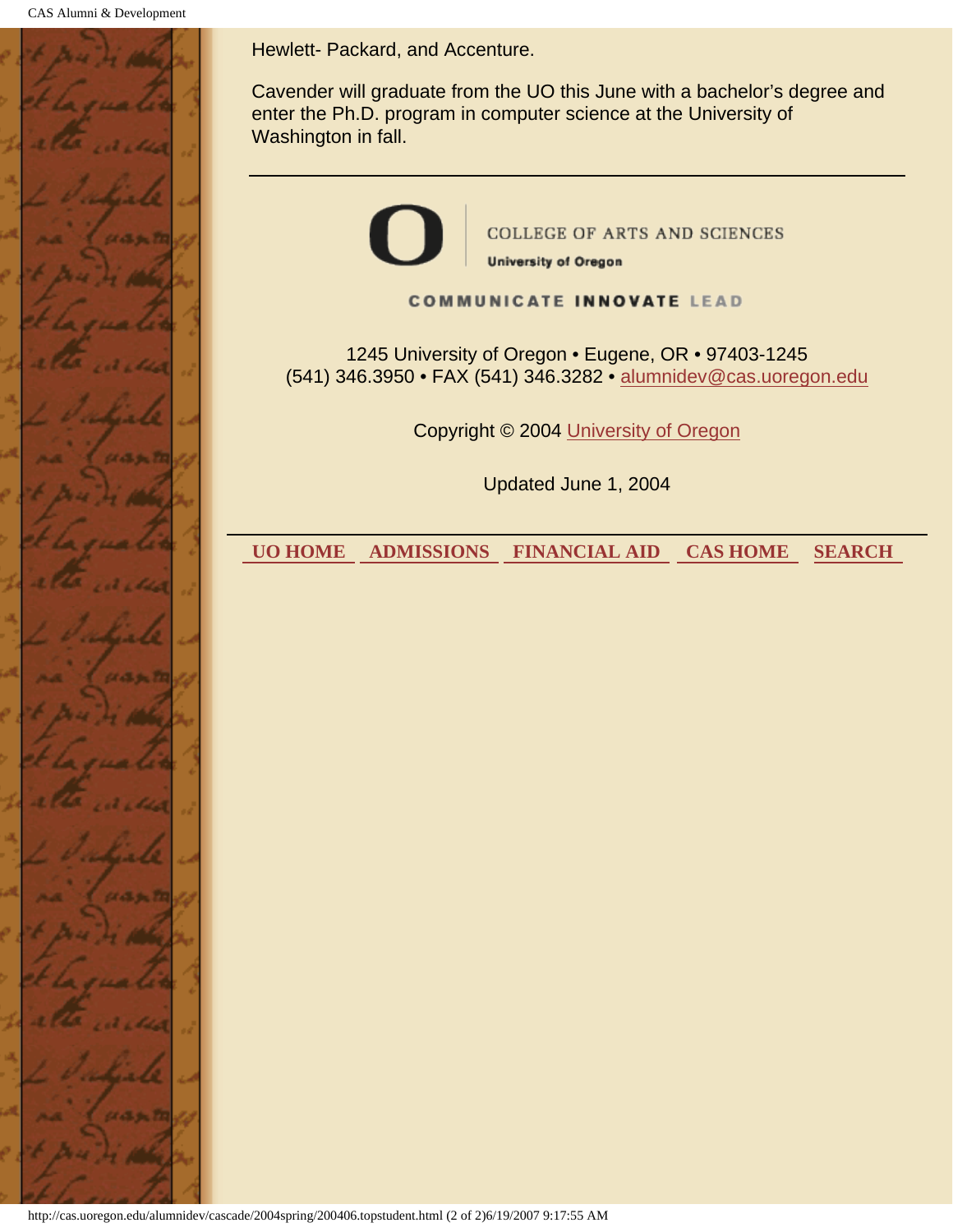college at a glance

giving to CAS

alumnil

CAS news

CAS home page

## <span id="page-13-0"></span>ALUMNI & DEVELOPMENT UNIVERSITY OF OREGON **COLLEGE OF ARTS & SCIENCE**

## **CAS NEWS**

## **Faculty Book on Israeli-Palestine Conflict Wins National Prize**

**David A. Frank**, a professor of rhetoric in the University of Oregon's Robert D. Clark Honors College, and co-author Robert Rowland of the University of Kansas have won the first biennial \$10,000 Kohrs-Campbell Prize in Rhetorical Criticism for their book, *Shared Land/Conflicting Identity: Trajectories of Israeli and Palestinian Symbol Use* (Michigan State University Press, 2002).

In their acclaimed book, Frank and Rowland emphasize that rhetoric, ideology, and myth have played key roles in influencing the development of the 100-year-long conflict. They argue that the conflict is not just about issues of land and water in what is now Israel, but is also about deeply entrenched symbols—speeches, stories, collective memories, bedrock beliefs and crippling distortions—all existing in three symbolic systems.

The prize-winning book grew out of Frank's work with the **Carlton Raymond and Wilberta Ripley Savage Endowment for International Relations and Peace Committee**. That UO panel awarded him an \$80,000 grant to create a program that brought scholars to campus to examine the Palestinian-Israeli conflict and spark dialogue among UO faculty on the issue.



**COLLEGE OF ARTS AND SCIENCES University of Oregon** 

#### **COMMUNICATE INNOVATE LEAD**

1245 University of Oregon • Eugene, OR • 97403-1245 (541) 346.3950 • FAX (541) 346.3282 • alumnidev@cas.uoregon.edu

Copyright © 2004 University of Oregon

Updated June 1, 2004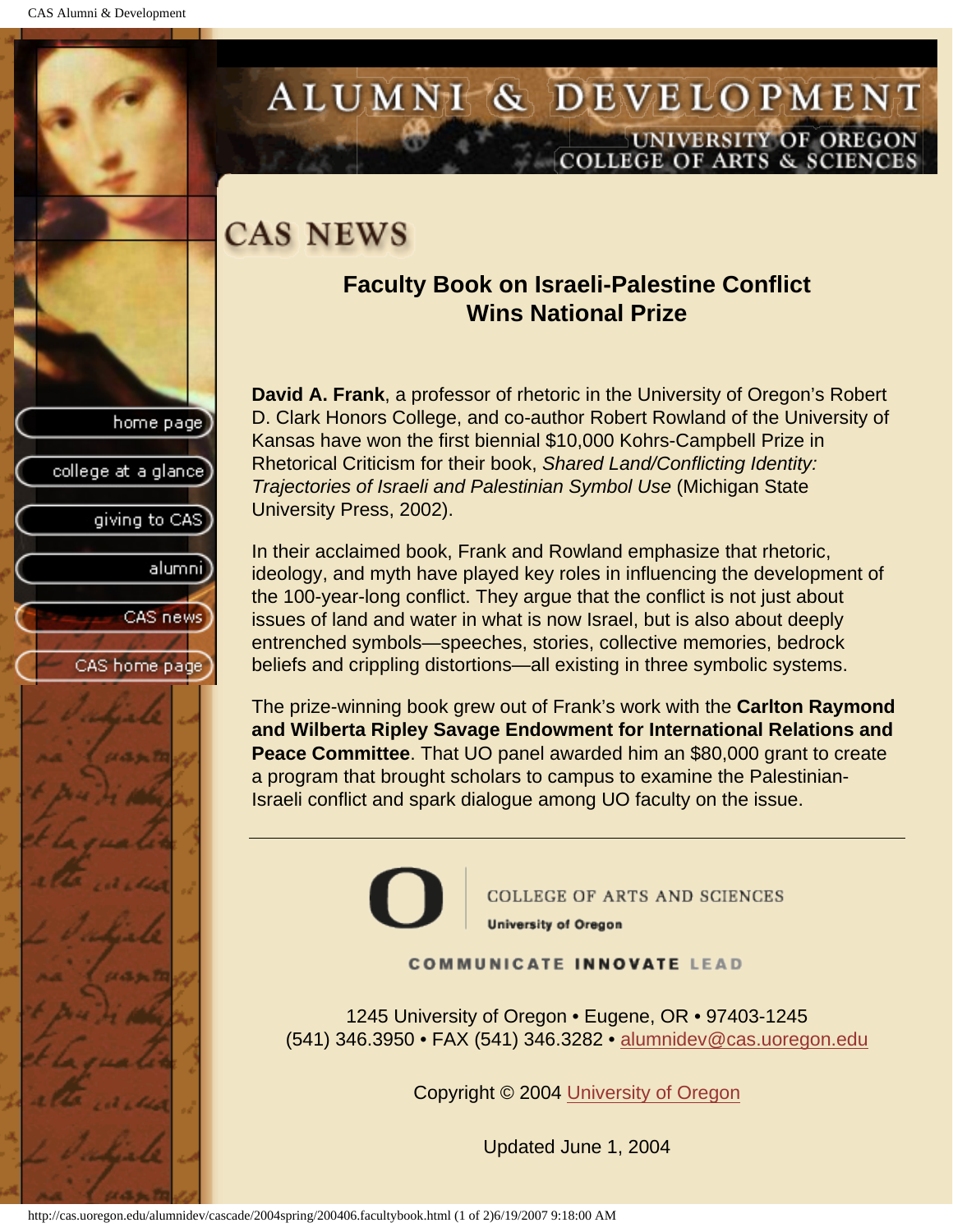college at a glance]

giving to CAS

alumni

CAS news

CAS home page

## <span id="page-14-0"></span>ALUMNI & DEVELOPMENT UNIVERSITY OF OREGON **COLLEGE OF ARTS & SCIENCE**

## **CAS NEWS**

## **UO Theatre Arts Students Honored**

An original play by **Matthew Chorpenning**, a University of Oregon theater arts student, was named the regional winner of the John Cauble Short Play contest during the recent Northwest Drama Conference (NWDC) in Moscow, Idaho.

His play, "Talking to Strangers," was staged as a featured event during the Feb. 17–21 conference that also was the Region VII meeting for the Kennedy Center American College Theatre Festival (KCACTF).

First presented as part of the University Theatre (UT) New Voices series in November, Chorpenning's play was judged in competition with plays presented by students from around the nation. He also received the Student Fellowship for Region VII that will allow him to attend a national conference at the Kennedy Center and participate in workshops with nationally acclaimed playwrights and theater artists.

In addition, nine UO students were nominated for their work in University Theatre plays during the past year.

A paper by **Wayne Bund**, "Multiplicity of Gender in Edward II," won the undergraduate scholarly paper contest, and he also was the first runner-up in the critic's symposium.

UO theater arts faculty members singled out for awards included **Jerry Hooker**, UT scenic designer, and **Jack Watson**, associate professor in theater performance.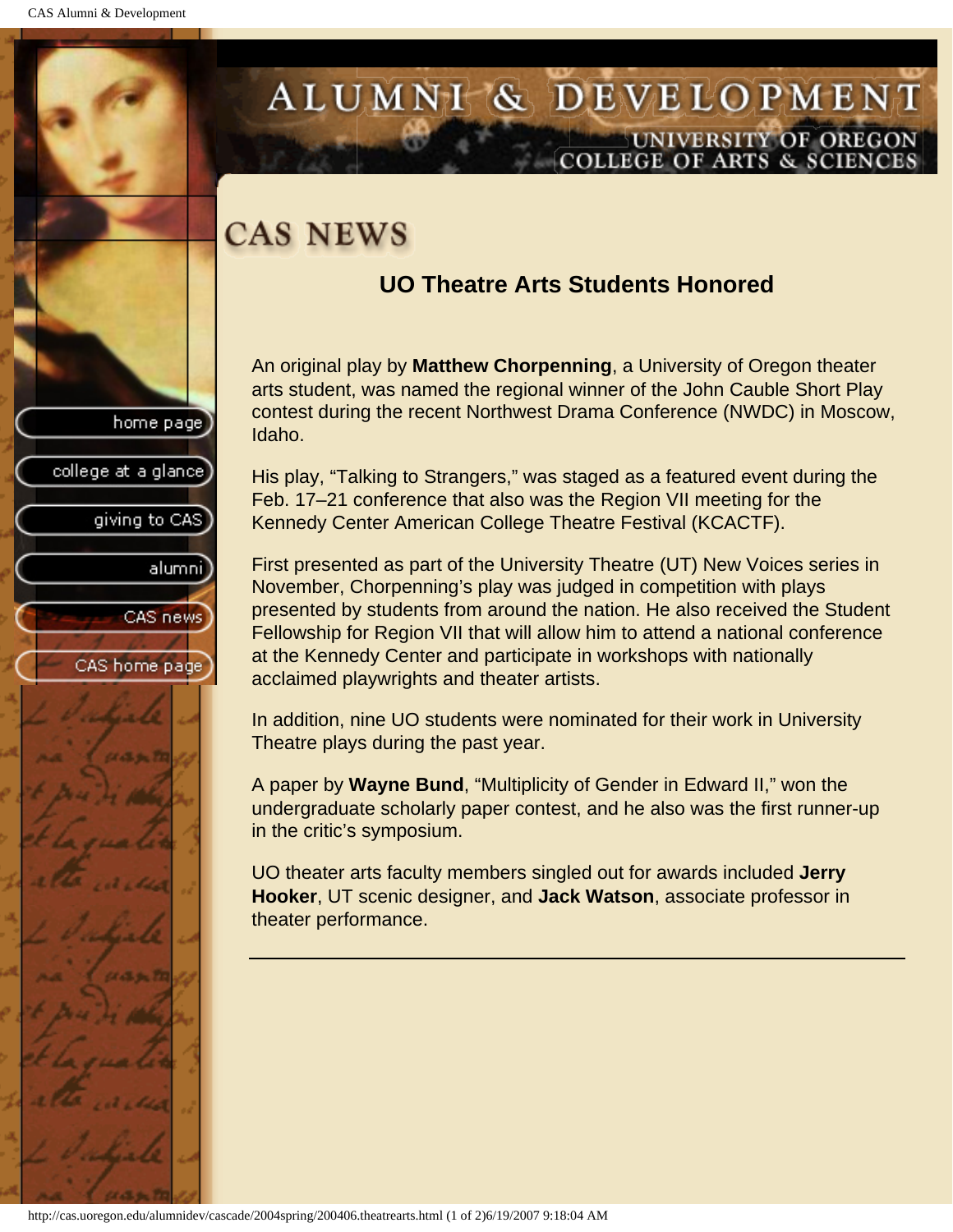college at a glance

giving to CAS

alumnil

CAS news

CAS home page

## <span id="page-15-0"></span>ALUMNI & DEVELOPMENT UNIVERSITY OF OREGON<br>COLLEGE OF ARTS & SCIENCES

## **CAS NEWS**

## **Five-Year Cell Research Grant**

The U.S. Department of Health and Human Services has awarded a fiveyear grant worth \$2.4 million to University of Oregon biology professor **William Roberts** for research into how human cells communicate chemically.

The study is aimed at gaining a better understanding of how humans hear and see and could have implications for treating or preventing cell trauma. Roberts, who has been conducting cell research at UO for thirteen years, will examine how cells process calcium signals to encode minute time delays between the two ears to pinpoint the origin of a sound.

In trauma cases, cells lose their ability to regulate the calcium, causing cell damage. Roberts' research could lead to ways to help cells regulate chemicals, including calcium.

Funding for the grant's first year totals \$560,969 and will support five new employees in Roberts' lab.



**COLLEGE OF ARTS AND SCIENCES University of Oregon** 

**COMMUNICATE INNOVATE LEAD** 

1245 University of Oregon • Eugene, OR • 97403-1245 (541) 346.3950 • FAX (541) 346.3282 • alumnidev@cas.uoregon.edu

Copyright © 2004 University of Oregon

Updated June 1, 2004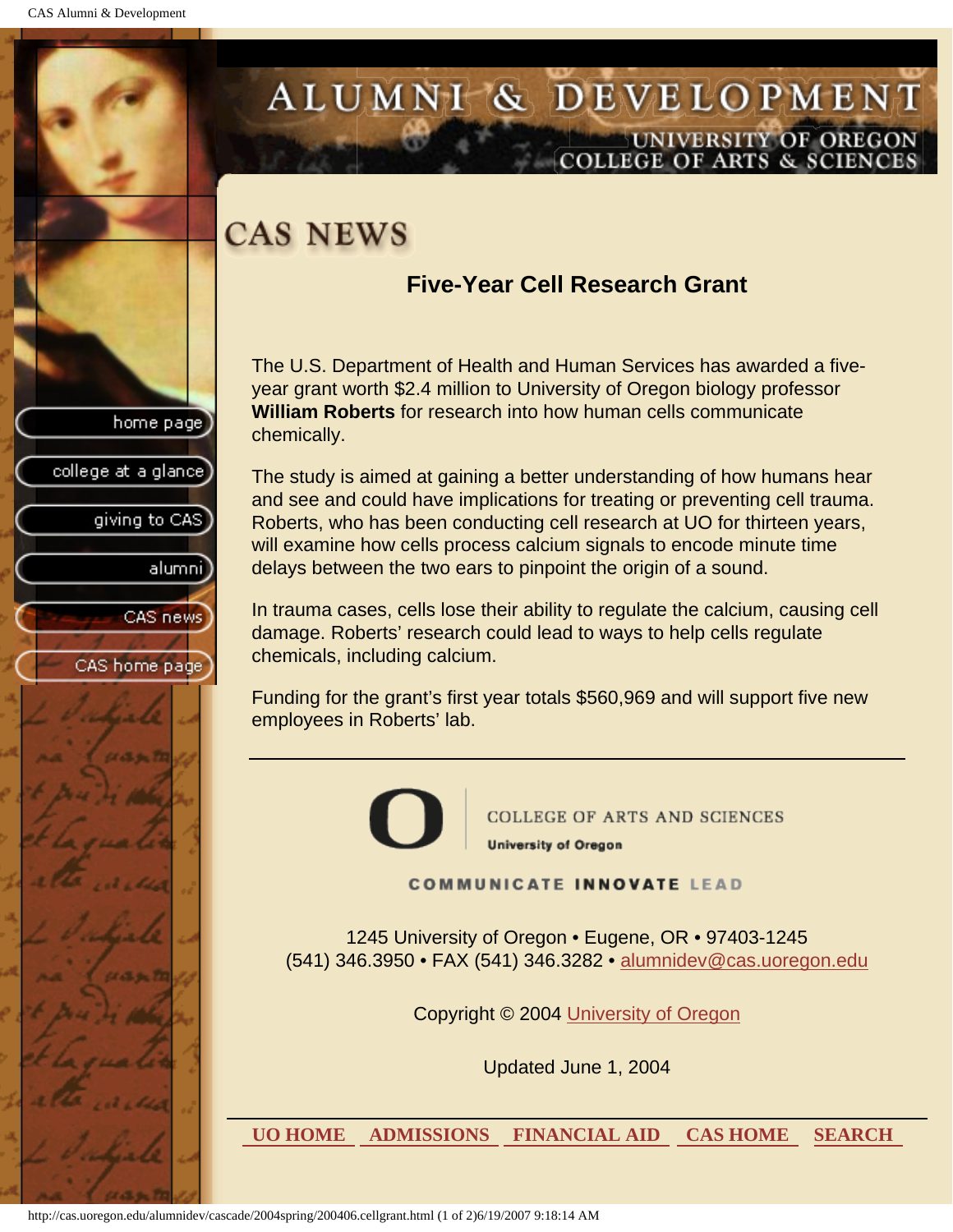college at a glance

giving to CAS

alumni

CAS news

CAS home page

## <span id="page-16-0"></span>ALUMNI & DEVELOPMENT UNIVERSITY OF OREGON<br>COLLEGE OF ARTS & SCIENCES

## **CAS NEWS**

## **UO Hosts Iraqi Fulbright Scholars**

Six Fulbright scholars from Iraq enrolled at the University of Oregon last winter. They are part of the first group of Iraqis to study in the United States since Saddam Hussein's 1990 invasion and occupation of Kuwait.

The Iraqis have been working to upgrade their English skills at the UO's American English Institute (AEI) before enrolling in



En route to the UO, Iraqi scholars visited the White House.

master's degreelevel study programs at various American universities.

"This is a wonderful opportunity for the UO to foster international understanding and build bridges across cultures," said UO President **Dave Frohnmayer** upon their arrival.

The students—four men and two women—plan to pursue studies in journalism, public health, environmental studies, and English translation and interpretation for one to two years before returning home.

In the last two years, the AEI had provided intensive English language instruction and pre-graduate academic preparation to 18 Fulbright students as well as to 19 Hubert H. Humphrey fellows—accomplished mid-level professionals from designated countries around the world who come to the United States for a year of study and professional experience.

The AEI provides English language instruction to international students who want to enter American universities or learn English for personal or professional reasons. The institute's goal is to help students learn to communicate and study effectively in English and to gain a greater understanding of American culture.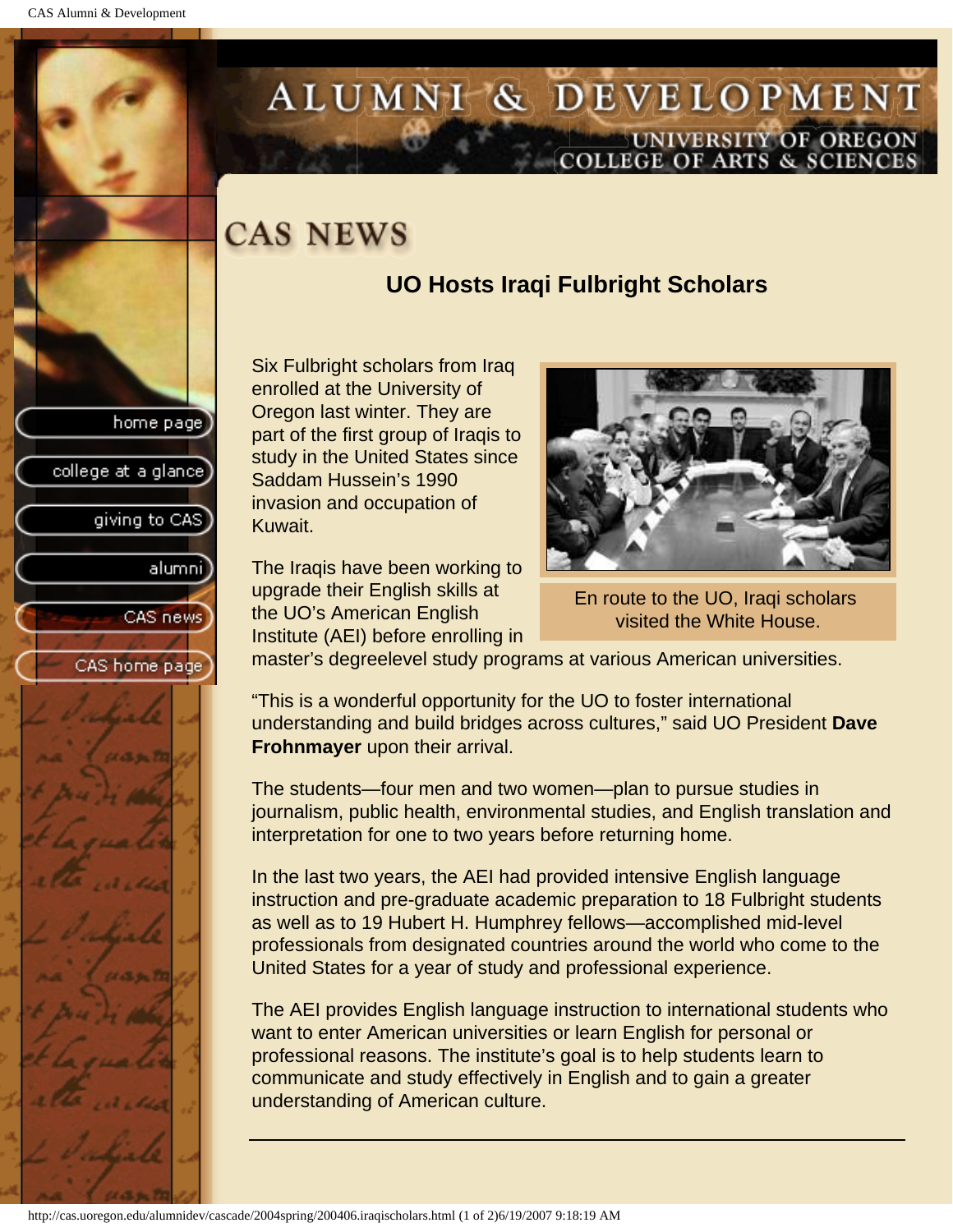## <span id="page-17-0"></span>ALUMNI & DEVELOPMENT UNIVERSITY OF OREGON<br>COLLEGE OF ARTS & SCIENCES

## **CAS NEWS**

## **New Internships in Materials Science**

A new graduate internship program through the UO's Materials Science Institute will bring students to the Pacific Northwest National Laboratory (PNNL) for rotational assignments beginning spring term.

PNNL joins more than seventeen other MSI internship program partners such as Intel, LSI Logic, Hewlett Packard, and Hynix Semiconductor. Internships allow students to learn new types of chemistry, gain valuable



real-world experience, connect their science to new applications, develop professional skills, and identify desirable career paths.

The intern program is associated with the Oregon Nanoscience and Microtechnologies Institute (ONAMI), a collaborative effort between UO, Oregon State University and Portland State University that is aimed toward the development of nano- and micro-scale products. In recognition of UO's strengths in this area, the State of Oregon last year authorized the creation of a signature research center in multi-scale materials on the UO campus.

The graduate-level intern program at PNNL will start out as a pilot program with up to eight students participating for up to five months each.



home page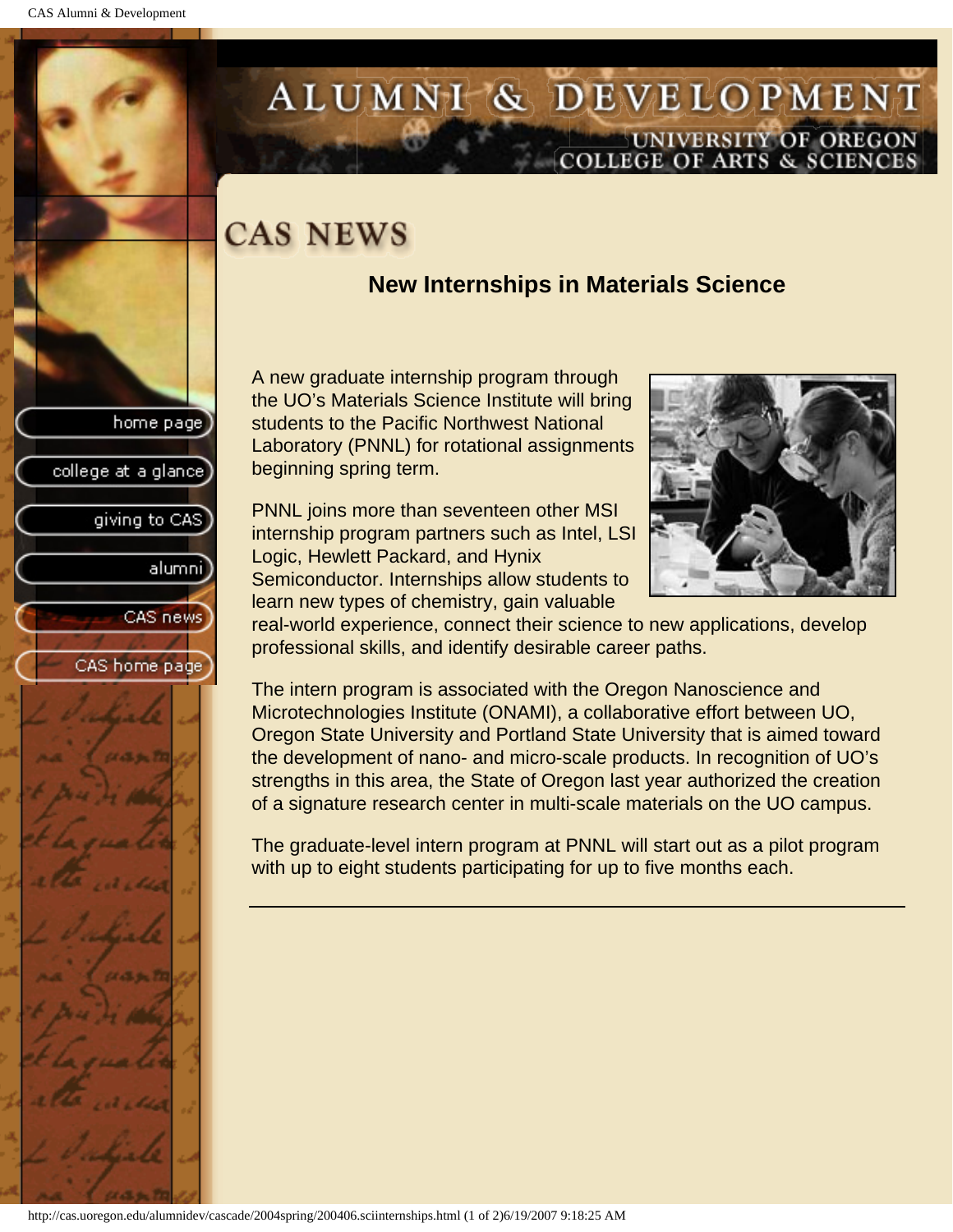college at a glance

giving to CAS

alumnil

CAS news

CAS home page

## <span id="page-18-0"></span>ALUMNI & DEVELOPMENT UNIVERSITY OF OREGON<br>COLLEGE OF ARTS & SCIENCES

## **CAS NEWS**

## **Earning UO Credits Excavating an Ancient City**

Last summer, **Annie Caruso** and **Peter Calley** spent several sweaty weeks sifting through sand in Tel Rehov, five miles south of the West Bank. Both UO seniors and Judaic Studies majors, Caruso and Calley said the dig helped set the stage for their academic futures.

Calley is writing an honors thesis on the excavation and will also receive credit for his three-week trip. Caruso's five-week trip earned her credits for her other major, anthropology.

Caruso said she first learned of the excavation while researching Dr. Amihai Mazar, a prominent Israeli biblical archaeologist, whom she was



UO senior Annie Caruso

considering as a mentor for graduate studies at Hebrew University, the institutional sponsor of the excavation.

"I wanted to meet him as an undergraduate and gain specific experience in the area in which I hope to complete graduate research: Near Eastern archaeology of the late Bronze and Iron Age periods," Caruso said.

No stranger to archaeological excavations, Caruso has dug in Oregon, the Caribbean, and Micronesia. The 22 year-old Eugene resident had aspired to study archaeology in Israel since she was in elementary school.

Despite her prior archaeological experience, Caruso felt unprepared, from a methodological perspective, to begin her graduate research. Tel Rehov helped train her eye to the specific architectural features and artifacts

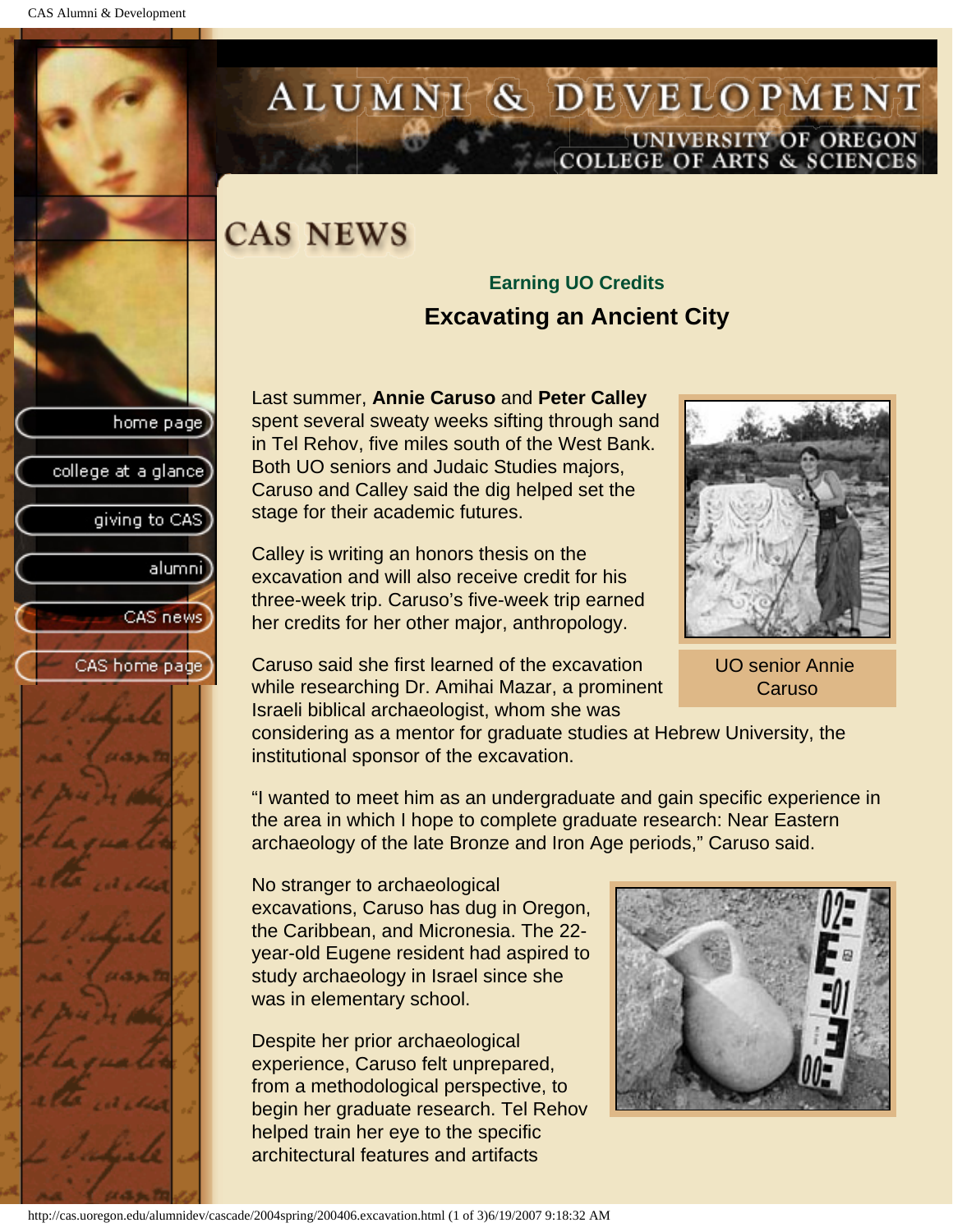

common to Iron Age archaeology of the eastern Mediterranean, she said, and she's now able to recognize a mud brick wall, the floor of a room, an artificial pit, or a household stove.

Ancient pitcher found at Tel Rehov.

"At first, I couldn't even visually differentiate the bricks from the soil," she said, "but by the end of the dig, I could tell a brick by the noise my trowel made when I scraped across it."

The Tel Rehov dig was eye-opening for Peter Calley as well.

"The most incredible realization was that I was excavating a city that was over 3,000 years old," he said. "When an artifact was recovered I knew that I was one of the first people in over three millennia to see it and touch it. That was truly amazing."

Both Calley and Caruso prepared for their trips by studying the culture and religion of the region, as well as Modern Hebrew, in the UO's **Harold Schnitzer Family Program in Judaic Studies**. The program, established in 1998, is



Calley holds a 3,000-year-old artifact.

interdisciplinary and offers a comprehensive undergraduate curriculum in the history, religion, and civilization of the Jewish people, as well as courses in Hebrew language and literature.

Despite all their preparations, Calley said one element in particular still took him by surprise: the heat.

"I knew that it was going to be very warm but I have never experienced a place that was so hot, even at night," said the Corvallis native. "We had to finish our work by noon— which meant that we started at 5:30 a.m. every day—so as to be back at our kibbutz before it became next to unbearable."

Calley is planning to apply to Oxford University in England to pursue a Masters of Theology degree in Hebrew and Jewish Studies next year.

And, though Caruso's long-time dream of studying archaeology in Israel was fulfilled this past summer, her curiosity hasn't been quenched. She's also applying to graduate programs and aims to earn her doctorate in

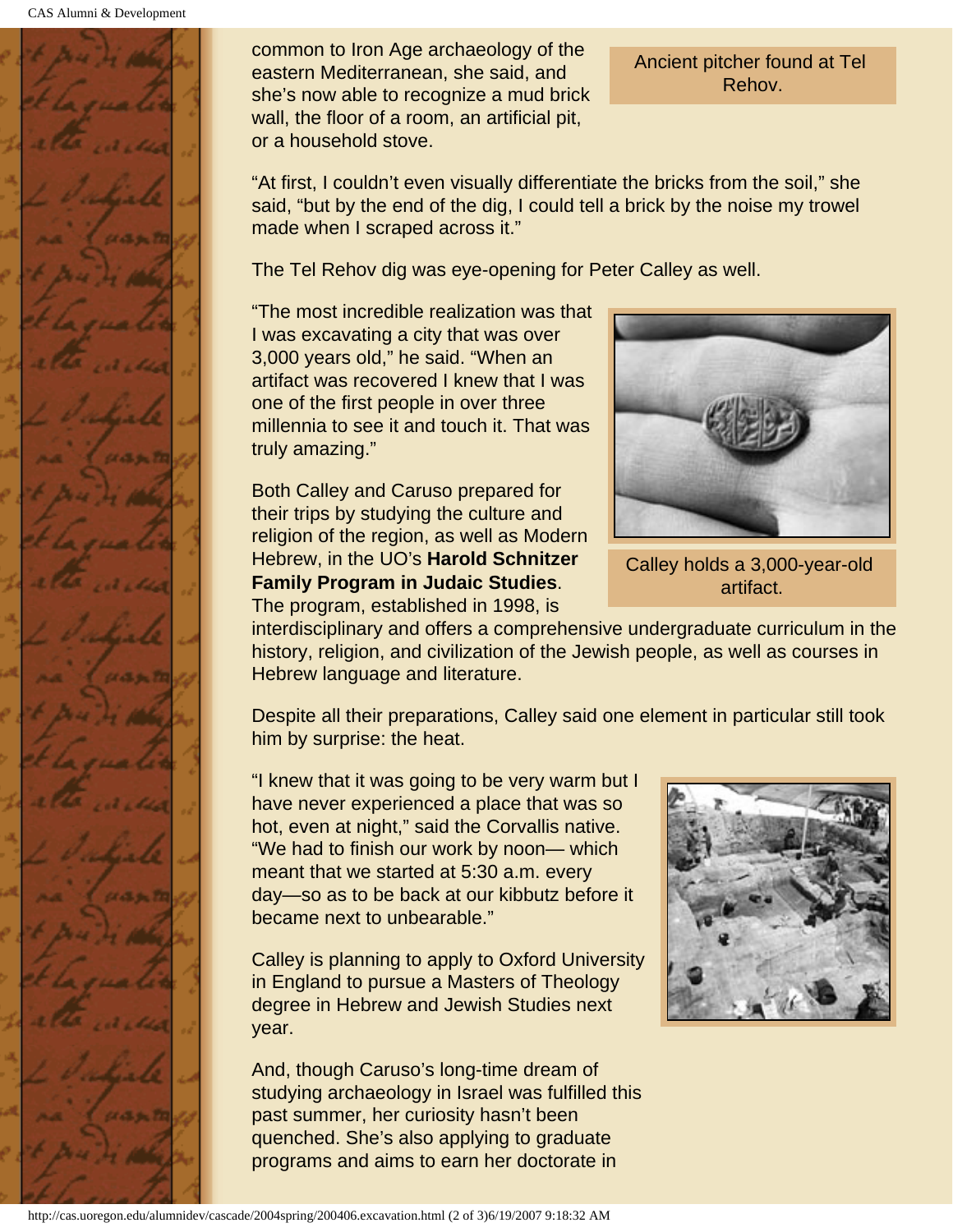CAS Alumni & Development



Near Eastern studies here in the United States.

But that doesn't mean she'll be putting away her traveling shoes. This spring, after spending a month in Europe, she'll return to the Caribbean to assist with a dig on the island of Carriacou.

"At first, I couldn't even visually differentiate the bricks from the soil, said Caruso, but by the end of the dig, I could tell a brick by the noise my trowel made when I scraped across it."

*—JR*



**COLLEGE OF ARTS AND SCIENCES University of Oregon** 

**COMMUNICATE INNOVATE LEAD** 

1245 University of Oregon • Eugene, OR • 97403-1245 (541) 346.3950 • FAX (541) 346.3282 • alumnidev@cas.uoregon.edu

Copyright © 2004 University of Oregon

Updated June 1, 2004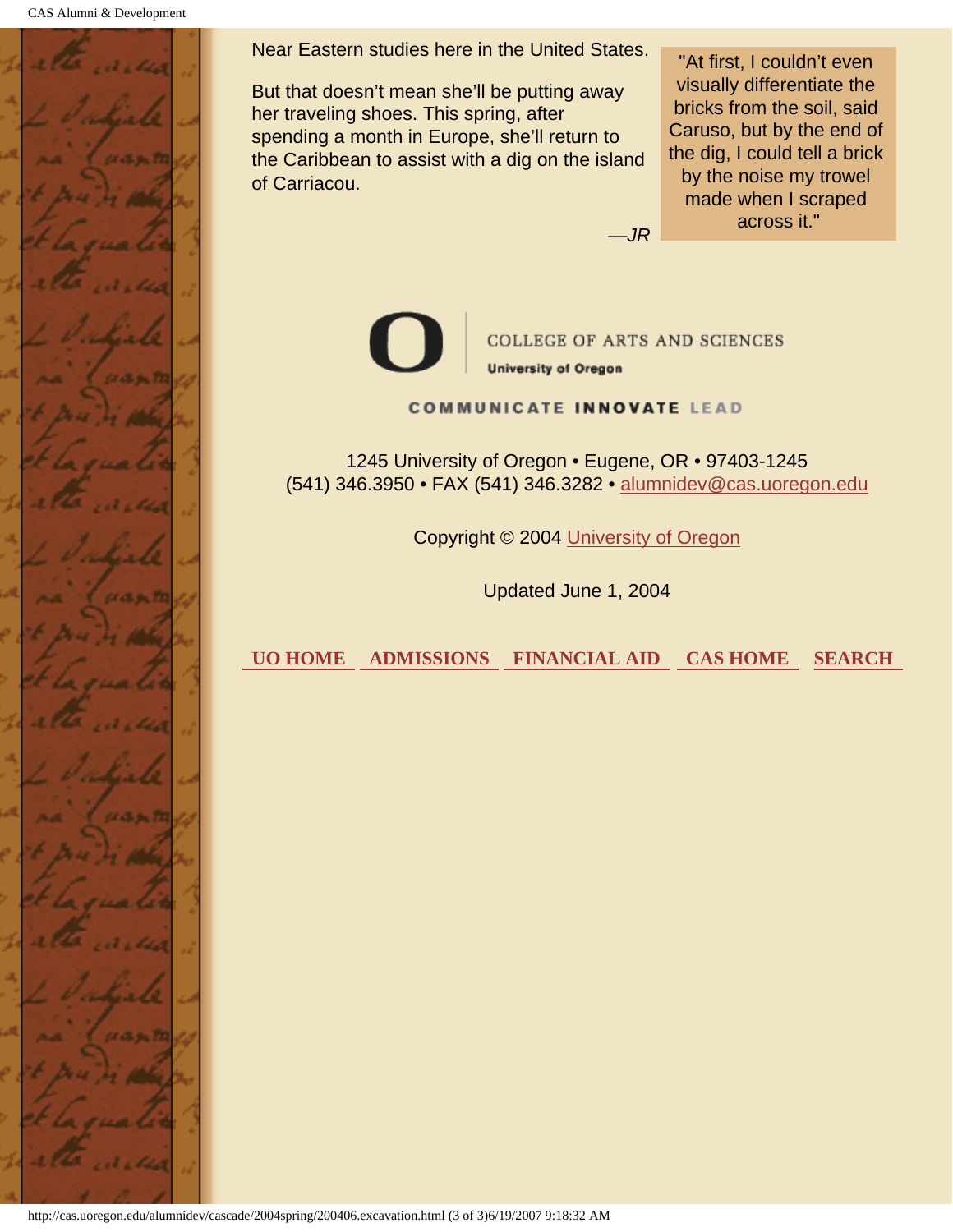college at a glance

giving to CAS

alumnil

CAS news

CAS home page

## <span id="page-21-0"></span>ALUMNI & DEVELOPMENT UNIVERSITY OF OREGON<br>COLLEGE OF ARTS & SCIENCES

## **CAS NEWS**

## **Ancient Treasures Online**

### **The Wired Humanities Project**

Centuries ago, the Nahua and Zapotec peoples of Mexico painted elaborate pictures, or *mapas,* whose scenes, landscapes, and villages offered a glimpse into the lives of these rich indigenous communities.

But before the **Wired Humanities Project** (WHP), these documents were found only in the University of Oregon's historical archives. Now these elaborate windows to the past are available with the click of a mouse.



Unprocessed documents and manuscripts, State Archuve, Zacatecas, Mexico.

Led by **Judith Musick**, the associate director of the Center for the Study of Women in Society, WHP is an effort to marry technology with humanities teaching and research. The WHP offers a number of services to faculty and graduate students, including creating searchable research databases, department web sites, and grant applications.

The Mapas Project is building what Musick conceives as a "distance research environment" where manuscripts, transcriptions, translations, and other materials are digitized and posted online.

"It's our hope that scholars in U.S., Mexico, and Europe—and potentially elsewhere—can consult together, improve upon, and interpret the materials jointly," said **Stephanie Wood**, lead scholar behind the Mapas Project and the WHP's co-director.

Currently, two *mapas* from the UO's Museum of Natural History and one manuscript from the Jay I. Kislak Foundation can be found online. These manuscripts highlight life in Nahua and Zapotec communities after Spanish colonization.

By placing texts online through distance projects such as the Mapas Project,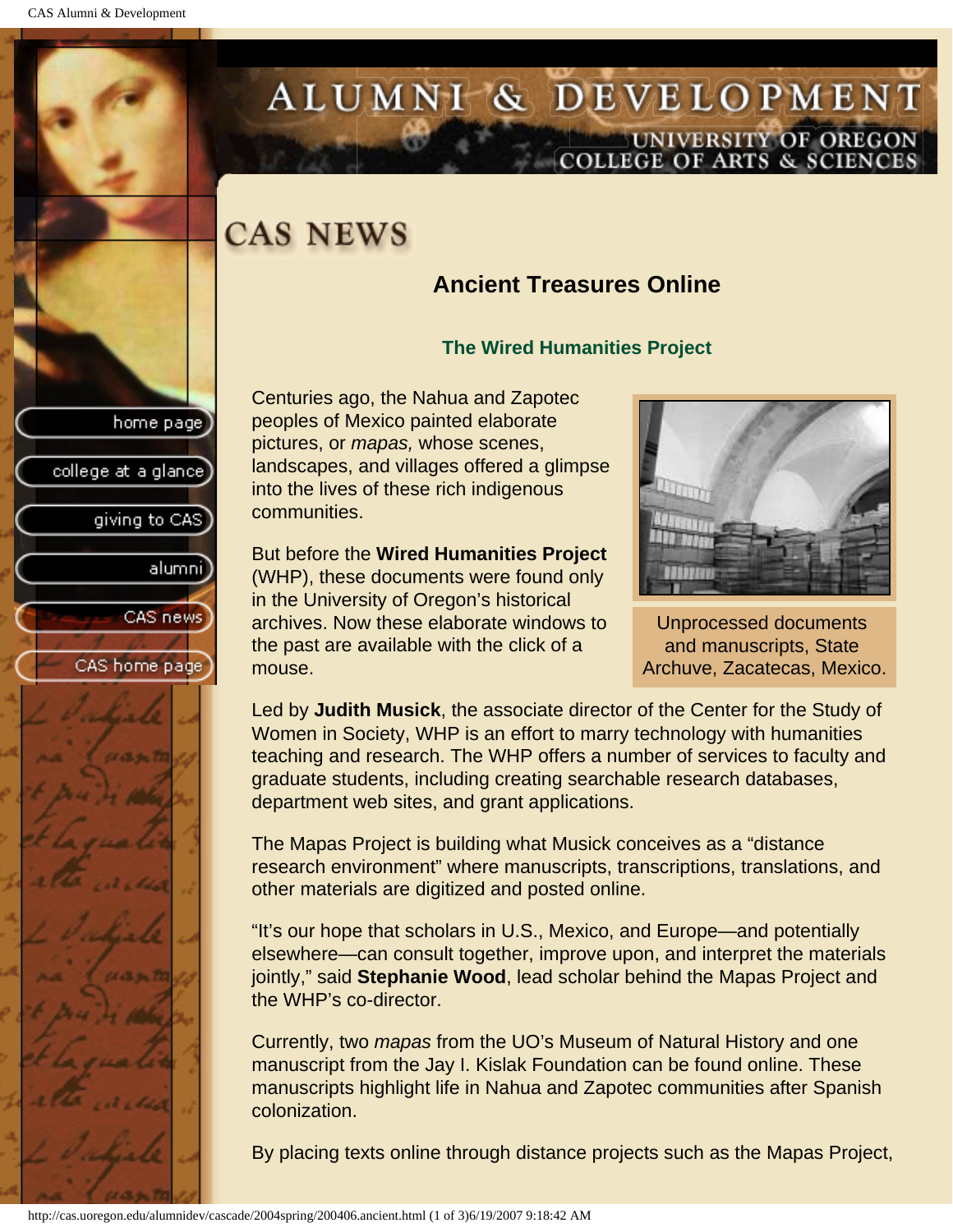



These ancient drawings can now be accessed with a click of a mouse.

researchers can simultaneously study materials anywhere and anytime, from spots all around the globe.

"Making the images accessible to everyone, no matter where they are, allows for us to point out and discuss minute details." Wood said.

"We also can use the same distance research environment with troubling passages," Wood added. "Having several pairs of eyes studying a particularly stubborn passage produces a much better transcription, and therefore, a better translation."

In addition to serving as a digital library for documents such as the *mapas,* the WHP provides instructional resources for faculty. The Digital Teaching Unit (DTU) has become an increasingly popular teaching tool. By creating a DTU, professors can use sound files, video clips, and digital images to showcase their latest research findings, illuminate lectures and assigned reading, and spark class discussion. DTUs developed through the WHP have reached more than 4,000 students.

Wood first came to the WHP after building a digital teaching unit.

"I could see immediately how video clips could be used to spawn discussion in the classroom, especially when a film has been assigned for students to view on their own time," she said. "I can play a particularly meaningful scene and ask students to interpret it."

Wood noted that she appreciates being able to use her expertise to help other UO professors begin "wired" projects. One such endeavor is a project to digitize the Burgess Collection of medieval texts. Working with key members of the Knight Library staff and professors in the Romance Languages department, Musick and Wood are helping to expand access to a unique text written in old French.

The WHP staff hopes to see all the technology units on campus work together to create a more unified clearinghouse for technical assistance to faculty. Making texts more accessible to UO students as well as researchers all around the world, the WHP wishes to bring more of history's buried treasures into the digital age.

*—TB*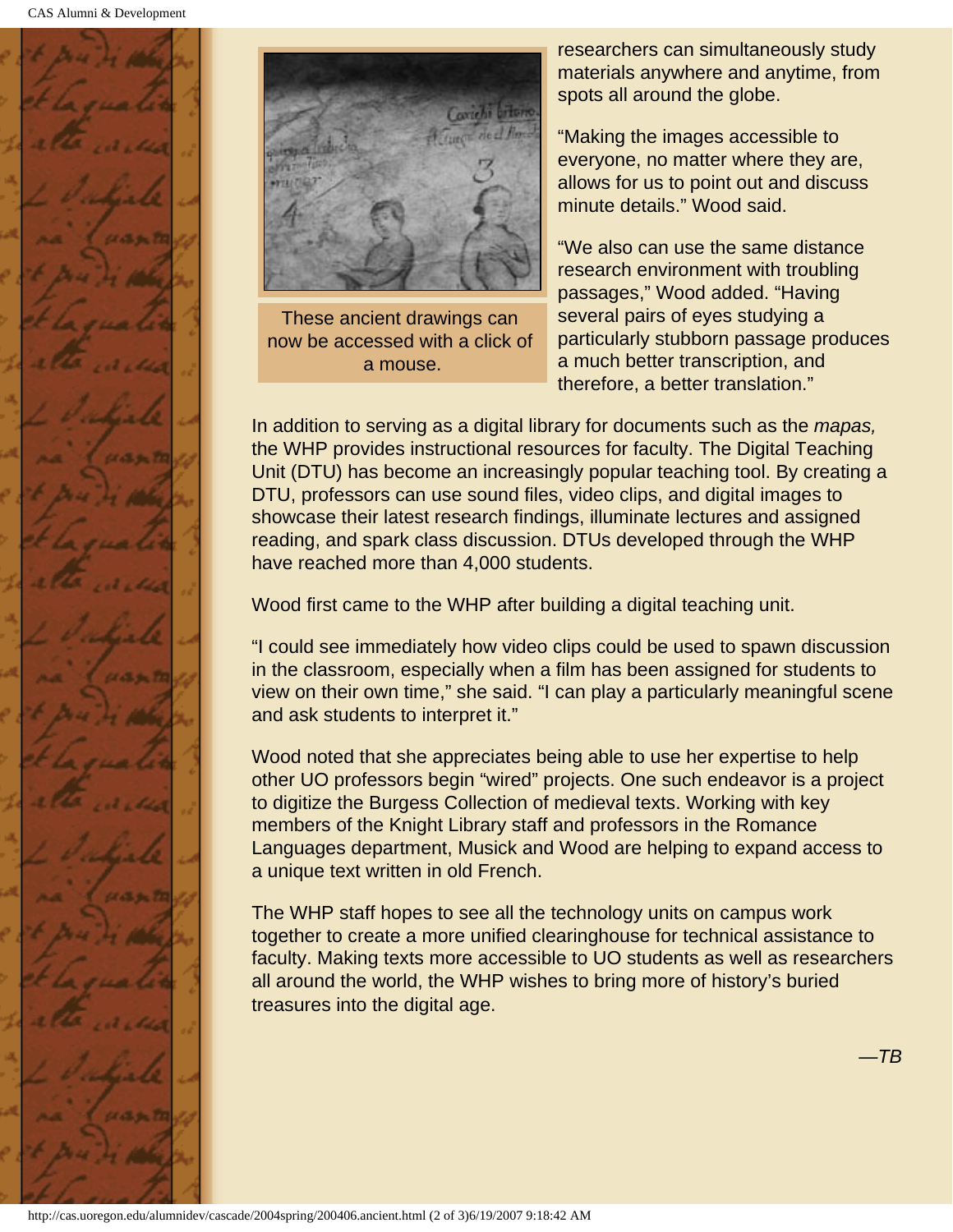## <span id="page-23-0"></span>ALUMNI & DEVELOPMENT UNIVERSITY OF OREGON<br>COLLEGE OF ARTS & SCIENCES

## **CAS NEWS**

## **Active Germanics**

### **Teaching through Fairy Tales, Plays**

The ravens came down and squawked at the jealous princess: 'You're pretty now, but like a cow you'll look like when eighteen rolls in.' And with that, eighteen years had passed and the girl began to moo and snort, and still green with envy, she transformed completely into a cow, tearing her pretty clothes.

Ravens, princesses, and magical spells: all part of a day's homework? For **Paige Cramond** and her classmates in "The German Fairy Tale," these things were just par for the



Nicole Campbell as Lysistrata.

course. German 356, the outreach course of the Department of Germanic Languages and Literatures, doesn't require its students to speak German, only to approach this aspect of German culture and literature with an attitude of both seriousness and fun.

After exploring the stylistic and formal narrative styles of the German fairy tale tradition, Cramond wrote "Elendelle," and others wrote equally fanciful tales. Their professor, **Dorothee Ostemeier**, explained that she includes the assignment so that "the students learn to transform their theoretical knowledge."

The class studied 18th and 19th German tales within the context of tales from other European countries, and observed how cultural shifts affect the revision of tales. They also considered the presentation of fairy tales in contemporary media culture. For example, they compared cynical versions of the Little Red Riding Hood tale, such as depicted in Anne Sexton's poem "Red Riding Hood," to the rosier tale by Charles Perrault, later adopted by Walt Disney.

As part of the course, Ostmeier invited Jack Zipes, an internationally renowned fairy tale and folklore scholar to give two lectures and lead a

```
college at a glance
   giving to CAS
         alumni
      CAS news
CAS home page
```
home page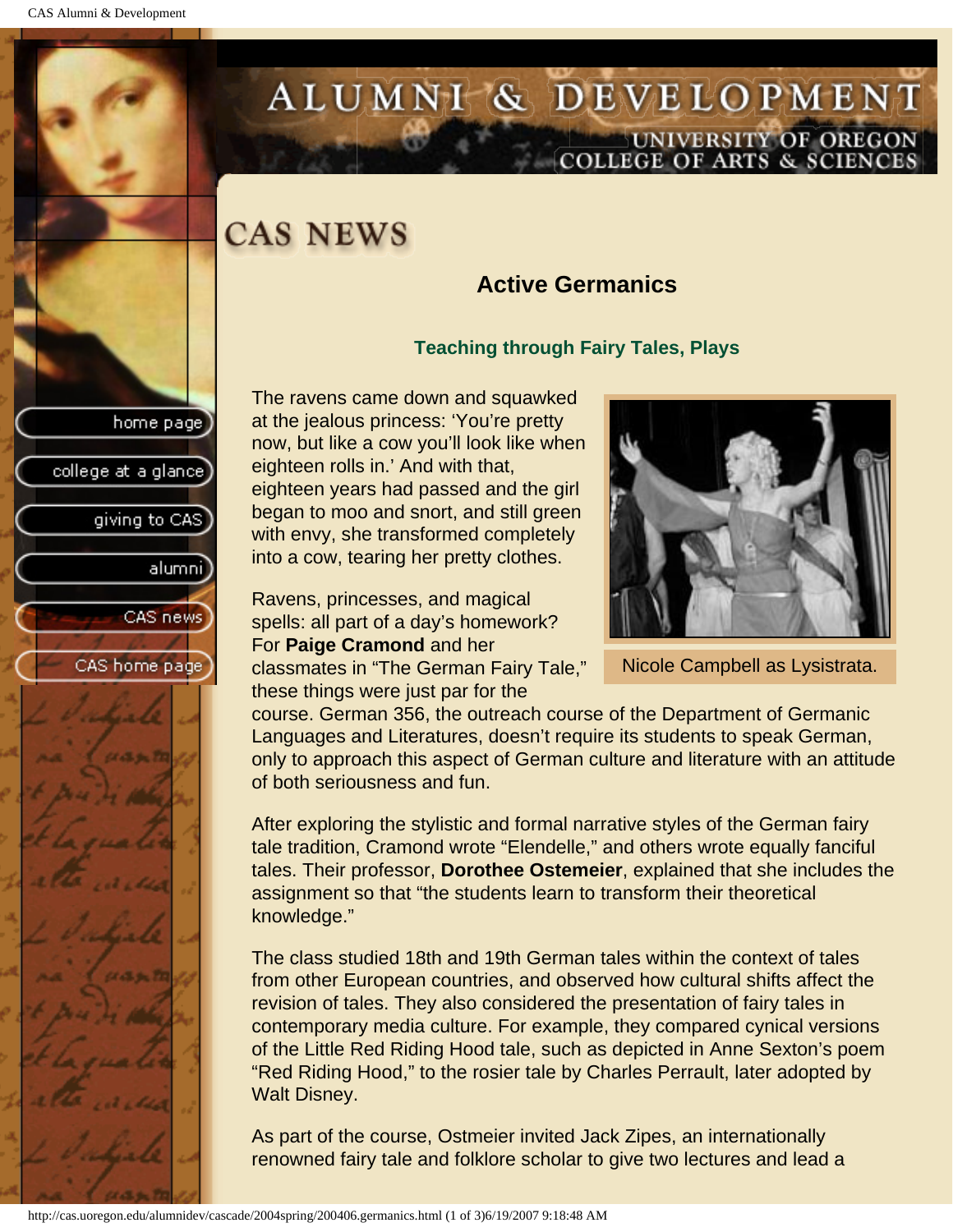

colloquium. "This was an eye-opener for undergraduate students," said Ostemeier. "[A visiting lecturer] always engages new ideas, approaches, and discourses."

In another innovative course, "German Play Performance," students rehearsed and performed *Lysistrata*—the classic Greek play, translated into German—which played to packed audiences in the University Theater's Pocket Playhouse.

For **Karla Shultz**, professor and director of the play, this was the seventh year to lead such a production. Handling everything from the costumes, scenery and props to the annunciation and expression of the actors, the class is a labor of love for her.

"I am always just so proud of the students," she said.

For German major **Nicole Campbell**, the class was particularly instructive. "I've always liked theater, so being able to combine my favorite foreign language with being on stage was wonderful," she enthused. "Acting in German also makes you so much more aware of the language."

Campbell played Lysistrata, the title character. A powerful persuader, Lysistrata convinces the women of Greece to abstain from sex with their husbands in a scheme to end the twenty-year war between Athens and Sparta. Though the controversial play has landed on many banned books lists since its inception, Campbell appreciated its message—and its ending. "The women get their way," she said, smiling.

*—KW*



**COLLEGE OF ARTS AND SCIENCES University of Oregon** 

**COMMUNICATE INNOVATE LEAD** 

1245 University of Oregon • Eugene, OR • 97403-1245 (541) 346.3950 • FAX (541) 346.3282 • alumnidev@cas.uoregon.edu

Copyright © 2004 University of Oregon

Updated June 1, 2004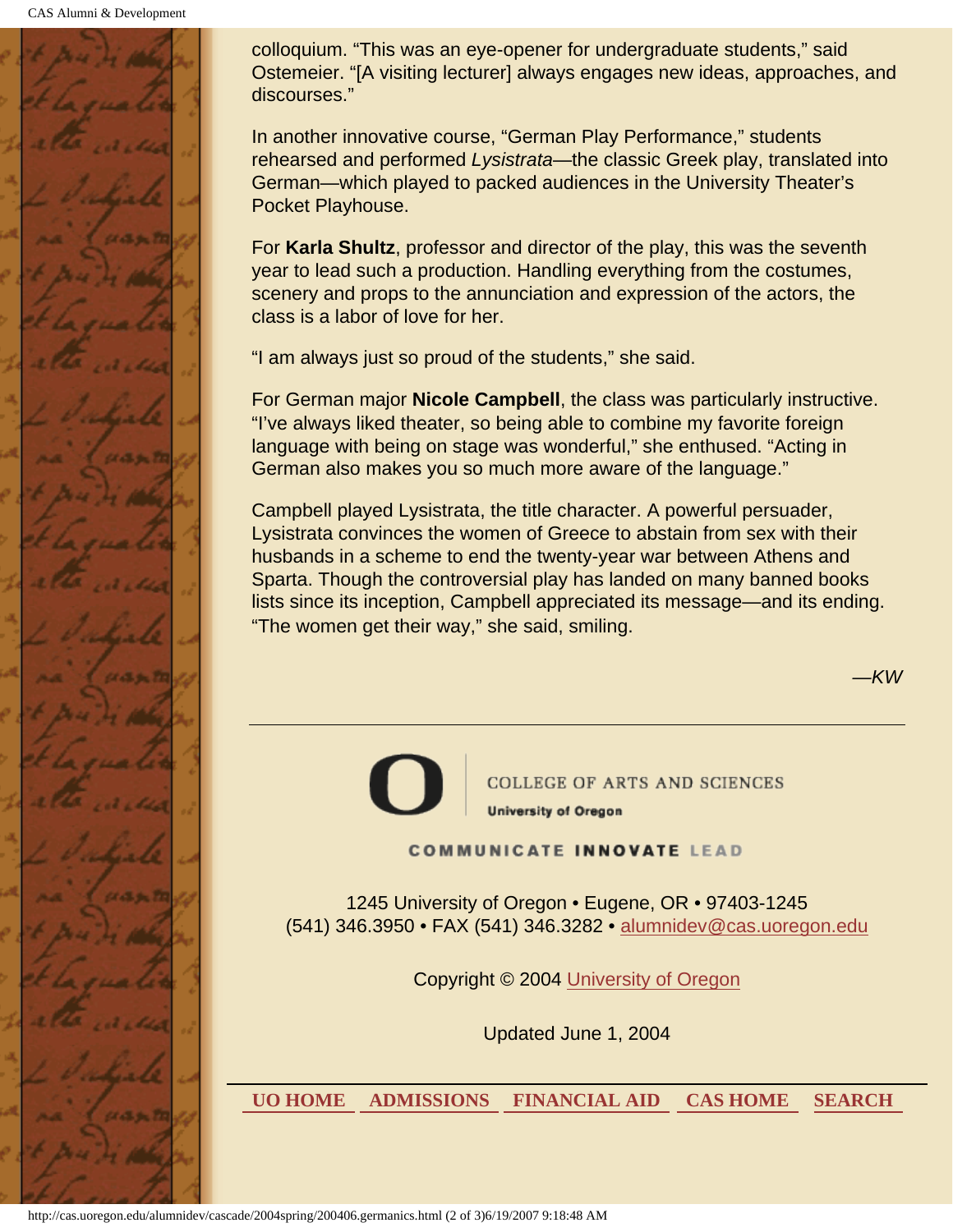college at a glance

giving to CAS

alumni

CAS news

CAS home page

## <span id="page-25-0"></span>ALUMNI & DEVELOPMENT UNIVERSITY OF OREGON<br>COLLEGE OF ARTS & SCIENCES

## **CAS NEWS**

## **New Media for 17th Century China**



Colorful Lanterns in Shangyuan, a 17th century scroll, depicts a lantern festival in the former Chinese capitol of Nanjing.

When reading history professor **Ina Asim's** list of academic accomplishments, one might mistake her for an archeologist: she's recovering ancient artifacts into digital form. But she could also be an art expert, or a master of Japanese culture, German literature, and women's studies.

It may be Asim's German education, which required her to specialize in three disciplines instead of one, that lends to her broad expertise. More likely, it's her fascination with people, their lives and even their secrets that sends her skipping across the disciplines—and even genres.

### **The Scroll**

Her latest project, a book entitled "Coiling Dragon—Crouching Tiger: Urban Life in Late Nanjing," will join the growing camp of academic text that integrates new media to enhance the written word. The book will incorporate a digital version of "Colorful Lanterns at Shangyuan" From the former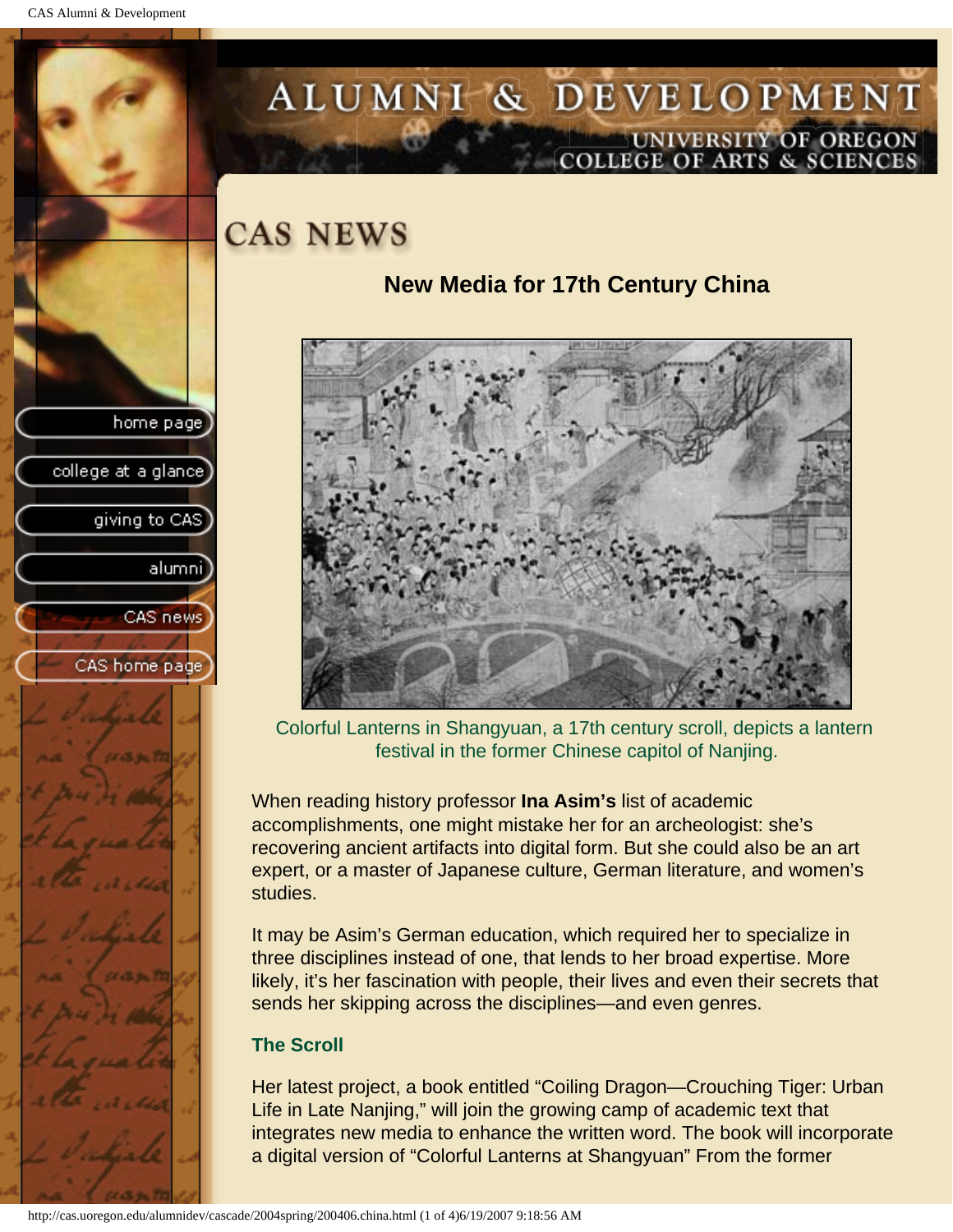CAS Alumni & Development



Chinese capital of Nanjing, the 17th Century scroll image will allow Asim's readers a unique glimpse at Chinese urban culture, says Asim.

Scrolls are a common form of artwork in China, but the nature of this particular scene, painted by an anonymous artist, sets it apart from others. The painting depicts a lantern festival in the former Chinese capital of Nanjing. Large (25.5 cm x 266.6 cm) and enormously detailed, it shows hundreds of people and objects, each with its own symbol and story.

"It is much livelier than other paintings that were commissioned to commemorate similar events," Asim said. "Even a painting showing the lantern festival at the imperial court in the Palace Museum in Beijing cannot compare with this work."



Detail of open marketplace.

The scroll's owner, Jeff Hsü of Taipei, furnished Asim with ektachrome prints, which she then turned over to the university's Social Science Instructional Laboratory (SSIL). The technology experts at SSIL scanned the prints, arranged the pieces, and washed away the dark coloration caused by age. When she received the final version, Asim was amazed to find the painting come to life. With the discoloration gone, many objects, people, and scenes she hadn't seen before were now visible, she said.

The final project will be made into a CD-ROM that will accompany her book, scheduled to be released in the fall of 2004. Viewers can enlarge small areas of the painting to closely examine small objects, clothing and even facial expressions—all of which carry various cultural meanings.

## **The Symbolism**

"Chinese history, art history and literature cannot be understood without the knowledge of the symbolism that is expressed in spoken and written language," said Asim.

Symbolism plays an important role in Asim's analysis of the lantern festival painting, as well as in her overall study of Chinese material culture.

Lanterns are used to convey good wishes, and provide information about the purpose and importance of Chinese celebrations. Valuable objects such as antiques, musical instruments, and furniture can show the status of the festival participants. These symbols provide Asim with a historical window.

"The painting uniquely demonstrates the overlapping of the public and private spheres," she said. "Collectibles on display for private consumption are not offered in an exclusive store, open for customers of a certain range of income, but are publicly displayed in an open market."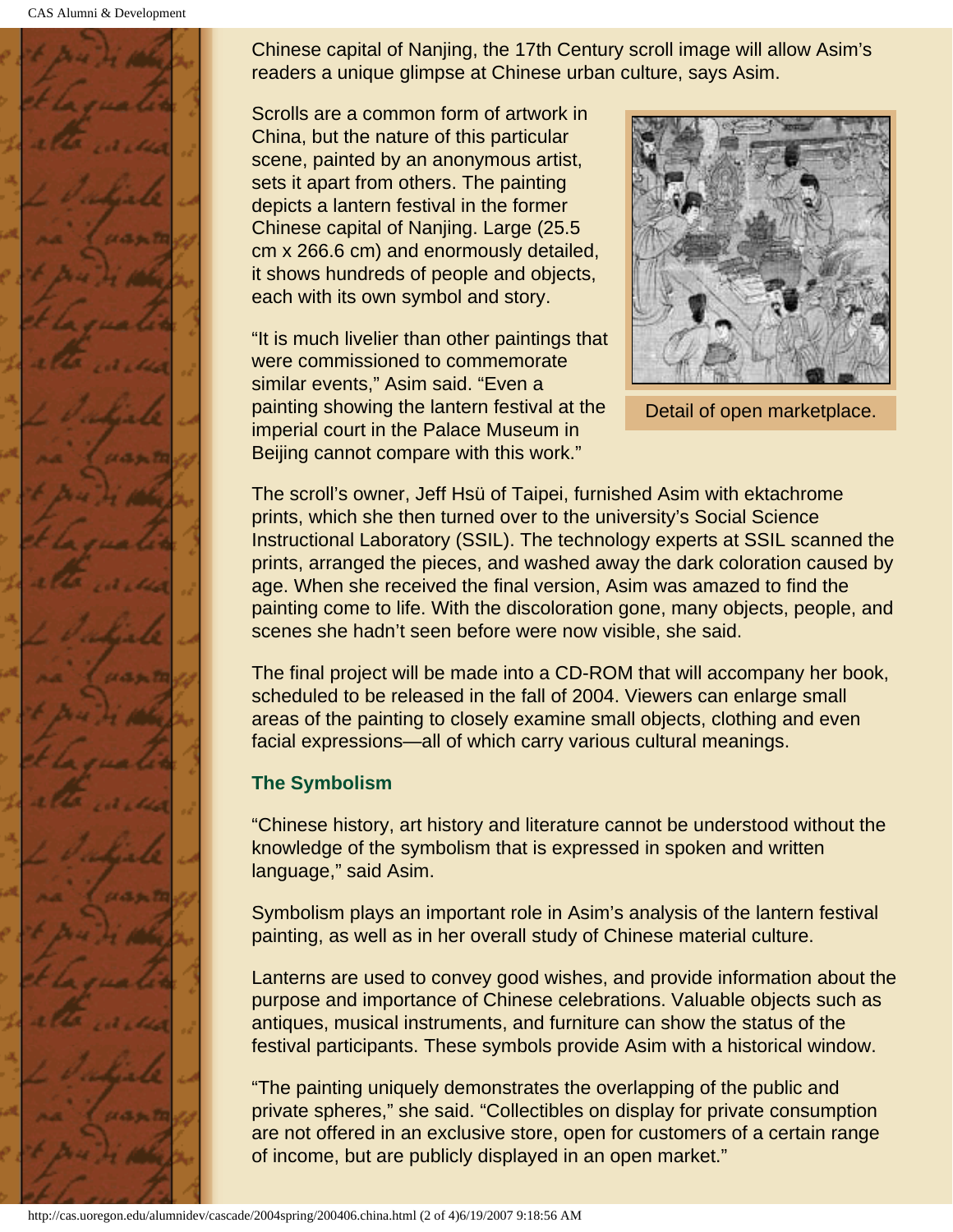

Much of Asim's current research centers on private life and how material objects and cultural settings—or the absence of them—reflect aspects of individuals' lives that can't be seen. For example, Asim was surprised to find few women depicted in the painting, when it was expected that women would attend such an event. In addition, the few women who are included in the painting are included primarily as entertainers. This might reflect their function in the male world as seen by the artist.



The scroll before restoration, left, and after.

"Though the lantern festival is a public

event, reasons for attending are private," Asim said. "The study of material culture helps to understand the behaviors and psychology of people."

Asim will present her work on the UO campus in the fall of 2004 as part of a conference entitled "Private Life in Late Imperial China: Objects, Images and Texts." A panel of Chinese cultural scholars will discuss the private lives expressed in material and visual culture, as well as in written sources.

A special exhibition at the University of Oregon's Museum of Art will also offer visitors a glimpse of the original scroll painting, on temporary loan from the Hsü collection. Other objects from the museum's collection that illustrate this period of China's history will also be on display.

*— LS*



**COLLEGE OF ARTS AND SCIENCES University of Oregon** 

**COMMUNICATE INNOVATE LEAD** 

1245 University of Oregon • Eugene, OR • 97403-1245 (541) 346.3950 • FAX (541) 346.3282 • alumnidev@cas.uoregon.edu

Copyright © 2004 University of Oregon

Updated June 1, 2004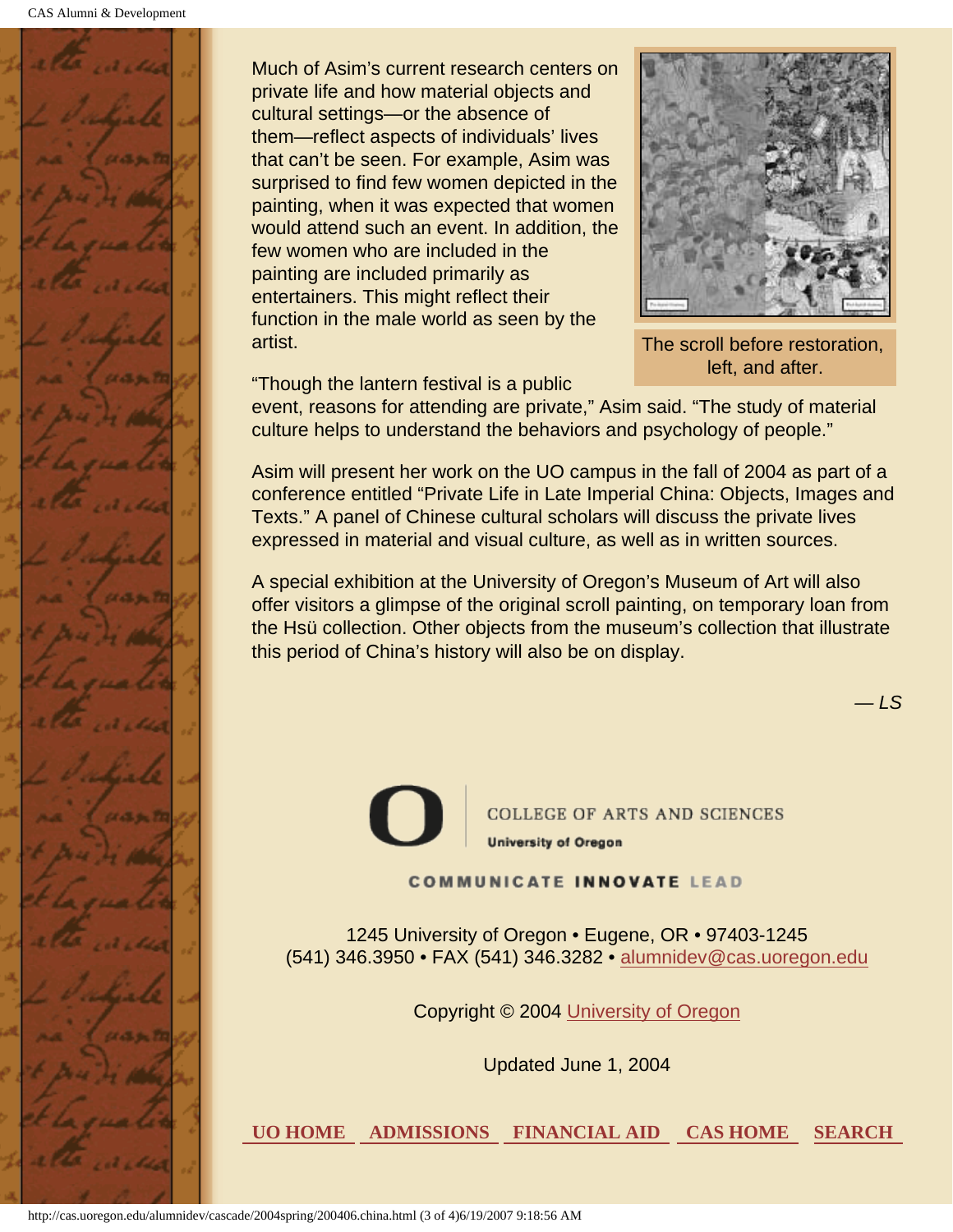college at a glance

giving to CAS

alumnil

CAS news

CAS home page

## <span id="page-28-0"></span>ALUMNI & DEVELOPMENT UNIVERSITY OF OREGON<br>COLLEGE OF ARTS & SCIENCES

## **CAS NEWS**

## **Mapping Information**

### **Oregon's InfoGraphics Lab**

Maps are for one thing, right? They tell you how to get from Point A to Point B. Well, according to the folks at Oregon's InfoGraphics Lab, maps can do much more than that. They can track immigration patterns, review Oregon's salmon recovery effort, and highlight family-friendly services on campus.

In fact, according to **Jim Meacham**, the lab's director, this is all part of a day's work. Through cutting-edge technology and design, the lab mirrors the university's mission. "We provide research, teaching, and public service," Meacham noted. "Many times our projects achieve all three at once."



Director Jim Meacham and Ken Kato.

Often, projects are collaborations with faculty outside the lab. Dr. **Susan Hardwick** has been working with Meacham's staff of students to map Russian and Southeast Asian refugees in the Portland metro area. "Through this project, we now have more than thirty full-color maps that show the residential and commercial patterns of each group," Hardwick said.

In addition to scholarly research, the lab regularly works on public service projects with state agencies such as ODOT and the Oregon Watershed Enhancement Board (OWEB). In fact, this is how the lab began.

The lab's current work with OWEB, which tracks the state's salmon recovery effort, is an offshoot from their work on the awardwinning *Atlas of Oregon.* "In many ways we are acting as a research and cartographic extension of OWEB, and using the expertise and technology developed with our atlas mapping to present information in a comprehensive, yet accessible way," Meacham said.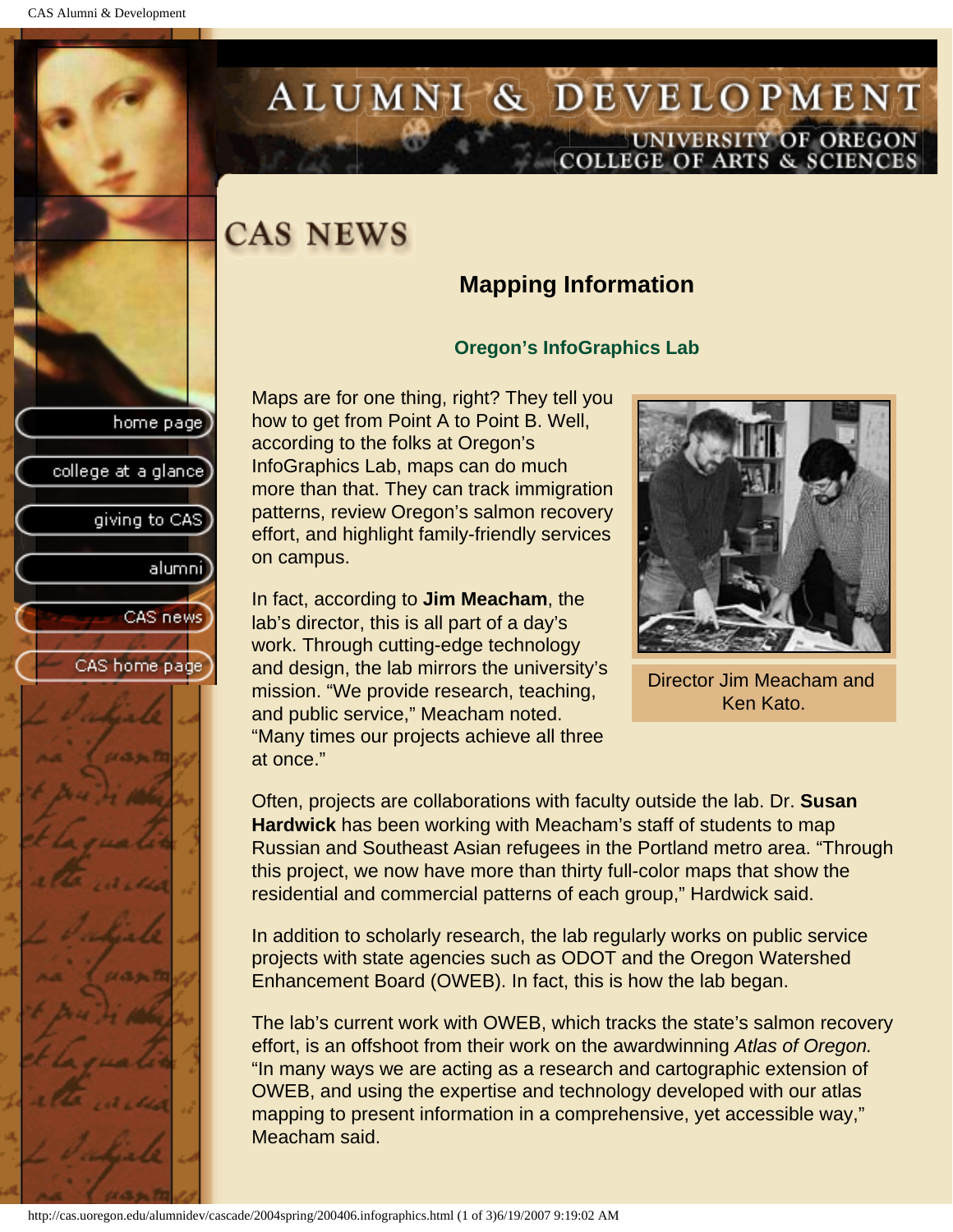CAS Alumni & Development



Working both within and outside academia is a bonus for Meacham. "This way we get to cross-pollinate ideas is one of my favorite things about working in the InfoGraphics Lab," Meacham noted. "It's a way to use the tools of geography for several types of disciplines."

And though the InfoGraphics Lab is known for mapping information in innovative ways, they still know how to knock out a good directional map.

For example, Infographic's program manager, **Ken Kato**, coordinates the campus mapping project, which overlays useful information about the university with the conventional campus map. The recently released "Campus at Night" map details lighted routes and public safety call boxes.

"We are continually striving to present information in new ways so that people can understand the university in new ways," said Kato.

Not only does the Infographics Lab benefit the university by providing this service, but it also provides GIS students with valuable research and design experience.

"Through creating and designing these maps, students get to try new mapping techniques as well as new graphic designs," Kato said.

Overall, the lab is continually trying to "do what we do better," he said. "We've got a great tradition of cartographic excellence, and we want to build on that."

*—TB*



COLLEGE OF ARTS AND SCIENCES **University of Oregon** 

**COMMUNICATE INNOVATE LEAD** 

1245 University of Oregon • Eugene, OR • 97403-1245 (541) 346.3950 • FAX (541) 346.3282 • alumnidev@cas.uoregon.edu

Copyright © 2004 University of Oregon

Updated June 1, 2004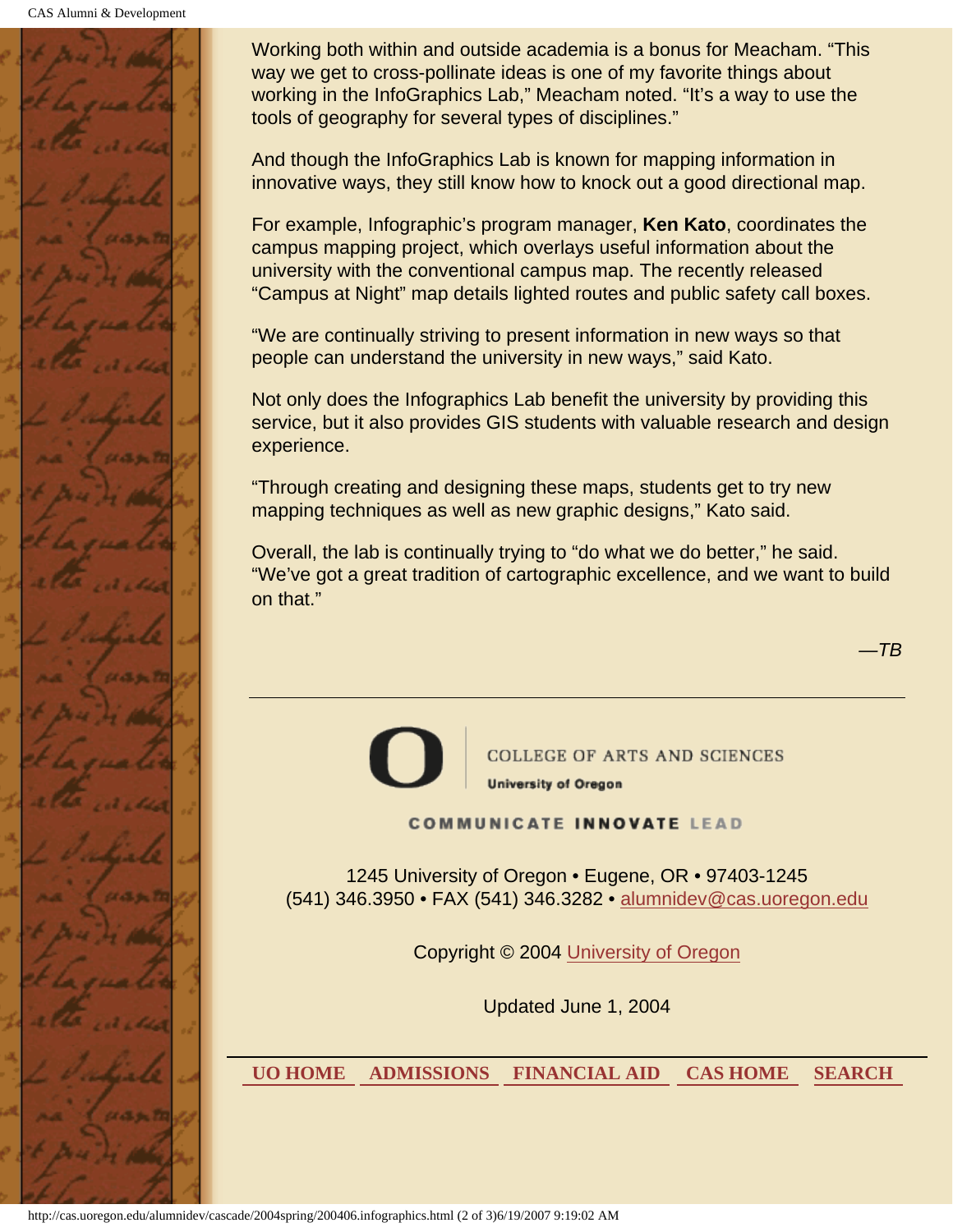college at a glance]

giving to CAS

alumnil

CAS news

CAS home page

## <span id="page-30-0"></span>ALUMNI & DEVELOPMENT UNIVERSITY OF OREGON<br>COLLEGE OF ARTS & SCIENCES

## **CAS NEWS**

## **'The Rewards Were Infinite'**

#### **HipHop and HIV/AIDS Prevention inTanzania**



"Washing was a full day experience; it took me about five or six hours. I think I ditched my jeans in week two! Kangas are much easier to wash."

*Senior Kristin Gunderson is studying comparative international development through the International Studies Program. Her year-long study abroad experience enabled her to see her ideas into action, and learn about what two communities on different continents shared in common.*

*In the excerpt that follows, Kirstin reflects upon her internship experience in Tanzania, where she was based in Arusha. She planted trees and organized marches for World AIDS Day, volunteered at an orphanage, and taught computer* 

*literacy and Spanish to young students of all levels.*

My time in Tanzania was packed with little epiphanies and big lessons, and it was an experience that shaped my path more than any other here at the University of Oregon. Nestled into the hanging valley between Mt. Meru and Mt. Kilimanjaro in northern Tanzania is the United African Alliance Community Center (UAACC), where I worked during my three months in the program.

The UAACC is a small, communitybased organization that has grown to include an amalgam of classes and services ranging from HIV/AIDS prevention to courses in computer literacy. My position at the center gave me the

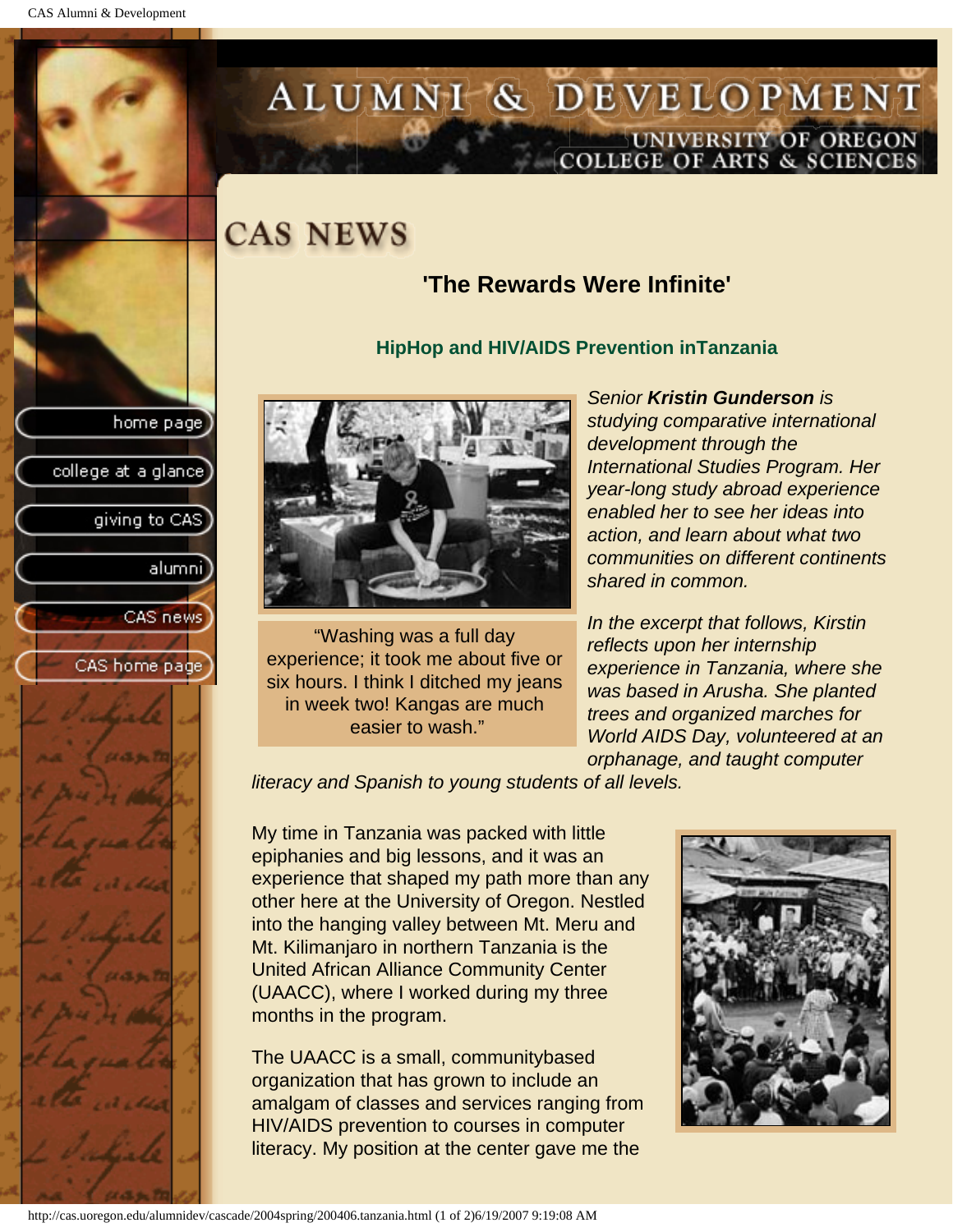

opportunity to both teach and help organize community events, as well as delve into my own studies on the effects of hip hop on the fight against HIV/AIDS.

Crowd surrounds performers during World AIDS Day.

*—KG*

In Tanzania, I lived and worked in Swahili, a feat that left me smiling and nodding much of the time, trying out simple phrases like "how did you sleep," and having them come out more like "and how is your cat?" But I considered Swahili a welcome challenge, and in the end the rewards were infinite.

In my time at the UAACC, perhaps the biggest lesson I learned was one of humility, meaning that if you want to be heard, you must make what you say relevant to others. The [IE3 Global Internships] program gave me the chance to be a constructive voice, a teacher, and a student—all in a context that was independent and yet supported.



**COLLEGE OF ARTS AND SCIENCES University of Oregon** 

#### **COMMUNICATE INNOVATE LEAD**

1245 University of Oregon • Eugene, OR • 97403-1245 (541) 346.3950 • FAX (541) 346.3282 • alumnidev@cas.uoregon.edu

Copyright © 2004 University of Oregon

Updated June 1, 2004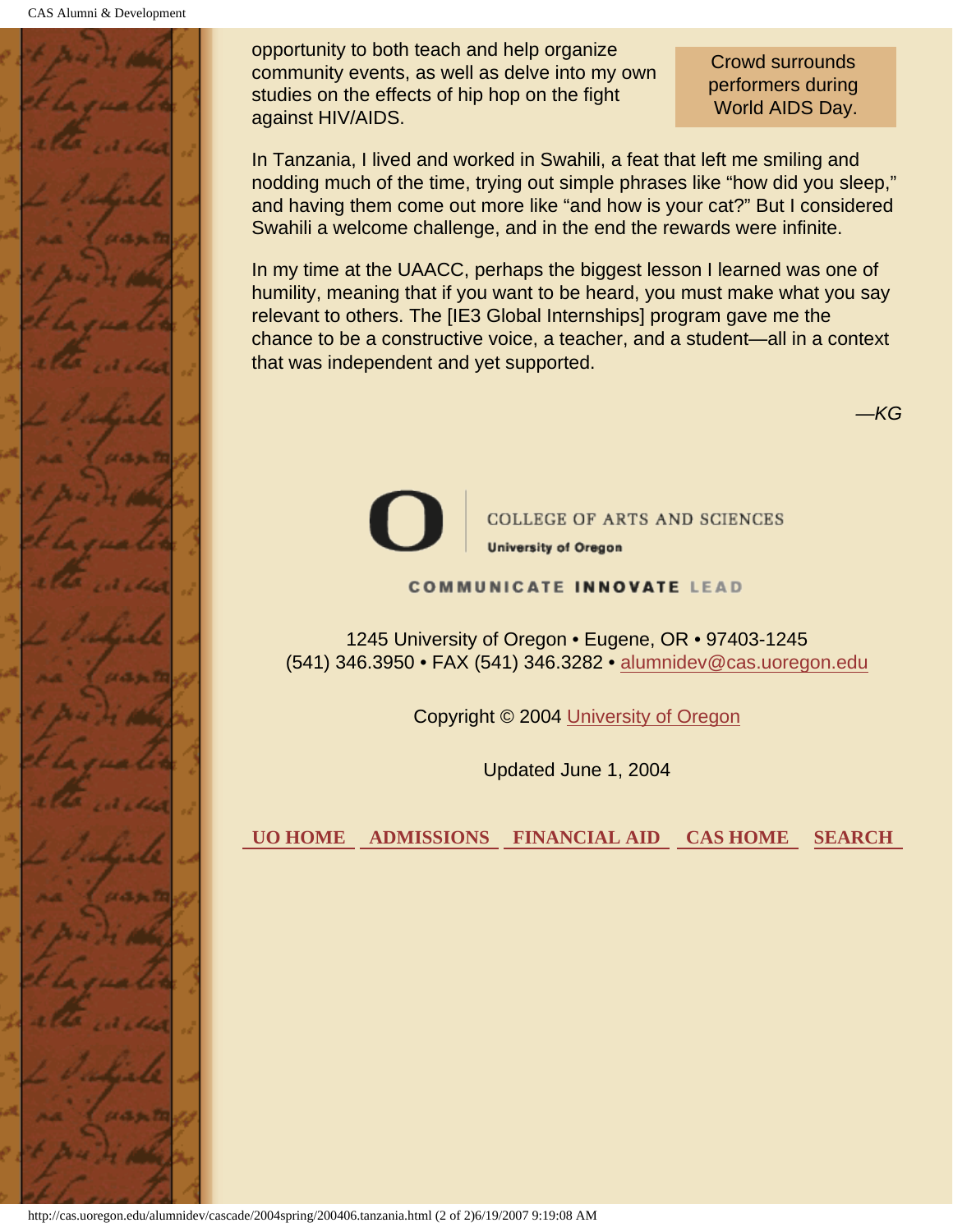## <span id="page-32-0"></span>ALUMNI & DEVELOPMENT UNIVERSITY OF OREGON<br>COLLEGE OF ARTS & SCIENCES

## **CAS NEWS**

## **Bioinformatics in the Johnson Lab**





Eric Johnson and his student research team map fruit fly DNA with the hope of contributing to medical knowledge of how tumors metastasize.

#### **Q: The Johnson Lab at the UO conducts:**

- *a. fruit fly research*
- *b. genetic research*
- *c. cancer research*
- *d. computing research*
- *e. all of the above*

Biology has come a long way since Watson and Crick first revealed DNA as the carrier of genetic information. This discovery, and the subsequent sequencing of several organisms' complete genomes, has led to an explosion in the quantity of biological data available to scientists.

Some would even argue that the basic focus of biology should shift from the production of data to the understanding and interpretation of the mountains of data that have already been obtained.

Though most aspiring biologists don't enter the field planning to learn computer programming or advanced statistical analysis, the reality of the

competitive research being done in today's biological sciences is that they won't get very far without at least some training in "bioinformatics."

Fortunately, biology students at the UO's College of Arts and Sciences can prepare themselves by gaining research experience with faculty whose work involves extensive use of bioinformatic tools.

Biologist **Eric Johnson** employs approximately ten researchers in his lab, from undergraduates to post-docs. His research team, funded by grants from the National Science Foundation and the American Cancer Society, primarily studies the effect of conditions of low oxygen (hypoxia) on fruit flies.

With slightly more than 10,000 unique genes total, the fruit fly has been completely sequenced and most potential genes have been identified, which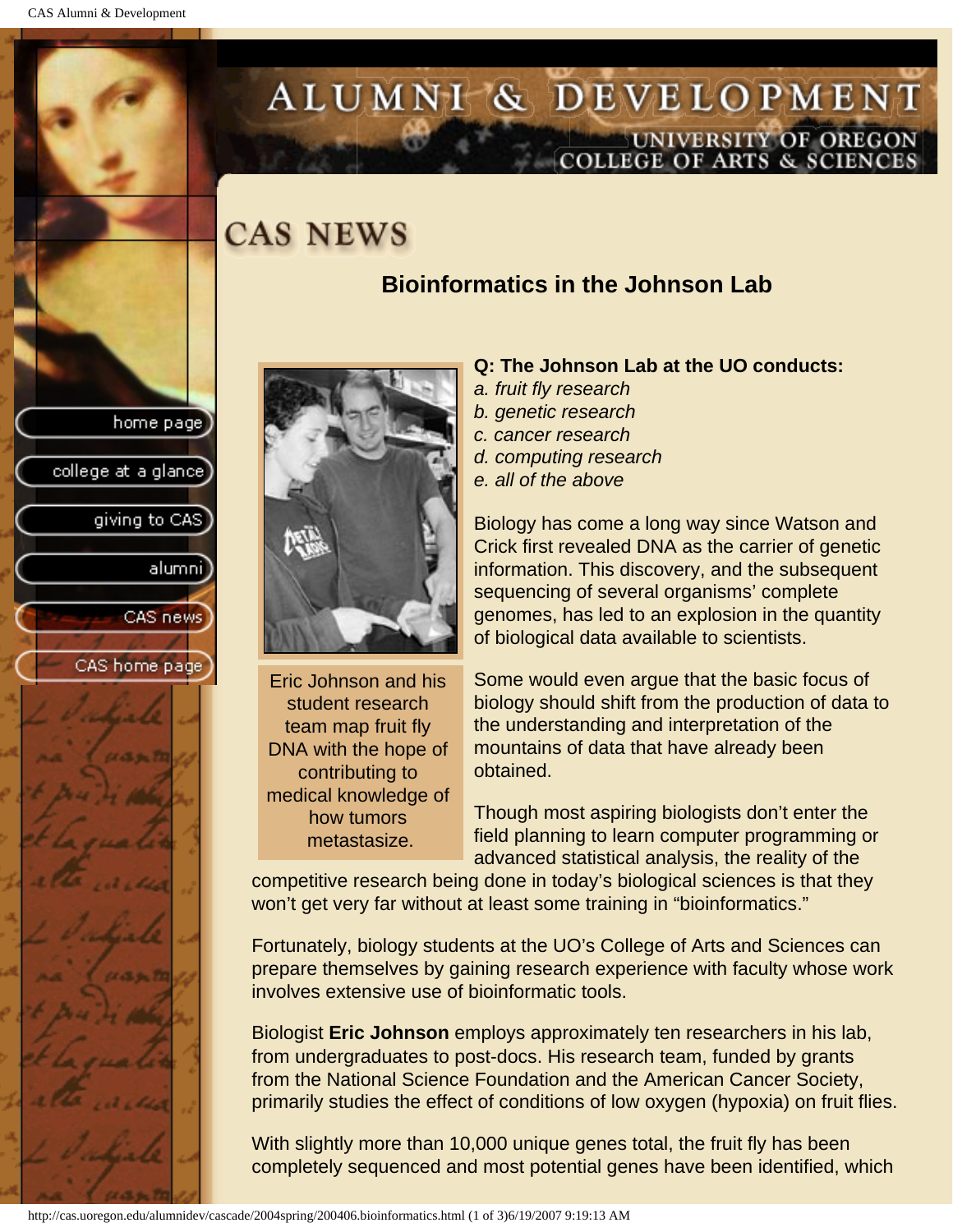CAS Alumni & Development



makes it one of the premier organisms for biological research.

"The genes involved in oxygen responses in flies are virtually identical to human genes," says Johnson. "This holds the potential for an easy transfer of discoveries from fly biology to human medical research."

With the genome sequence to work from, Johnson's lab can measure how much a gene is turned "up" or "down" when exposed to a low-oxygen environment.

How can such measurements be taken? Through a remarkable feat of pattern matching and analysis of DNA from fruit flies. To accomplish this, the lab uses:

• A microarray, which is a grid of 20,000 miniscule spots of DNA, about the size of a human hair, printed onto a glass slide.

• Computer scripts, written by Dr. Johnson, that keep track of where each DNA sample is located on the microslide.

• Extracted RNA from experimental flies and fluorescent dyes used to produce labeled DNA molecules.

The fluorescent DNA molecules from the experimental flies, when overlayed on the microarray slide, randomly bump into the 20,000 DNA probes fixed to the glass microslide until they find a perfect genetic match.

The combined DNA sample is then scanned with a laser. The brighter the spot fluoresces, the more mRNA of that kind was in that fly.

The real work of microarray science is sorting key genes from, in this case, the 20,000 possibilities printed on the DNA slide. "It may take us a week to do all the necessary array experiments," says Johnson, "and a year to sift through all of the results."

Researchers in the lab use complex statistical analyses to group the results into specific "clusters."

Gene clustering is a very efficient approach to discovering the function of genes which have not yet been identified. This is due to the fact that unknown genes generally cluster with genes of similar function, genes that are under similar regulatory control, or genes with a common evolutionary history.

Many bioinformatic tools also allow researchers to conceptualize their data in a visual format.

"Doing microarray experiments without automated data analysis would be virtually impossible," says **Doug Turnbull**, a Ph.D. student in the lab. "With these computational tools, we can find all sorts of interesting patterns."

Researchers in the Johnson lab hope these patterns may tell us something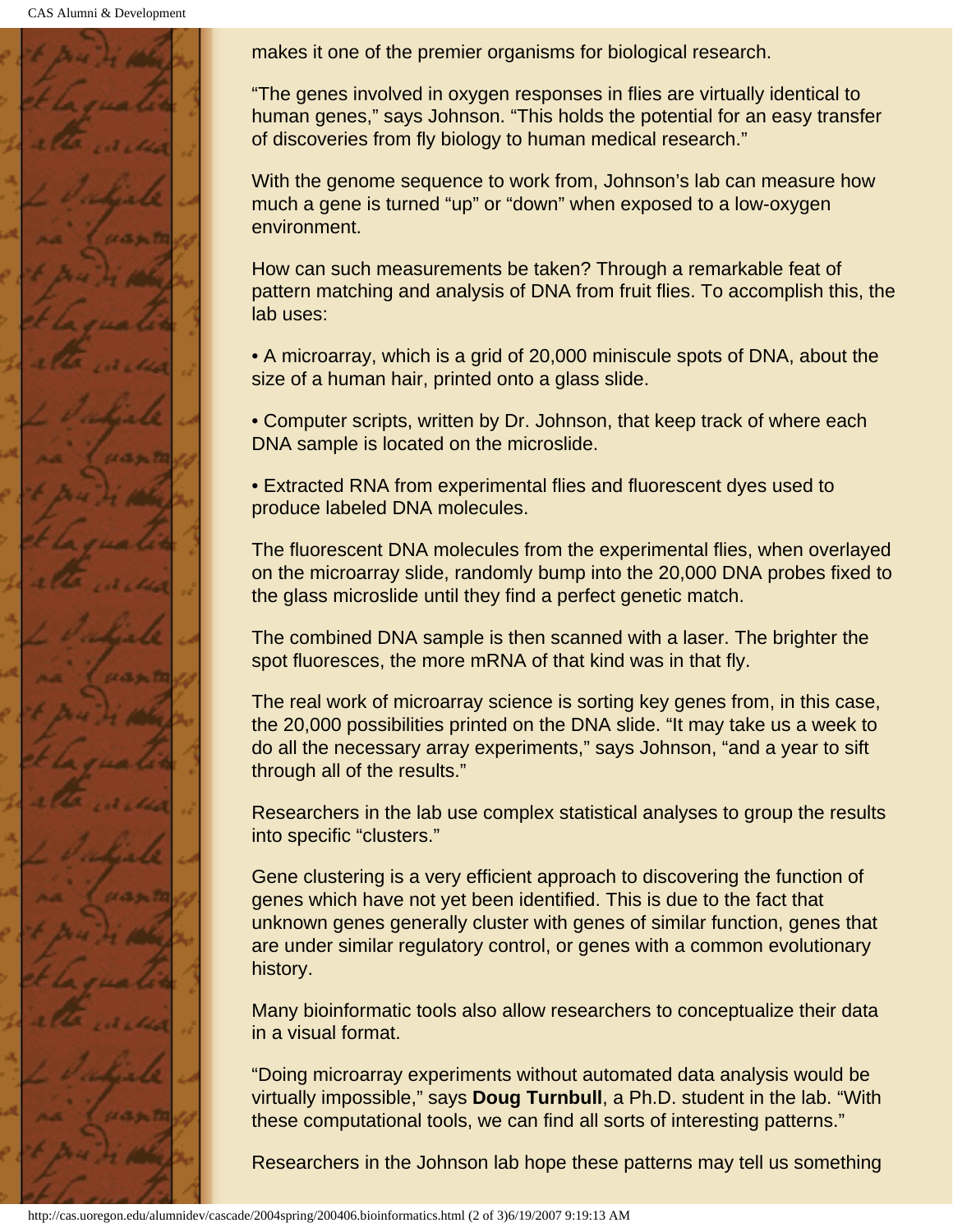CAS Alumni & Development



of how oxygen supply, or lack of it, affects cancer cells.

Consider the fact that metastasis occurs when a tumor recruits blood vessels to obtain more oxygen. Eventually, the tumor grows so that it invades the blood stream, spreading cancer to different areas of the body. This is the stage at which most cancers become deadly.

By unlocking the secrets of how tumors respond to low levels of oxygen, scientists may eventually know enough to prevent cancers from metastasizing.

Medical science is constantly searching for new genes that could serve as targets for potential therapies or drugs. As Dr. Johnson notes, "Several potential cancer drugs have recently been developed based on targeting genes in the oxygen response pathway. Our lab hopes to identify several new genes involved in oxygen responses which could be useful targets for drug development."



**COLLEGE OF ARTS AND SCIENCES University of Oregon** 

*—JC*

**COMMUNICATE INNOVATE LEAD** 

1245 University of Oregon • Eugene, OR • 97403-1245 (541) 346.3950 • FAX (541) 346.3282 • alumnidev@cas.uoregon.edu

Copyright © 2004 University of Oregon

Updated June 1, 2004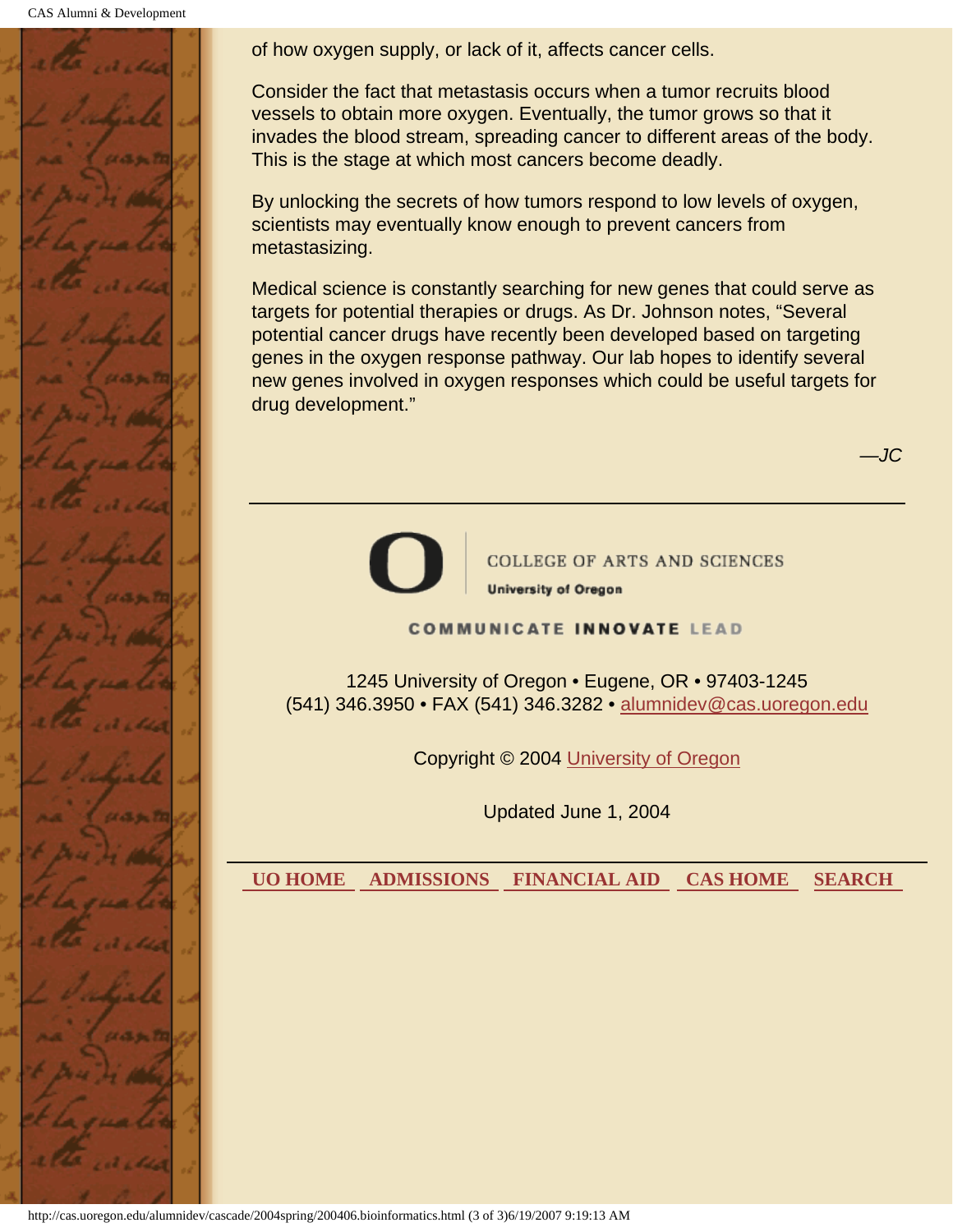college at a glance

giving to CAS

alumni

CAS news

CAS home page

## <span id="page-35-0"></span>ALUMNI & DEVELOPMENT UNIVERSITY OF OREGON<br>COLLEGE OF ARTS & SCIENCES

## **CAS NEWS**

## **Immersed in Research**

**Kristy Henscheid**, a graduate student in chemistry, recently returned from a fieldwork excursion on the ocean floor. Why travel to the deepest depths of the ocean? To study the Pompeii worm, one of the world's most heat resistant animals.

Henscheid said the trip was a unique research opportunity: "I got to learn quite a bit about a sort of research I don't normally do... Making do with what you have, pulling late nights because of limited time, trying to work with



several other groups with different goals but using the same instruments. . . . It was an amazing experience."

Henscheid's fieldwork took place 1,000 miles off the coast of Costa Rica in a small research submarine named Alvin. UO chemistry professor **Andy Berglund** has made two trips to the ocean floor, where he's tried to uncover the mysteries of how a small, fuzzy, grey creature can survive in near boiling water at the bottom of the ocean. Henscheid said that she'd been looking forward diving in Alvin in since she began working in Berglund's lab.



But Henscheid is not a marine biologist. Her work focuses on RNA splicing, "a step of extra processing in the pathway between the information in DNA coding."

"Our lab looks at the molecules involved in RNA splicing from a number of organisms—human,

yeast, and fruit fly," she said. "I'm working on (the RNA molecules) from the Pompeii worm in the hopes that they'll be more stable and easier to work with because they come from a critter that's adapted to extremes."

Henscheid also said that by studying the Pompeii worm, scientists like she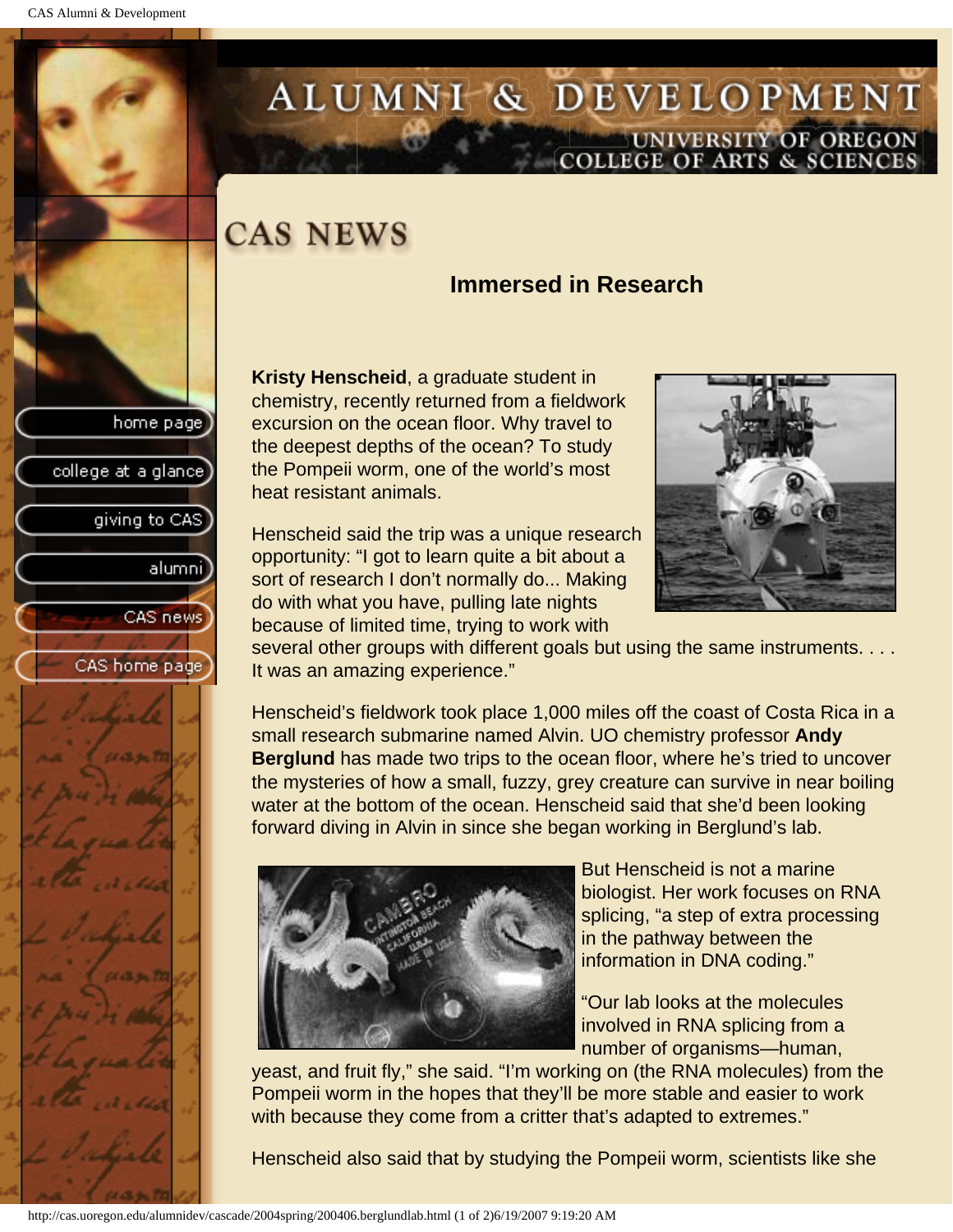

and Berglund can learn more about how certain animals adapt to harsh conditions.

There's also a larger evolutionary question being asked: Some scientists believe that life originated in ocean vents. If that theory proves to be true, the study of the Pompeii worm could begin to answer questions about the origin of life.

The Pompeii worm may also be instructive to scientists seeking proof of life far from planet earth. "If we're ever to find life outside of Earth, say on Mars, it's likely that it's going to be more like the weird critters that live at hydrothermal vents than what we think of as 'mainstream' life, up here where the sun shines," said Henscheid.



**COLLEGE OF ARTS AND SCIENCES University of Oregon** 

#### **COMMUNICATE INNOVATE LEAD**

1245 University of Oregon • Eugene, OR • 97403-1245 (541) 346.3950 • FAX (541) 346.3282 • alumnidev@cas.uoregon.edu

Copyright © 2004 University of Oregon

Updated June 1, 2004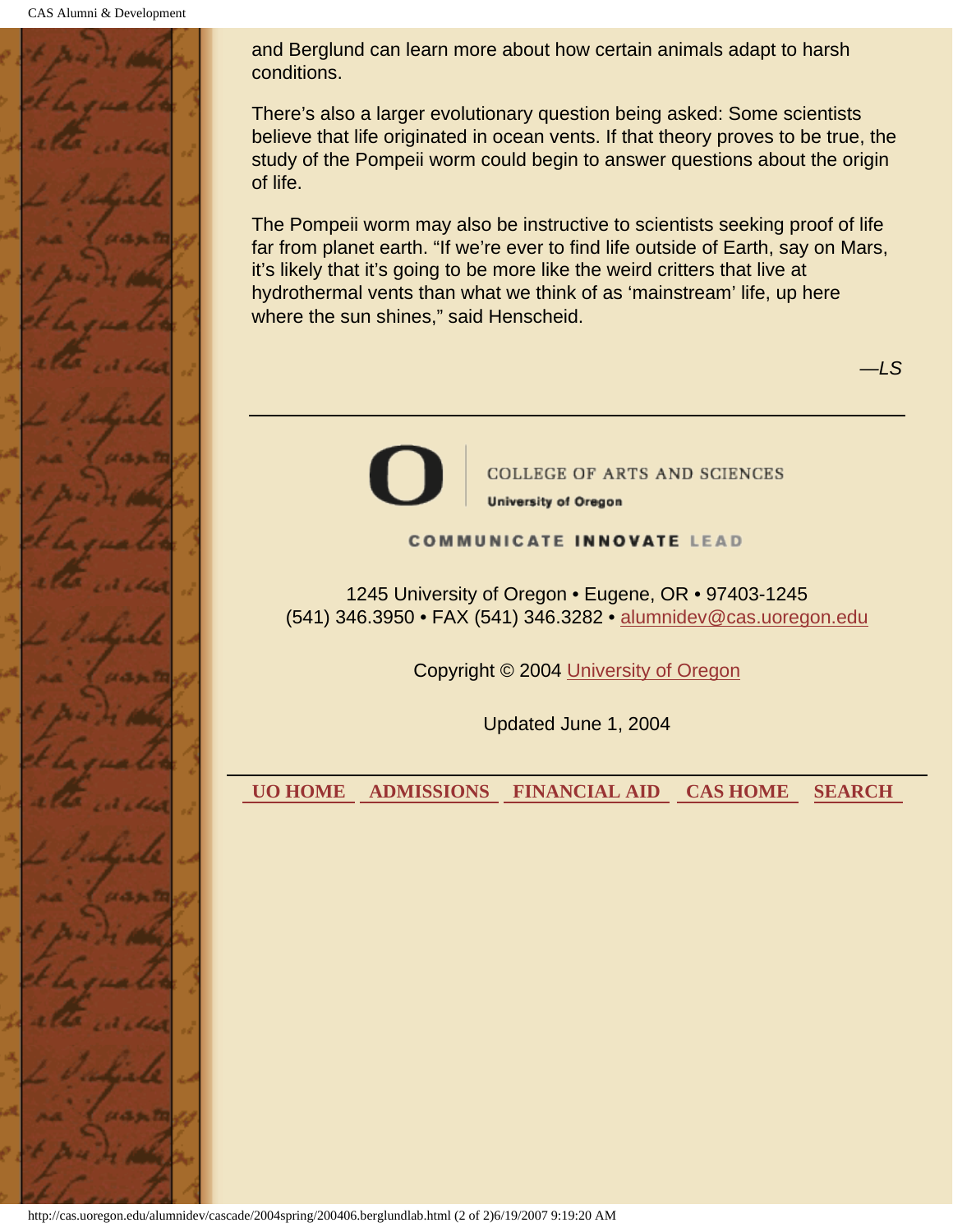college at a glance

giving to CAS

alumni

CAS news

CAS home page

## <span id="page-37-0"></span>ALUMNI & DEVELOPMENT UNIVERSITY OF OREGON<br>COLLEGE OF ARTS & SCIENCES

## **CAS NEWS**

## **The Next Generation of Mathematicians**

In most ways, **Dmitry (Mitka) Vaintrob**, is a typical UO student; he rides his bike to campus each day, completes his homework each night, and has spent the last two years figuring out exactly which math courses best suit his skill level. Two years ago, he took Honors Calculus, an upperlevel undergraduate course, which he found "a little too easy." He moved onto Complex Analysis and Differential Geometry, both mixed-level undergraduate/ graduate courses, which were slightly more challenging. Finally, he enrolled in Abstract Algebra, a graduate seminar, about which Mitka happily admits: "I actually don't know anything, so that's really interesting." His experience is likely similar to other students who excel at mathematics, except for one fact: Mitka Vaintrob is fourteen years old. When he is not taking math courses at the UO, he is a freshman at South Eugene High School.



Dmitry Vaintrob and his father, UO professor Arkady Vaintrob.

**Brad Shelton**, mathematics department head, was Mitka's Abstract Algebra professor this fall. He explains the challenges of having a young teenager in his class: "I couldn't read his work at the beginning of the term. He had the handwriting of a thirteenyear- old." So Shelton taught Mitka a mathematical software program, only to encounter a second problem: "He hadn't yet learned to type!" Aside from penmanship, though, Shelton is quick to add: "He's just like a regular student, well, one of the better ones."

For Mitka, the decision to take college courses at age thirteen was an easy one: "There wasn't anything left (in middle school) that would be interesting for me." Throughout elementary school, Mitka took math courses a year ahead of his classmates. Between fifth and sixth grade, he says simply, "I taught myself calculus." At a time when other ten-year-olds were interested in dirt bikes or dodge ball, Mitka explains: "I got really interested in sequences and series. I like the idea that you can take the sum of an infinite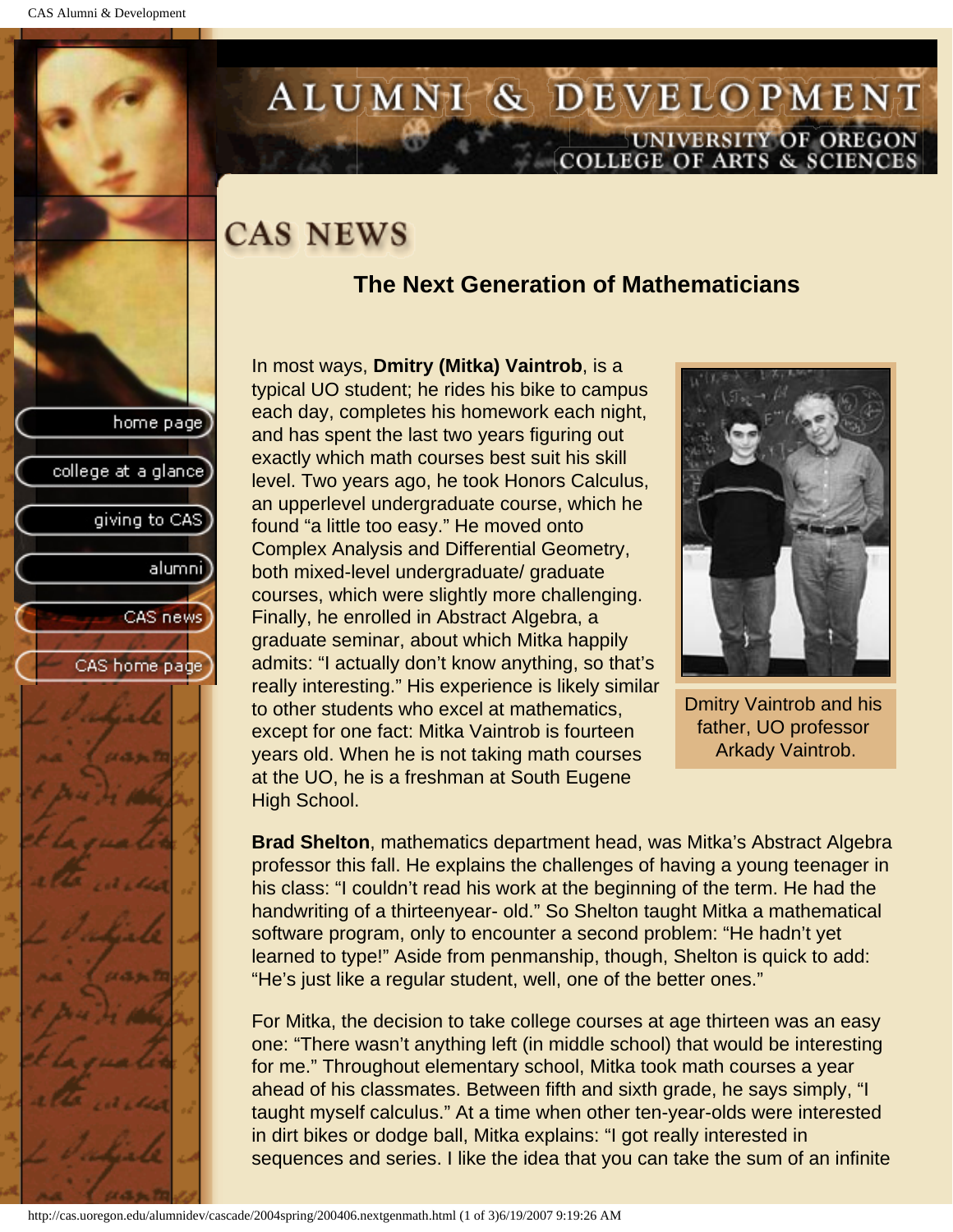

number of numbers and get something reasonable. You can take the sum of 1 + 1/8 + 1/27—all inverse cubes—and it's equal to some number, but nobody knows what it is. So I came up with different formulas to write for that number. And since series are very related to calculus, I learned calculus."

Such a gift for mathematics might seem natural, given Mitka's family. **Arkady Vaintrob**, Mitka's father, is an associate professor in the mathematics department, his research focusing on the intersection of geometry and physics. After leaving Moscow twelve years ago, Professor Vaintrob taught at Harvard, University of Texas, and New Mexico State before joining the UO faculty four years ago.

His son's interest in math, though, he insists, is all his own. "He's always had an inquisitive mind," says Prof. Vaintrob. "Once he started talking, he was asking questions, not mathematical questions, just general ones."

There was never pressure on Mitka to follow in his father's footsteps. Even as Mitka's attention first turned to math at age six, there was no formal instruction between father and son. "We would go on walks and he would look at the sky," recalls Prof. Vaintrob. "He would ask about the clouds and then mountains or bugs and he would ask me about numbers; we would have these conversations, but I never taught him seriously. Ultimately, it was his motivation and my knowledge that cultivated (his interest). He was guiding me; he really asked good questions."

And those questions clearly paid off. Today, Mitka shares a classroom with peers nearly twice his age, undaunted by the age difference: "They're just like regular kids," he says. After years of feeling unchallenged, he has finally found a setting that pushes him to succeed: "Abstract Algebra is pretty challenging. In most of my other classes, I already knew most of the material. But in this one, I'm learning along with everyone else. I probably even know less than some other people."

He acknowledges there are some difficulties. When one professor encouraged study groups, Mitka often was unable to attend because he was home most evenings babysitting his sister. "It made some of the work harder," he admits. But luckily, he had a study group of his own: "Whenever I had a question, I could ask my dad."

*—MG*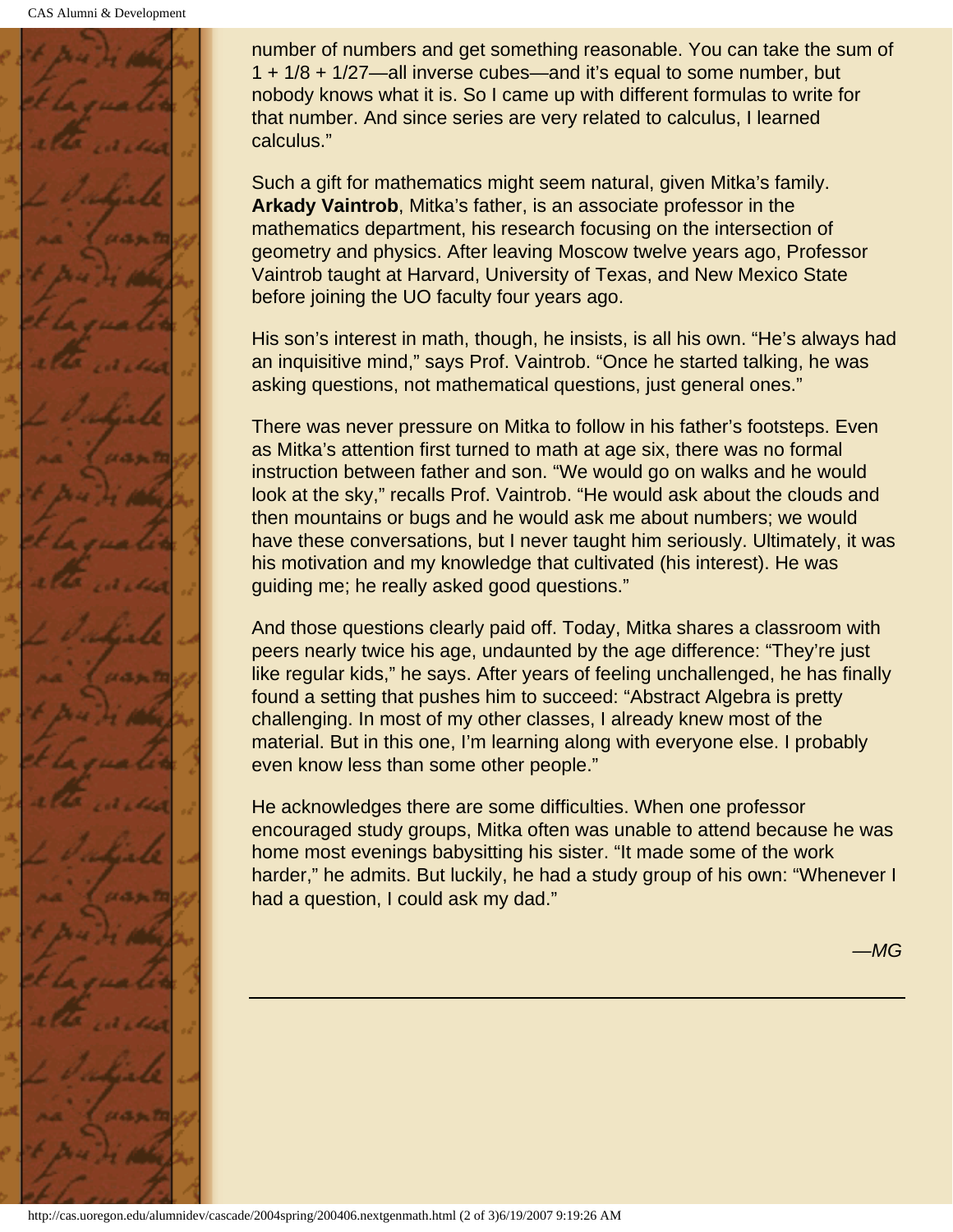<span id="page-39-0"></span>

## ALUMNI & DEVELOPMENT UNIVERSITY OF OREGON **COLLEGE OF ARTS & SCIENCE**

## **CAS NEWS**

## **If the Human Genome Were a Novel You Had to Edit...**

It would have 23 chapters and contain about 6 million pages.

The author would only allow you to read 500 words at one time.

Some of the sections would repeat themselves.

There would be no paragraphs or punctuation, and only 5 percent of the words would be relevant to the plot.

The sections wouldn't be delivered in chronological order, so you would have to decipher whether you were reading from the end, middle, or beginning of the story.

> *—Compiled with help from Bret Pearson, Ph.D. candidate, Institute of Neuroscience*



**COLLEGE OF ARTS AND SCIENCES University of Oregon** 

### **COMMUNICATE INNOVATE LEAD**

1245 University of Oregon • Eugene, OR • 97403-1245 (541) 346.3950 • FAX (541) 346.3282 • alumnidev@cas.uoregon.edu

Copyright © 2004 University of Oregon

Updated June 1, 2004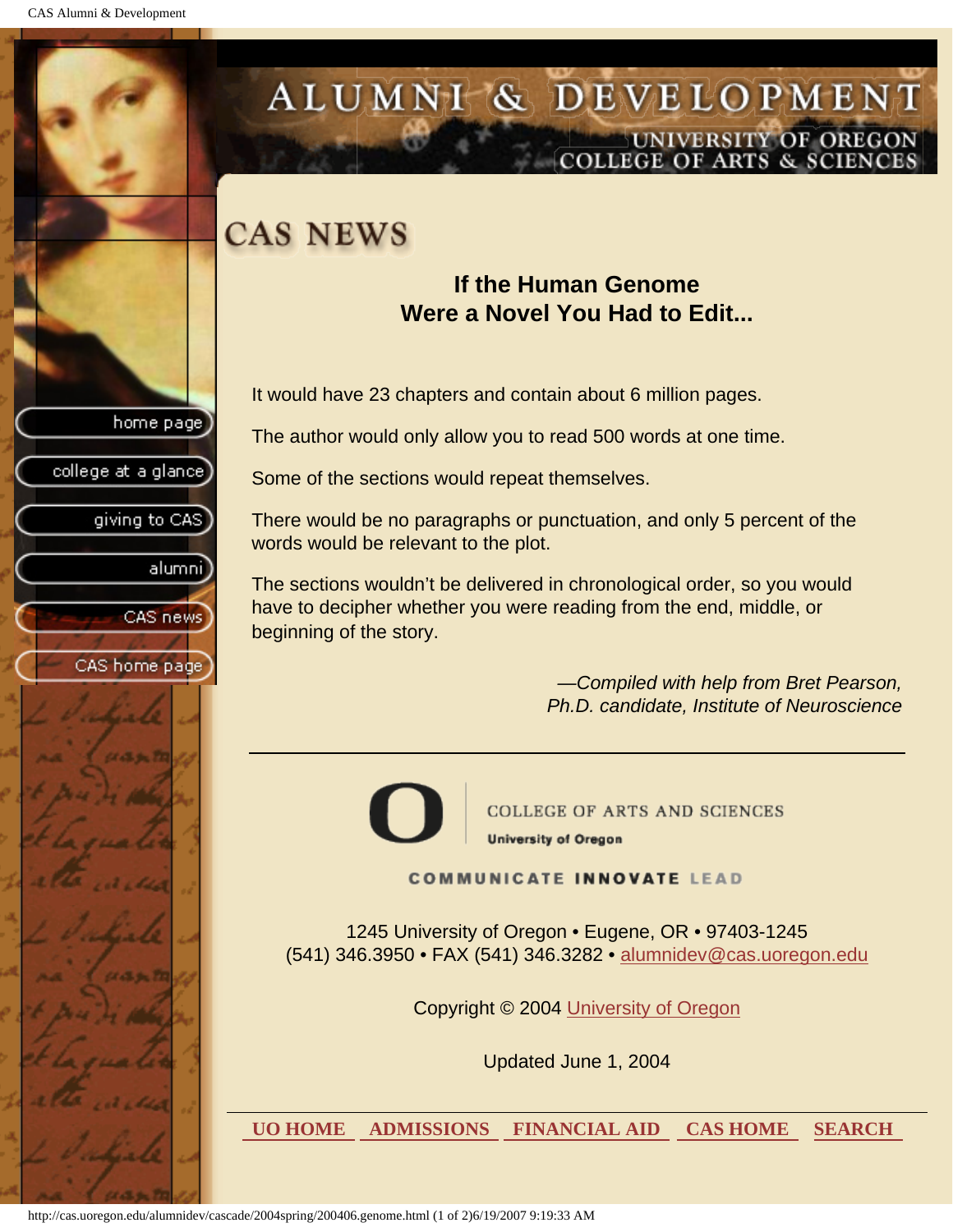college at a glance

giving to CAS

alumni

CAS news

CAS home page

## <span id="page-40-0"></span>ALUMNI & DEVELOPMENT UNIVERSITY OF OREGON **COLLEGE OF ARTS & SCIENCE**

## **CAS NEWS**

## **Science Byte**

Researchers at the College of Arts and Science's Neuroinformatics Center last year received a \$1-million grant from the National Science Foundation to build high-performance computer grid at the UO.

Using Linux and IBM supercomputer technology, this network will be able to tackle huge amounts of scientific information, which may help speed the diagnosis and treatment of brain-related conditions such as Epilepsy, stroke, and depression.

The Neuroinformatics Center is part of the college's Brain, Biology, Machine Initiative.



**COLLEGE OF ARTS AND SCIENCES** 

**University of Oregon** 

#### **COMMUNICATE INNOVATE LEAD**

1245 University of Oregon • Eugene, OR • 97403-1245 (541) 346.3950 • FAX (541) 346.3282 • alumnidev@cas.uoregon.edu

Copyright © 2004 University of Oregon

Updated June 1, 2004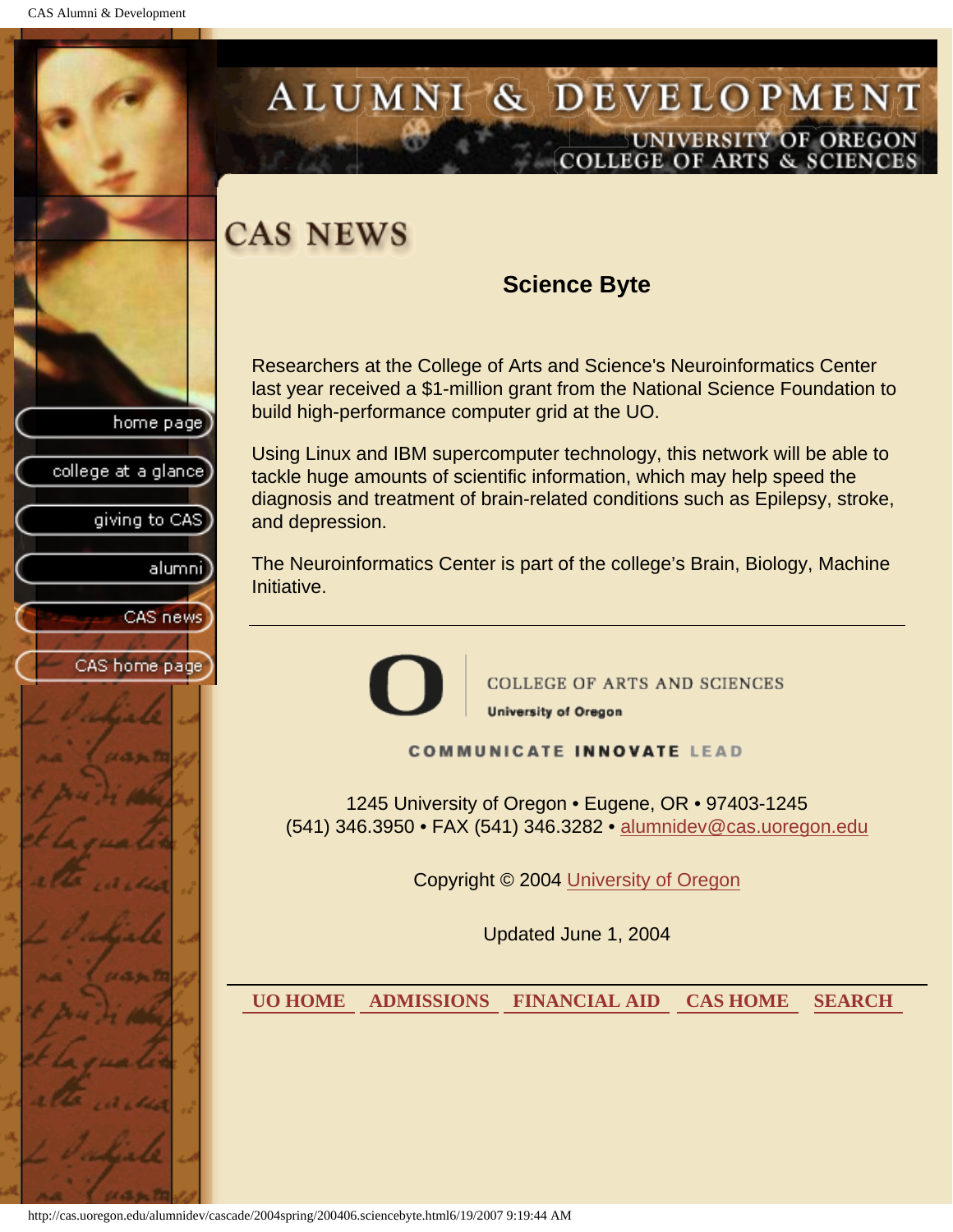college at a glance

giving to CAS

alumnil

CAS news

CAS home page

## <span id="page-41-0"></span>ALUMNI & DEVELOPMENT UNIVERSITY OF OREGON<br>COLLEGE OF ARTS & SCIENCES

## **ALUMNI**

## **Mapping Her Future**

### **Geography Graduate Charts the Course for Legendary Newspaper**

When **Erin Aigner** left Portland for Eugene in 1995, it was with dreams of one day returning to set roots in her hometown as an architect.

Nine years later she finds herself far away from the architectural profession and even farther geographically from family and close friends.

But the University of Oregon could not have been more advantageous to the gifted Aigner, who graduated in 1999 with a double major in geography and environmental studies, seized a M.A. in geography three years later, and currently serves as one of four cartographers at the *Washington Post.*



Erin Aigner '99 M.A. '02 is a cartographer for the *Washington Post.*

"I guess you could say it was accidental that I became a cartographer," Aigner says by

telephone from her Washington, D.C., home, where the nation's capitol building is in view from her street. "It certainly wasn't my plan."

The plan was altered by her freshman year when Aigner dropped architecture for geography, but continually put off the major's required cartography course because of the computer-driven aspect of the curriculum.

"I waited until my senior year to take cartography, but with my interest and background in design I really enjoyed it and I did well," she says.

Senior Research Associate **Jim Meacham** gave Aigner college credits for her efforts in helping to complete the *Atlas of Lane County* during the summer of 1999. Later that year when Meacham needed a cartographer for the *Atlas of Oregon,* helping to celebrate the 125th anniversary of UO, he called Aigner, who had graduated and was working in a Eugene boutique.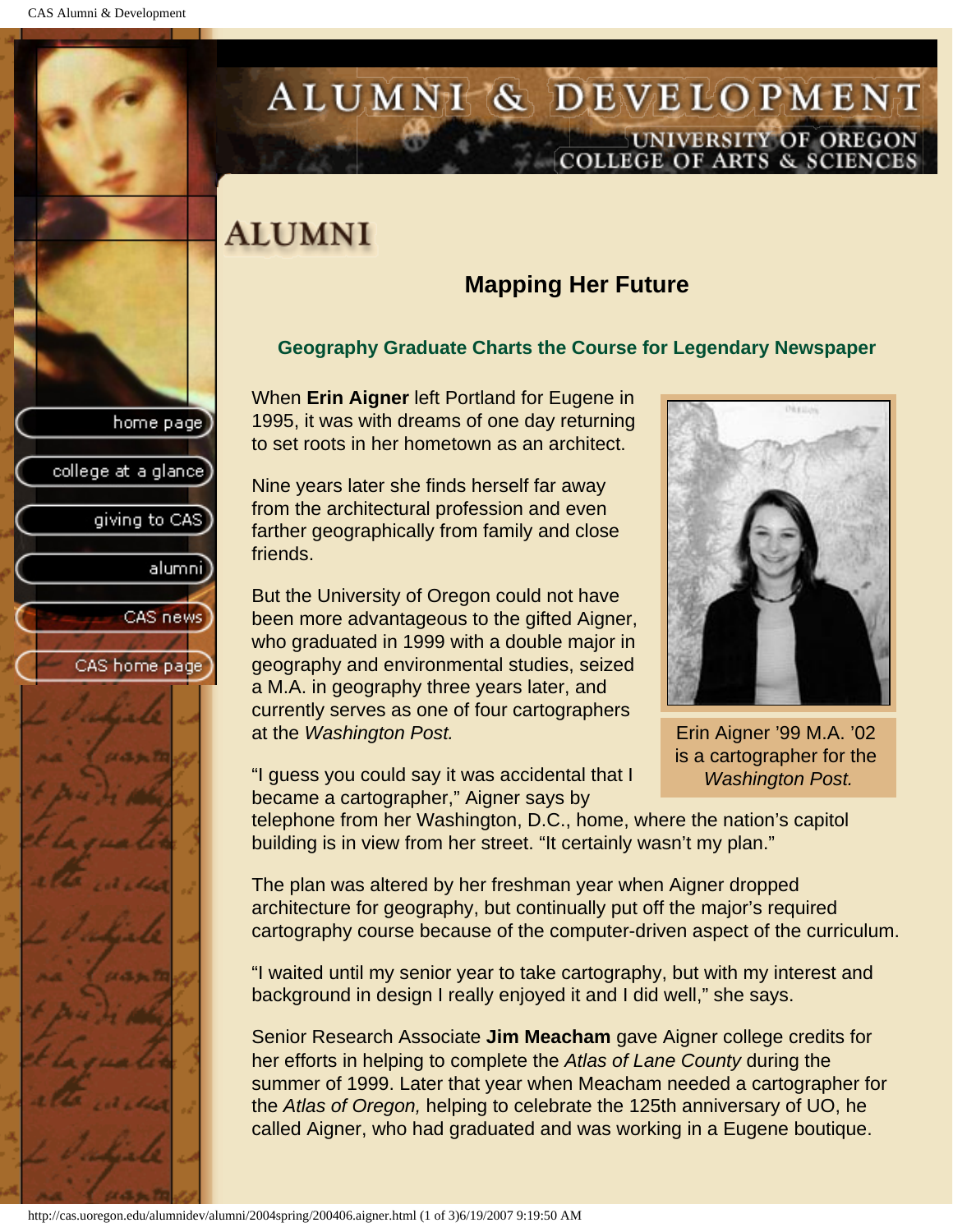

'Do you want to come back to school?' Aigner remembers Meacham asking her.

She did, and spent six months in Medford, Oregon, working closely with the book's co-author **Stuart Allen** on final production. The experience, more than any other, pulled the curtain on the professional cartographic experience.

"It was a totally eye-opening and invaluable time and really made me think that I could do this for a career," she says.

That career took a giant step forward in the summer 2002 when Aigner's UO advisor **Susan Hardwick** called with an opportunity. "There was an internship in the cartographic division of *National Geographic* in Washington, D.C.," Aigner says, "and she had a connection there."

Aigner got the internship. On August 27, she finished her master's thesis and two days later she boarded a plane for the nation's capitol. "My dad and I used to page through *National Geographic* together," she says. "I figured it was a great opportunity. I'd be there three months, and I'd come home."

But two weeks into her internship, Meacham contacted her again. "He said that he knew someone at the *Washington Post* and they were looking for a cartographer," Aigner recalls. "The newspaper was only two blocks away, so I figured it would be interesting and maybe I could get an interview."

Four interview sessions with more than twenty people and one month later, Aigner was offered the job.

"Remember, this was the fall of 2002, and the sniper shootings were going on in D.C. and we were talking about going to war," she says. "I was asking myself, 'Do you really want to move here?' But then I thought if I went home, I'd spend the rest of my life kicking myself and saying, 'You turned down a job at the *Washington Post.*'"

Eighteen months later Aigner has settled into her position as a cartographer and artist in the *Post's* News and Art departments.

"Six weeks after I started we went to war, so I was making maps of Iraq nearly every day," she says. "But now I'm doing a lot of metro D.C. maps, as well as more obscure regions for our foreign pages."

She says the paper gives her creative freedom when the story calls for it, such as the variety of fonts and colors she used on a map of Western Australia for a story on the film *Rabbit Proof Fence,* or the cartoon version of Mt. Hood she created for a travel story on her home state.

Aigner credits the *Washington Post* and *New York Times* for doing more inhouse mapping than other newspapers, providing more of an ability to tell a story with a map as opposed to a graphic artist.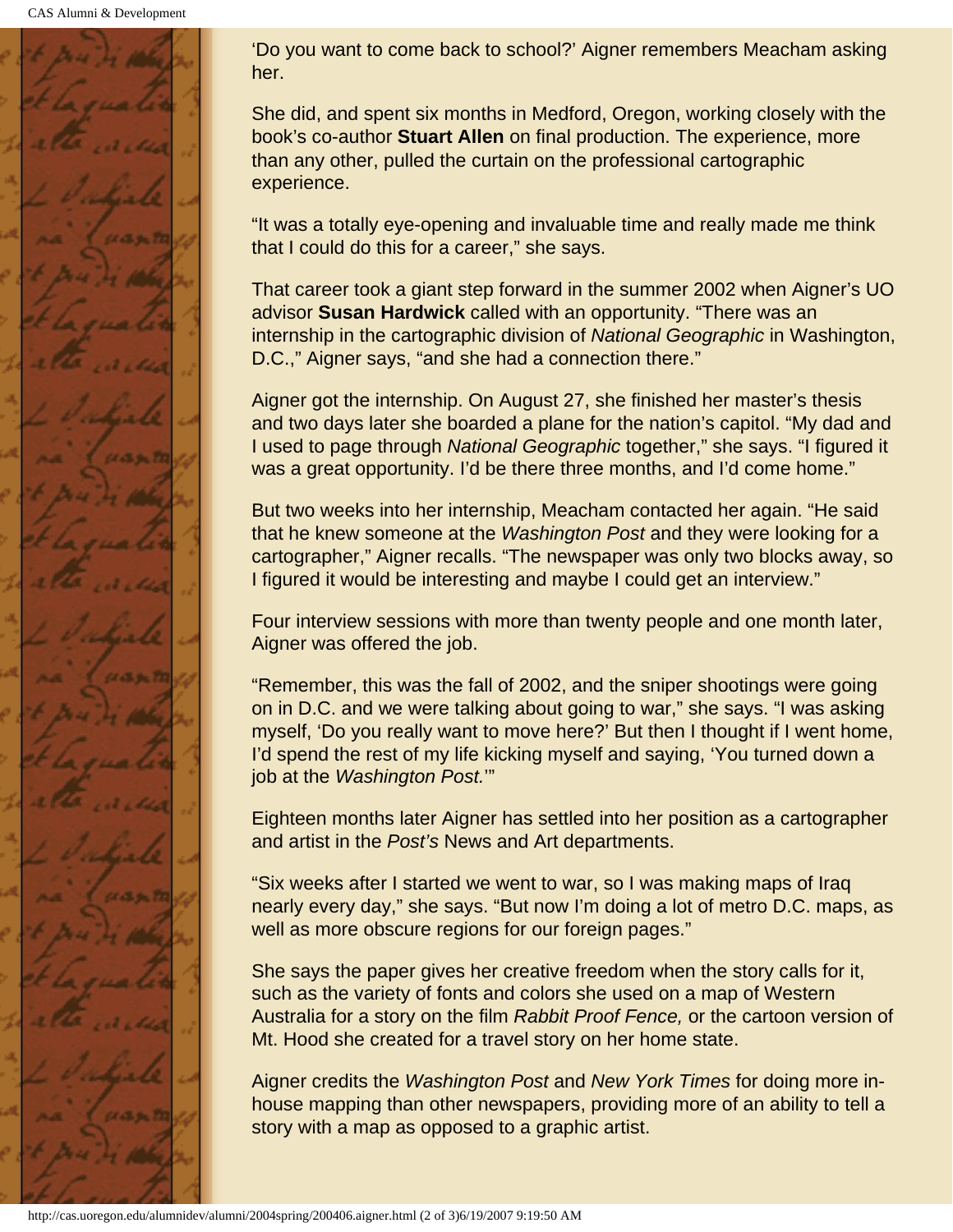CAS Alumni & Development



"I notice when I read the *Oregonian* the local maps are by a staff artist," she says, "but the international maps are mostly all from the wire services."

*Post* cartographers have the option of attaching their byline to the maps they create, but Aigner says she decides that on a case-by-case basis. "I recently created a map for a school shooting where a kid was killed, and I didn't feel right about attaching my name to it. But when I do, there's something special about having your work delivered to your doorstep each day."

And though she was born five years after *Washington Post* reporters Bob Woodward and Carl Bernstein broke the Watergate story wide open in 1972, Aigner can relate to the history and the star power of the paper she works for.

"I called the paper one Saturday morning to check on a map I was working on," she remembers. "My editor told me that **Bob Woodward** was interested in putting the story on the front page."

"And I said, 'I'll be right in.'"

*—SH*



**COLLEGE OF ARTS AND SCIENCES** 

**University of Oregon** 

#### **COMMUNICATE INNOVATE LEAD**

1245 University of Oregon • Eugene, OR • 97403-1245 (541) 346.3950 • FAX (541) 346.3282 • alumnidev@cas.uoregon.edu

Copyright © 2004 University of Oregon

Updated June 1, 2004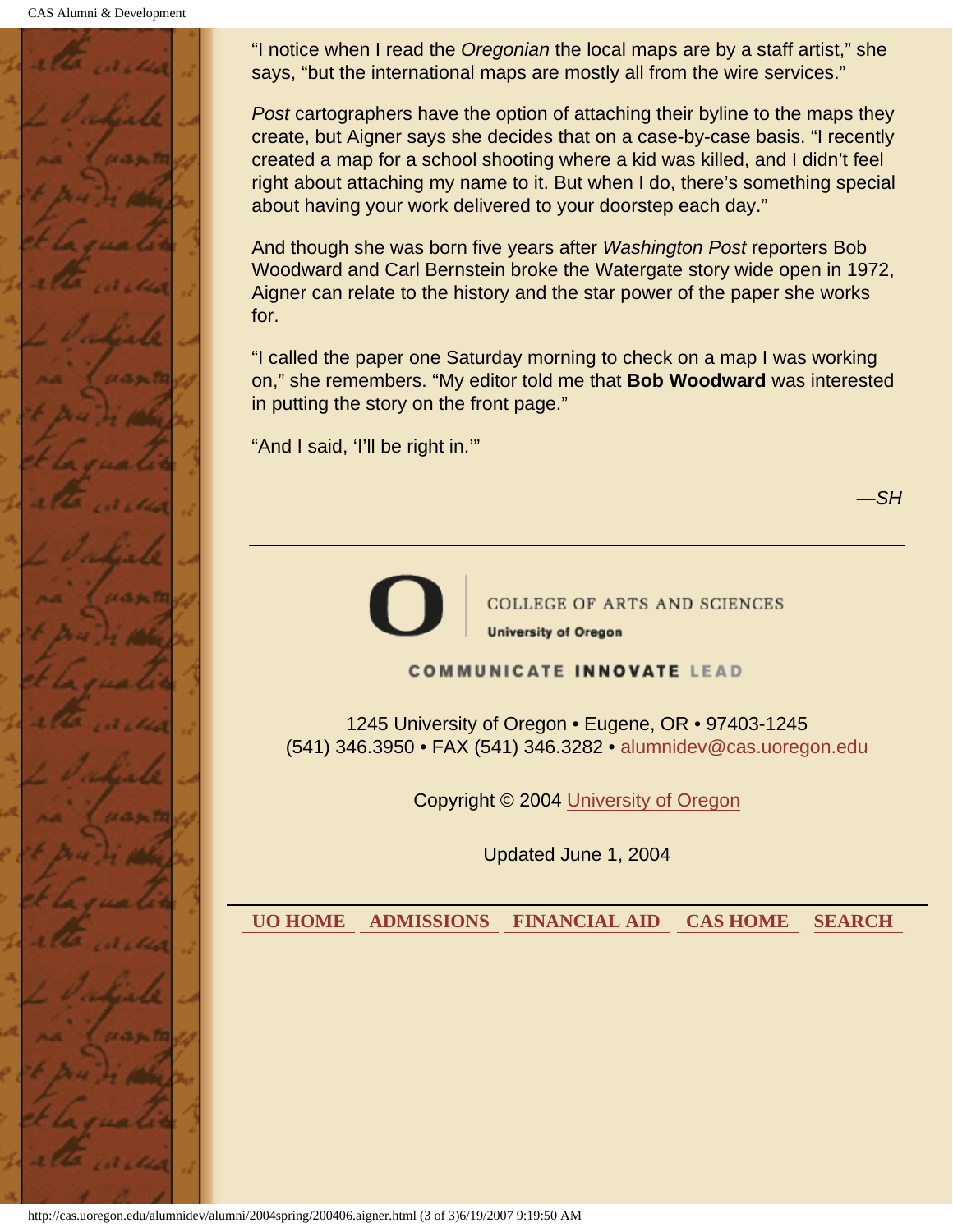## <span id="page-44-0"></span>ALUMNI & DEVELOPMENT UNIVERSITY OF OREGON<br>COLLEGE OF ARTS & SCIENCES

## **ALUMNI**

## **Graduate's Non-profit Named a 'Point of Light'**





Jade Rubick: creating a 'SAFE' place.

**Jade Rubick, '97**, turned a desire to help those who are victims of domestic violence into a grassroots organization while a student at the University of Oregon. His group, Stop Abuse for Everyone, today is a major non-profit agency serving thousands of individuals every month and, most recently, earning praise from both the White House and the Points of Light Foundation.

"I started SAFE because I had come out of an abusive relationship and was trying to understand what I had been through. I spent a lot of time reading research papers on the topic in the UO library to gain insight into this," he explains. Through SAFE, he promoted a new model of dealing with domestic violence, treating victims

"regardless of what type of person they are, their gender and sexual orientation."

Today, SAFE provides professional training, a speakers bureau, court advocacy, support groups, hotlines, and community resources. And Rubick's success in confronting domestic abuse recently earned him the "spotlight" on the Points of Light Foundation web site, as well as letters of recognition from former President Bush, who initially helped promote his efforts, and President George W. Bush.

SAFE has received extensive media attention and was chosen by the National Crime Prevention Council as one of the most promising programs in the United States for combating domestic violence.

"We look for those who typically fall between the cracks," Rubick adds, "and are receiving the least amount of help—people for whom few services are available. Our approach is to view domestic violence as a human issue. We often say it this way: 'It doesn't matter what type of person you are, if you're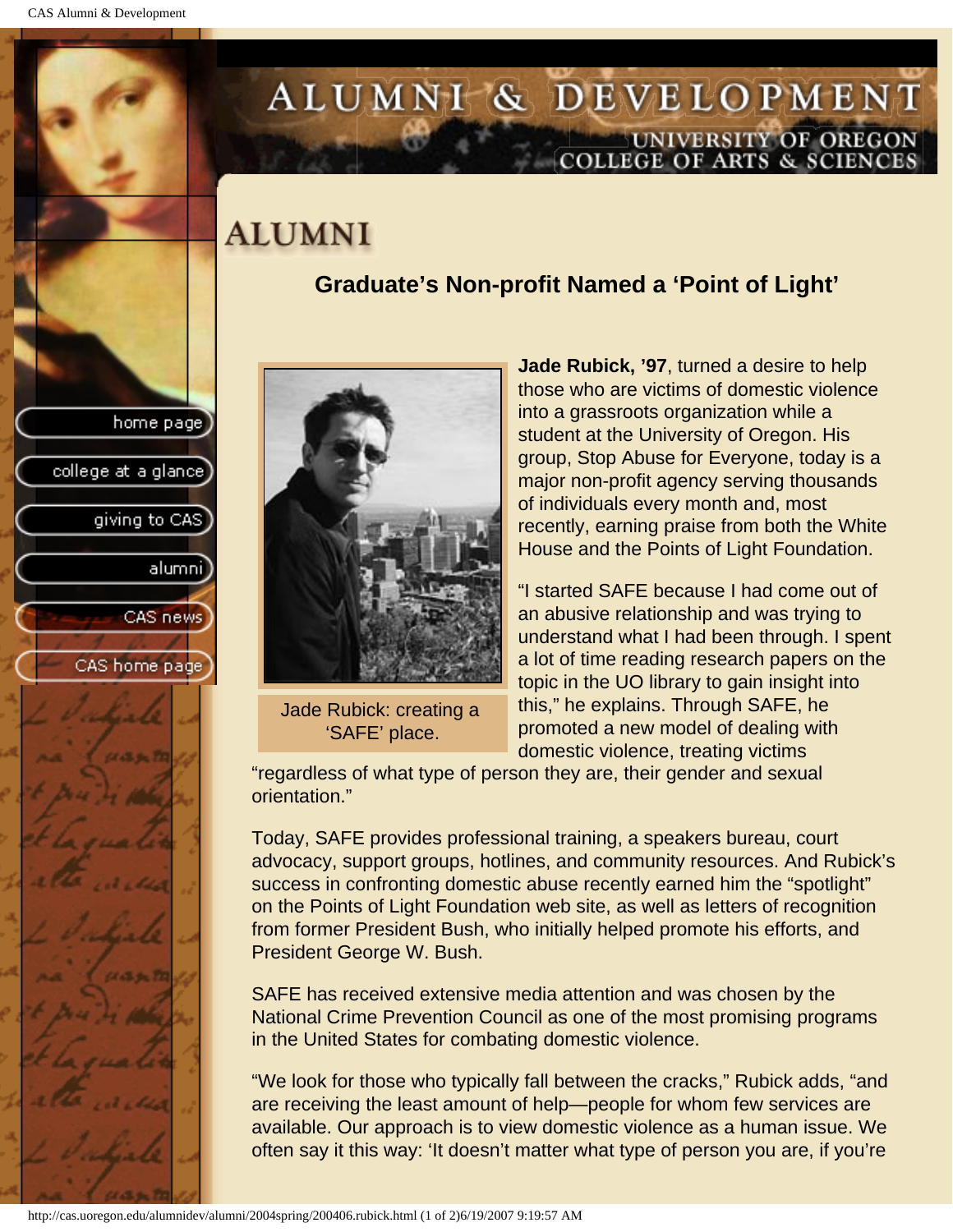CAS Alumni & Development



in an abusive relationship, it is the type of experience you're having that is important. The services you receive should be based on what you need, rather than who you are.' That's the goal we work toward."

Rubick emphasizes that SAFE wants to end violence against women, "but also violence against men, and gay and lesbian couples."

A holder of degrees from UO in computer science, Asian studies, and Japanese, Rubick lives in Portland with his wife and cat. He works four days a week as a web developer and one day a week on SAFE-related activities.

*—PO*



**COLLEGE OF ARTS AND SCIENCES University of Oregon** 

#### **COMMUNICATE INNOVATE LEAD**

1245 University of Oregon • Eugene, OR • 97403-1245 (541) 346.3950 • FAX (541) 346.3282 • alumnidev@cas.uoregon.edu

Copyright © 2004 University of Oregon

Updated June 1, 2004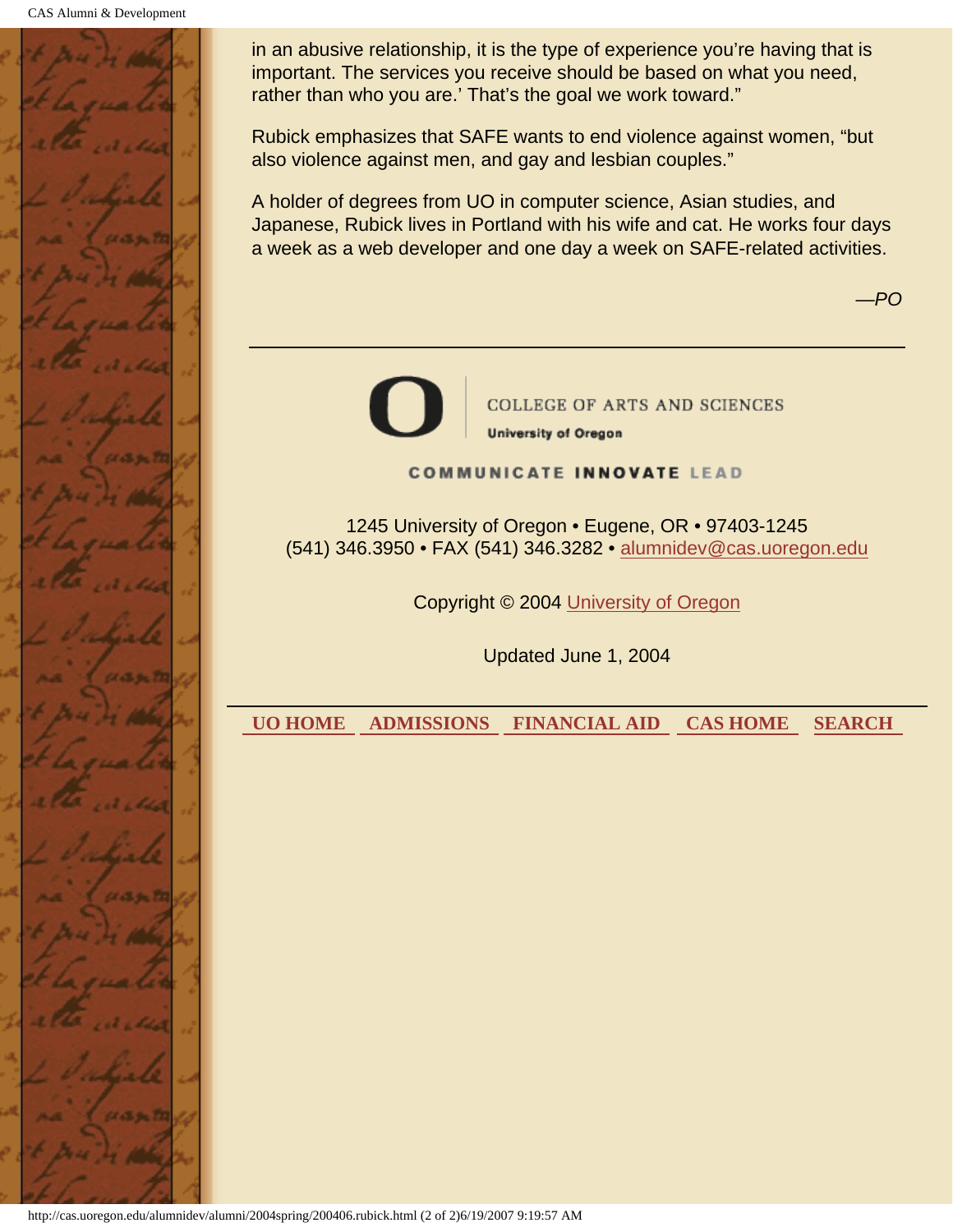<span id="page-46-0"></span>

http://cas.uoregon.edu/alumnidev/alumni/2004spring/200406.international.html6/19/2007 9:20:03 AM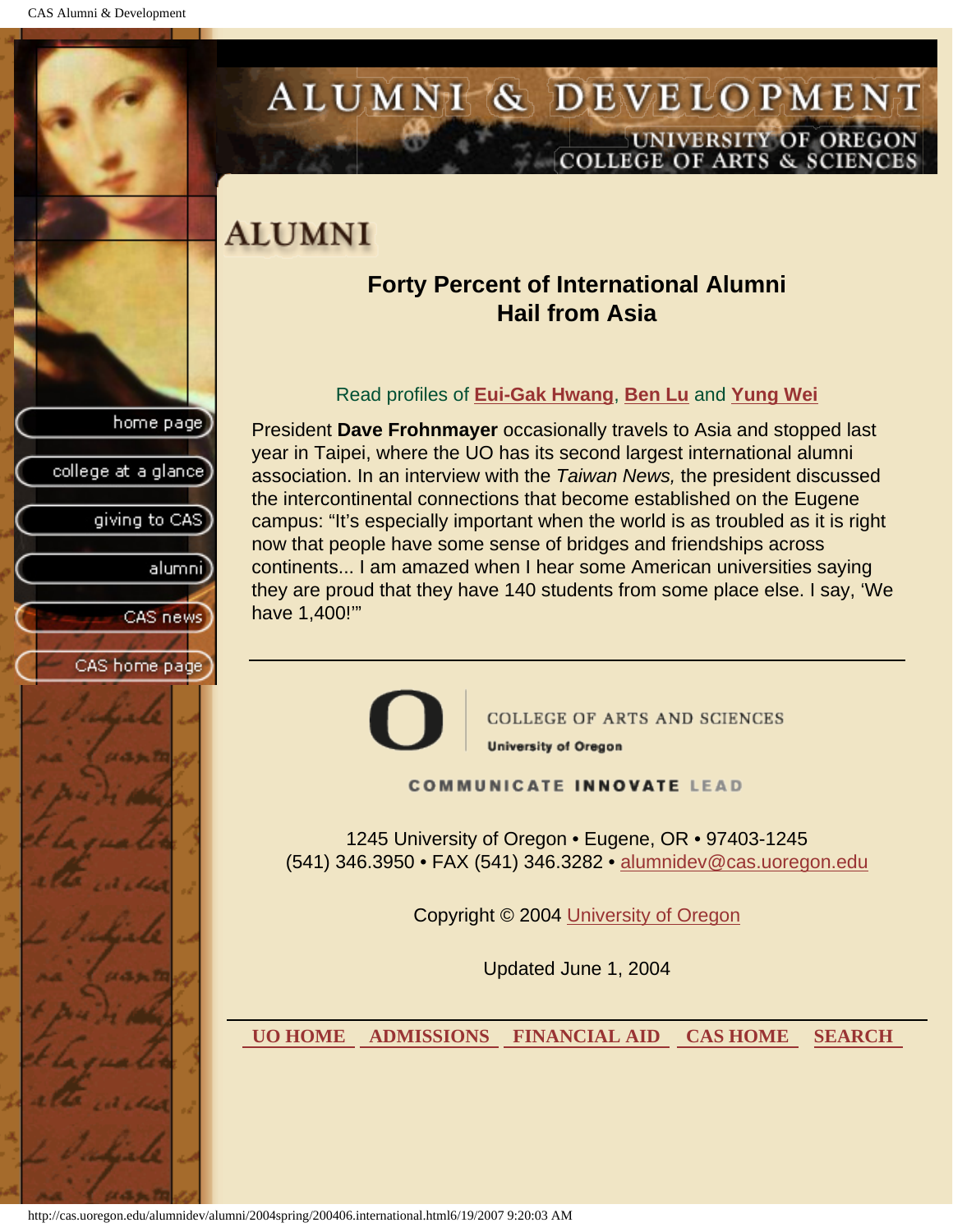college at a glance

giving to CAS

alumnil

CAS news

CAS home page

## <span id="page-47-0"></span>ALUMNI & DEVELOPMENT UNIVERSITY OF OREGON<br>COLLEGE OF ARTS & SCIENCES

## **ALUMNI**

## **Eui-Gak Hwang Finding Purpose in Unpredictability**

In spring of 2005, economics scholar Eui-Gak Hwang will retire from his professorship at Korea University after more than thirty years in academia. For someone whose life has often changed at a moment's notice, and whose path has traversed the world, it's difficult for Hwang to predict what retirement has in store.



"I often want to relax, but things have not been working in that way," Hwang said. "Frankly, I have no word about tomorrow."

It seems Hwang has spent his life never knowing what is in store for him. The first step of Hwang's unpredictable career journey was a teaching job in Seoul, South Korea. His wife Young-Ya and their two young children stayed behind and continued to live at Amazon student housing until the family could afford the airfare to South Korea.

When Hwang returned to Eugene at the end of the year to prepare his family for the move to Seoul, he found another opportunity waiting for him. Hwang was offered a postdoctoral fellowship at the University of Chicago and the long-awaited flight to bring his family home was momentarily suspended. The Hwang family packed their 1962 Dodge Lance and drove to Illinois.

Hwang eventually moved back to South Korea, where he taught at Korea University for five years, but returned to the UO in 1986 for a one-year visiting professorship, where he taught graduate and undergraduate economics. He came back to the states again in 1990 to conduct independent studies on the North and South Korean economies at the Brookings Institution in Washington, D.C.

In addition to U.S. institutions, Hwang has held professorships in China, South Africa and Germany.

In 1997, just before departing for the University of Auckland in New Zealand,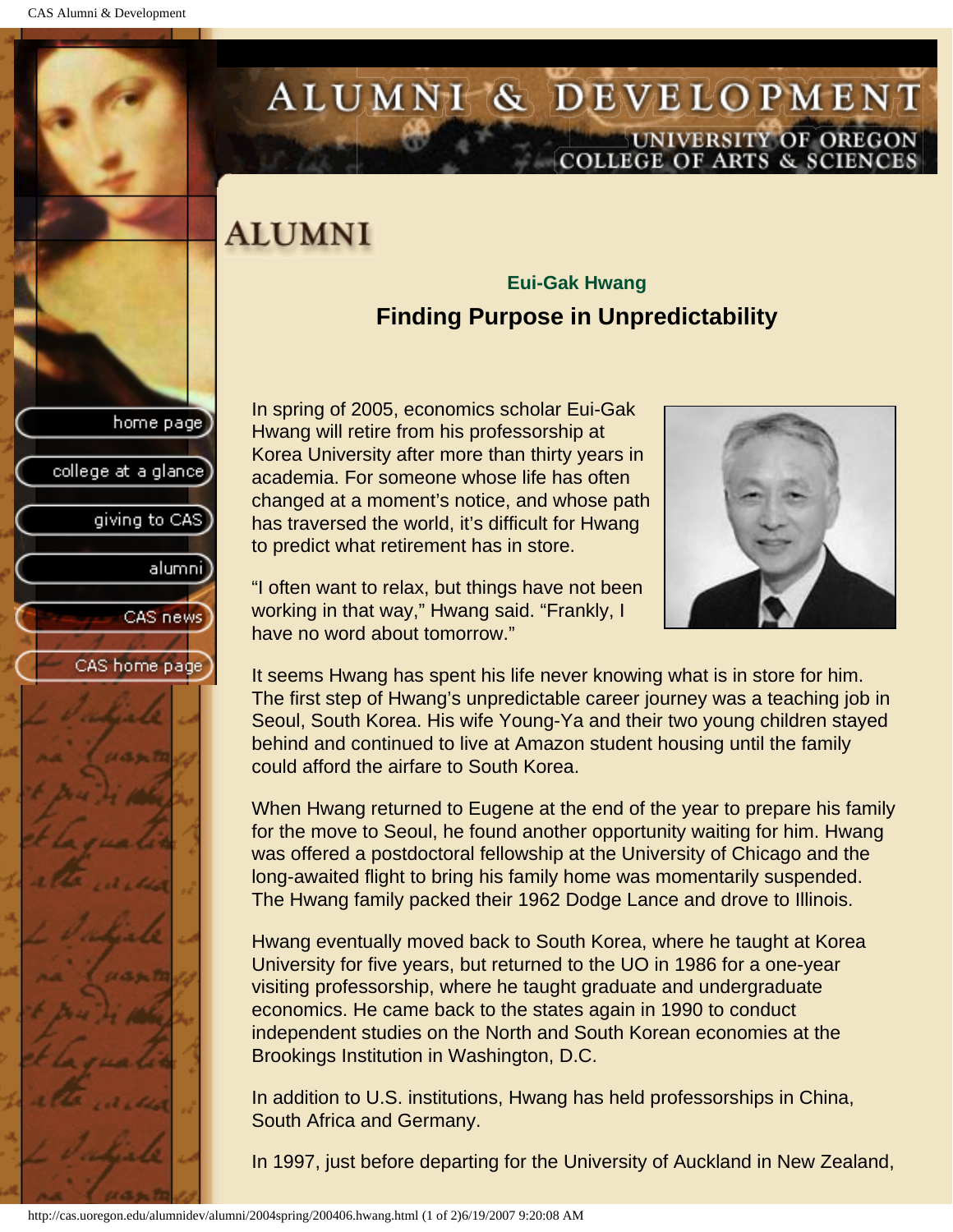

Hwang was diagnosed with stomach cancer and says he has since gained new focus and appreciation for the work of "breathing and remaining healthy."

"It feels like being reborn a stronger person in my faith as well as in my daily philosophy," Hwang said. "I think that my priorities have changed from my personal-purpose-driven life to the purpose-driven life."



**COLLEGE OF ARTS AND SCIENCES University of Oregon** 

**COMMUNICATE INNOVATE LEAD** 

1245 University of Oregon • Eugene, OR • 97403-1245 (541) 346.3950 • FAX (541) 346.3282 • alumnidev@cas.uoregon.edu

Copyright © 2004 University of Oregon

Updated June 1, 2004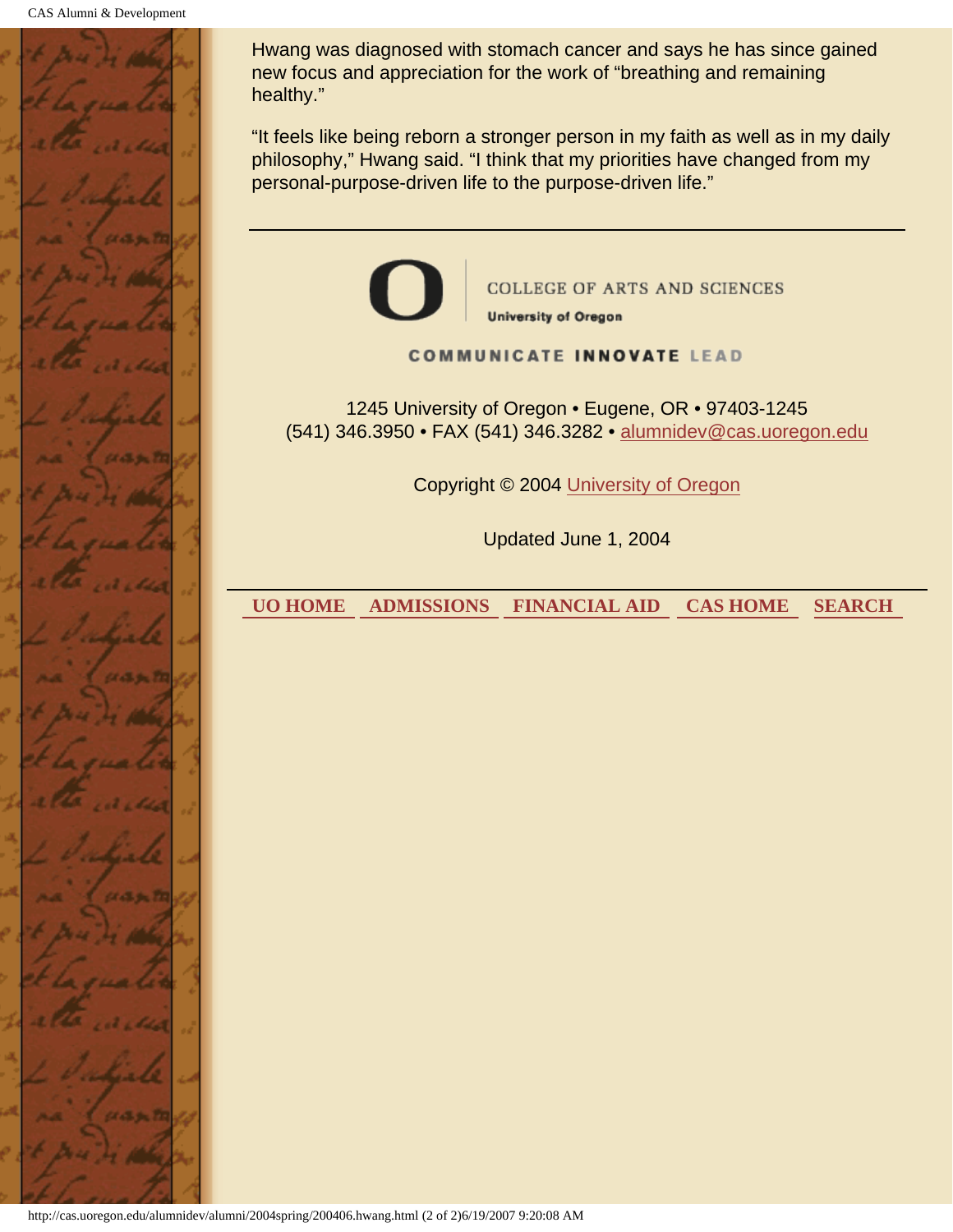college at a glance

giving to CAS

alumnil

CAS news

CAS home page

## <span id="page-49-0"></span>ALUMNI & DEVELOPMENT UNIVERSITY OF OREGON<br>COLLEGE OF ARTS & SCIENCES

## **ALUMNI**

## **Ben Lu Testing New Ideas**

If you've ever wondered how Australian rice found its way to Hong Kong, follow Benjamin Lu's family tree. More than 50 years ago, Lu's grandfather had a hunch that Australian rice would be a hit in his home county. He was right. Today Lui Hing Hop Co. imports rice for some of Hong Kong's largest supermarket chains.



And the knack for innovation seems to run in the family. As assistant manager of his family's

business, Lu is constantly looking for ways to keep the company thriving.

"I'm trying to figure out how to evolve the business and create other kinds of opportunities for import," he said. "When I travel, I look for products that are not available in Hong Kong that would sell well."

Lu said he is considering importing products such as fruit bars and certain kinds of bottled water, which might flourish in the Hong Kong market.

But in addition to striving for success in business, Lu also seeks balance in life. In order to achieve both, Lu has developed a way to synthesize his skills as a salesman with his passion for windsurfing.

Over the years, Lu has been seeking out the best manufacturers of windsurfing parts from various places around the world. He hopes one day to begin importing the highest quality parts to Hong Kong and selling them to fellow windsurfing enthusiasts.

Of course, after he receives the parts, he tests them himself. "It's crucial to have personal experience with a product," says Lu.

"In this type of business it's important to have good customer service and be really behind your product," he said. "These are things they don't teach you in school. I've learned a lot just trying things out and doing them."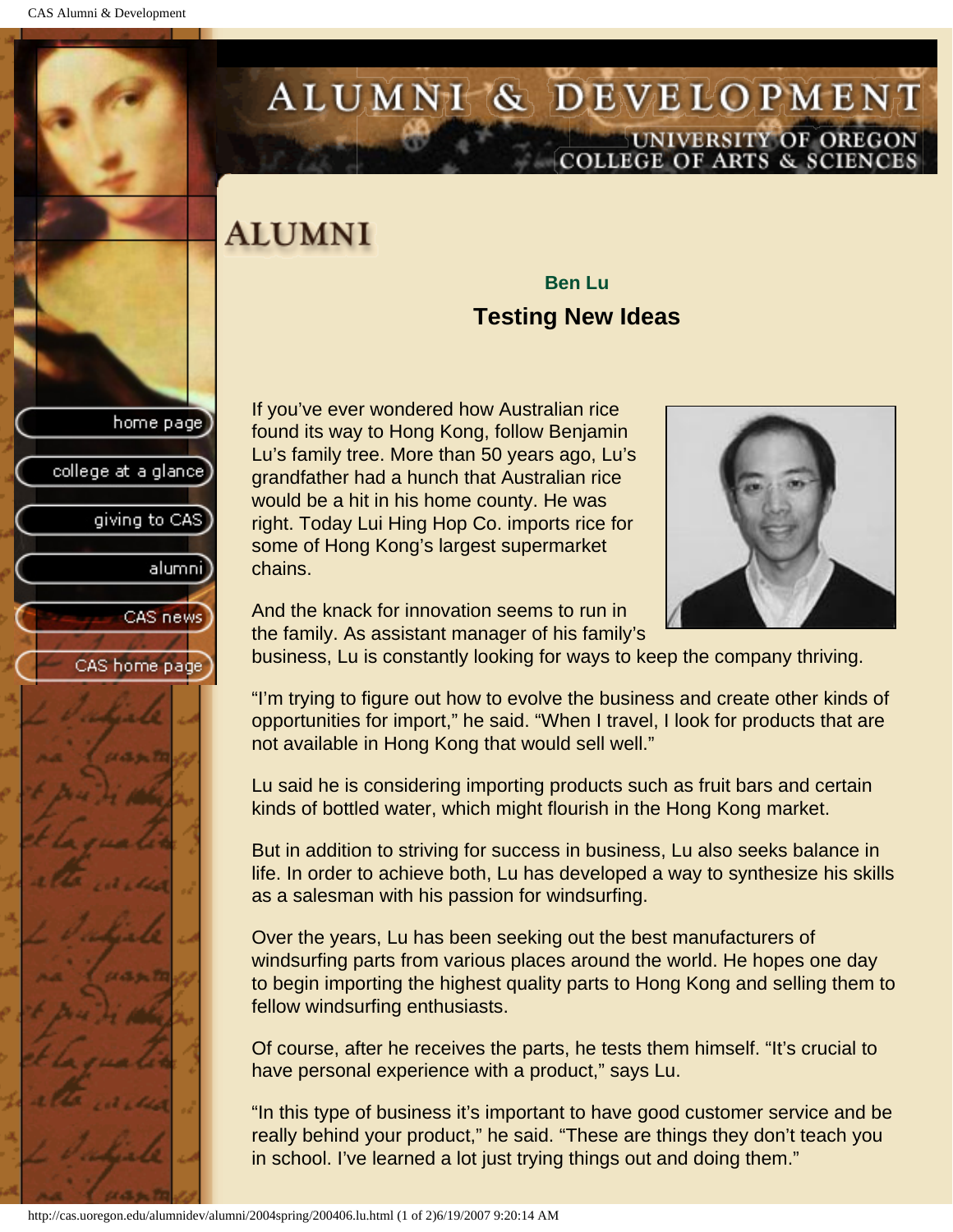college at a glance

giving to CAS

alumni]

CAS news

CAS home page

## <span id="page-50-0"></span>ALUMNI & DEVELOPMENT UNIVERSITY OF OREGON<br>COLLEGE OF ARTS & SCIENCES

## **ALUMNI**

## **Yung Wei Remembering A Leader**

Political Science alumnus Yung Wei died on March 3, 2004, soon after *Cascade* chose to profile his distinguished career.

From an active member of parliament to a leading researcher in the International Studies Association, UO graduate Yung Wei's extensive education, research, and experience in the field of politics made him one of the foremost experts in political science and international relations.



After graduating from the UO in 1969, Wei spent several years conducting research at leading US universities including University of Michigan and Stanford University. Wei returned to Taiwan in 1975 to become deputy director of the Institute of International Relations at National Chengchi University.

In 1976, Wei joined the Republic of China's Executive Cabinet. During his twelve years as chairman of the Research, Development, and Evaluation Commission, Wei was credited to have introduced many of the theories and methods applied to administration reforms in the Republic government, especially in the areas of policy planning and computer application in government works.

In 1991, Wei won a seat in the Republic of China's Legislative Parliament. Wei served as chairman of the Foreign Relations Committee and led delegation representing the Republic of China in the United States, Japan, France and Russia. Throughout his career, Wei held professorships at numerous universities, including Memphis State University and National Chaio-Tung University in Taiwan.

Most recently, Wei was a professor of political science at Shih Hsin University and an adjunct professor at National Taiwan University. He also served as chair of the Graduate Institute of International Affairs and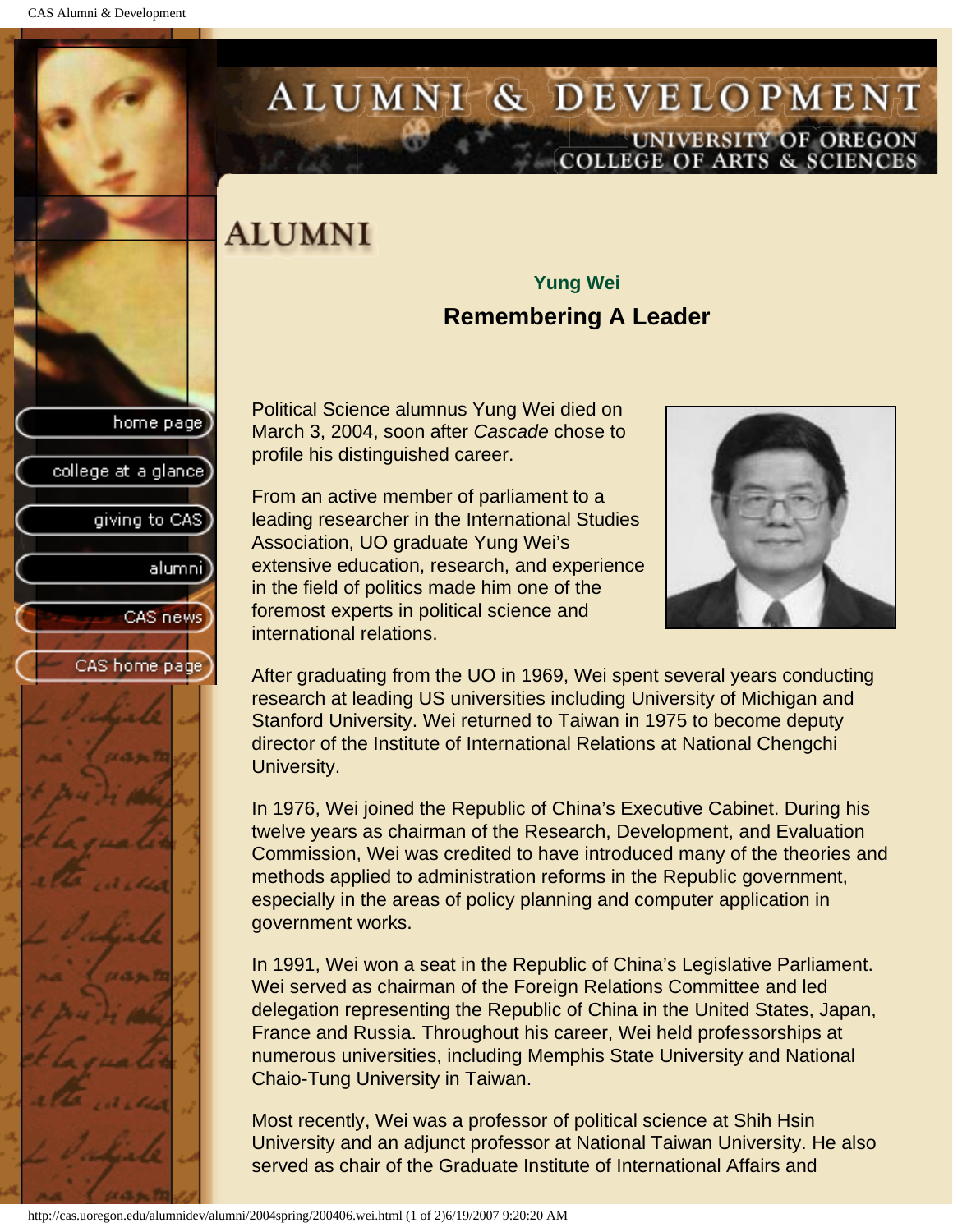

Strategic Studies at Tamkang University. Wei is survived by his wife, Serena Ning Sun and two daughters, Yuan and Lynn.

*—LS*

COLLEGE OF ARTS AND SCIENCES **University of Oregon** 

**COMMUNICATE INNOVATE LEAD** 

1245 University of Oregon • Eugene, OR • 97403-1245 (541) 346.3950 • FAX (541) 346.3282 • alumnidev@cas.uoregon.edu

Copyright © 2004 University of Oregon

Updated June 1, 2004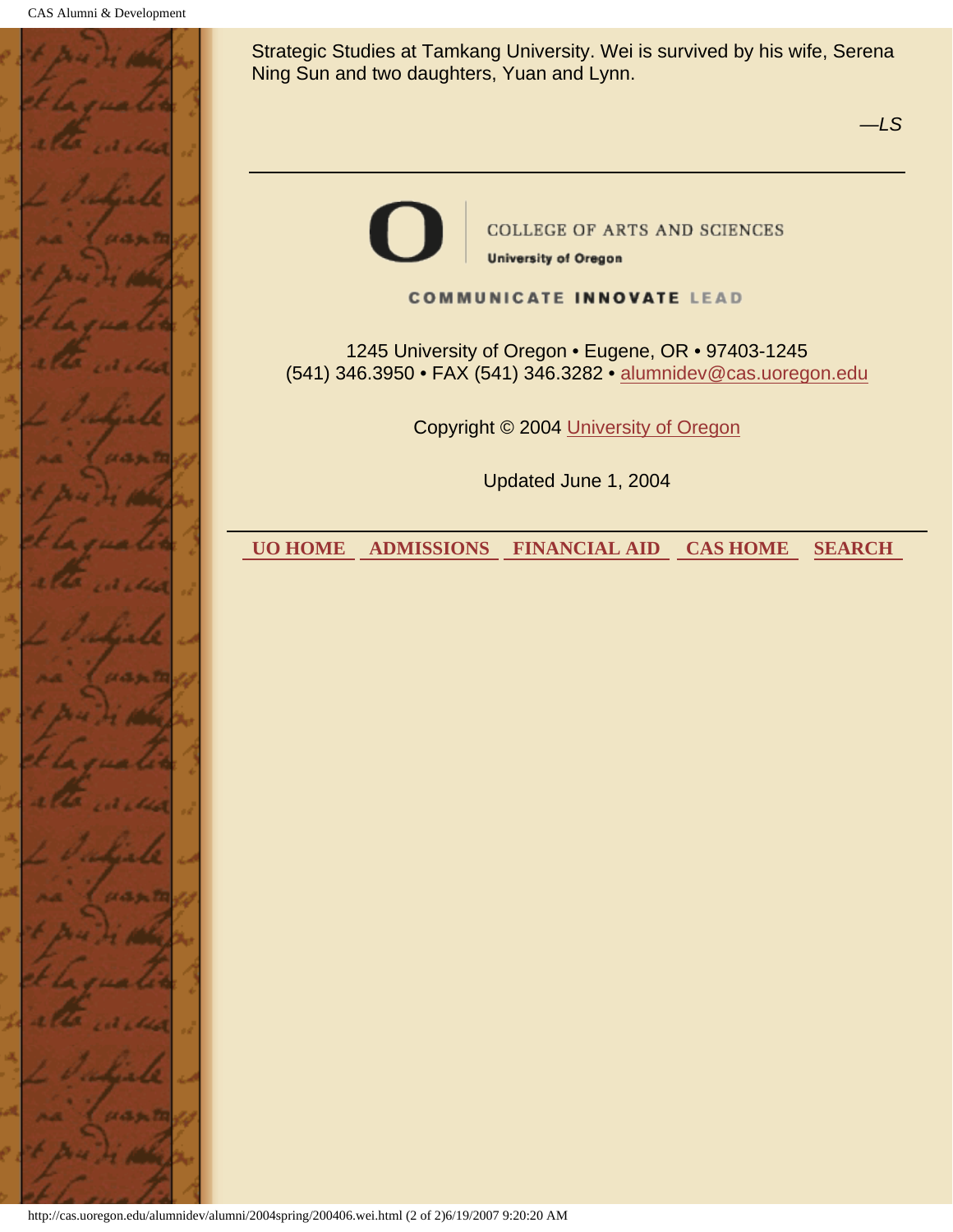<span id="page-52-0"></span>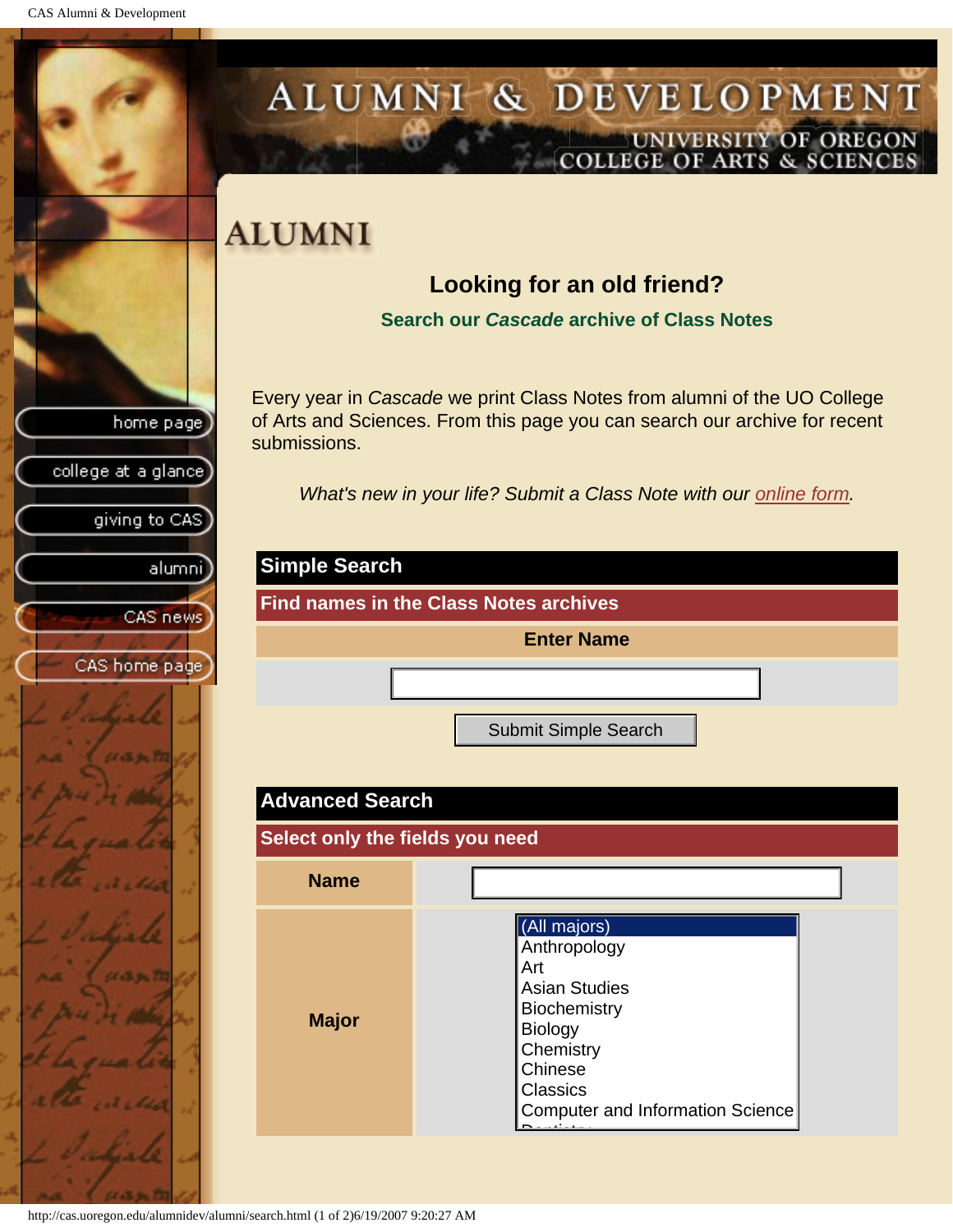|              | <b>Class Year</b><br>(by decade)                                                 | (All years)                                                                                                            |
|--------------|----------------------------------------------------------------------------------|------------------------------------------------------------------------------------------------------------------------|
|              | <b>Cascade</b><br><b>Issue</b>                                                   | (All issues)                                                                                                           |
|              |                                                                                  | <b>Submit Advanced Search</b>                                                                                          |
| 5570         |                                                                                  |                                                                                                                        |
|              |                                                                                  | COLLEGE OF ARTS AND SCIENCES<br><b>University of Oregon</b>                                                            |
|              |                                                                                  | <b>COMMUNICATE INNOVATE LEAD</b>                                                                                       |
|              |                                                                                  | 1245 University of Oregon . Eugene, OR . 97403-1245<br>(541) 346.3950 • FAX (541) 346.3282 • alumnidev@cas.uoregon.edu |
|              |                                                                                  | <b>Copyright © University of Oregon</b>                                                                                |
|              | <b>UO HOME</b>                                                                   | <b>ADMISSIONS</b><br><b>FINANCIAL AID CAS HOME</b><br><b>SEARCH</b>                                                    |
|              |                                                                                  |                                                                                                                        |
| 6. September |                                                                                  |                                                                                                                        |
|              |                                                                                  |                                                                                                                        |
|              |                                                                                  |                                                                                                                        |
|              |                                                                                  |                                                                                                                        |
|              |                                                                                  |                                                                                                                        |
|              |                                                                                  |                                                                                                                        |
|              |                                                                                  |                                                                                                                        |
|              |                                                                                  |                                                                                                                        |
|              |                                                                                  |                                                                                                                        |
|              | http://cas.uoregon.edu/alumnidev/alumni/search.html (2 of 2)6/19/2007 9:20:27 AM |                                                                                                                        |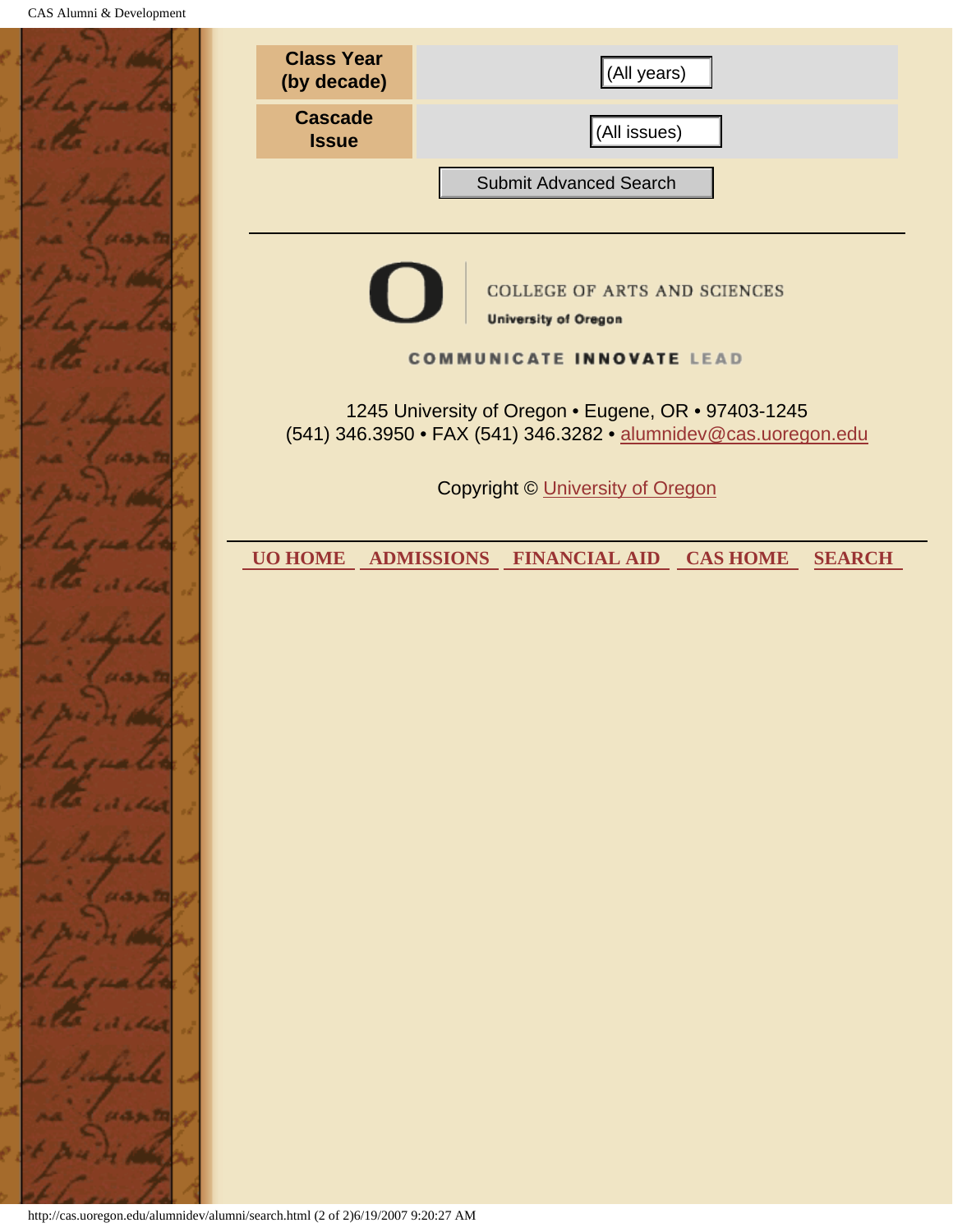college at a glance

giving to CAS

alumnil

CAS news

CAS home page

## <span id="page-54-0"></span>ALUMNI & DEVELOPMENT UNIVERSITY OF OREGON<br>COLLEGE OF ARTS & SCIENCES

## **CAS NEWS**

## **Couple Endows Gift to English**

### **Appreciating Shakespeare, and Teachers of Shakespeare**

Jane Austen once said of Shakespeare: "His thoughts and beauties are so spread abroad that one touches them everywhere, one is intimate with him by instinct."

As **Lisa Freinkel's** class labors through a particularly difficult passage, it's unlikely that she would say such knowledge comes "instinctively" to her students, but it does come to some of them with surprising rewards.

Freinkel notes that, whenever possible, she tries to get them to slow down and linger over Shakespeare's language, to luxuriate in his imagery and wordplay.



Gloria and Robert Lee

"It's a real challenge for most of them," she says. "Our culture is predominately a visual one, while Shakespeare's world was first and foremost a world of *words.* Most of us today are simply not used to this kind of verbal richness and complexity."

But once students begin to experience the language in that way, she says, "a whole new universe falls open" for them.

Though the Bard has been taught at the UO for more than a century, students continue to gain fresh and relevant insights from his work. And, happily, a College of Arts and Sciences alumnus and his wife have ensured that tomorrow's students will as well.

Admiration for a former English professor—along with a great love of literature and art— motivated **Robert and Gloria Lee** to fund an endowed professorship in Shakespeare, as well as a student scholarship in art history.

The Lees' donation, when fully funded, will provide more than \$1 million to the university.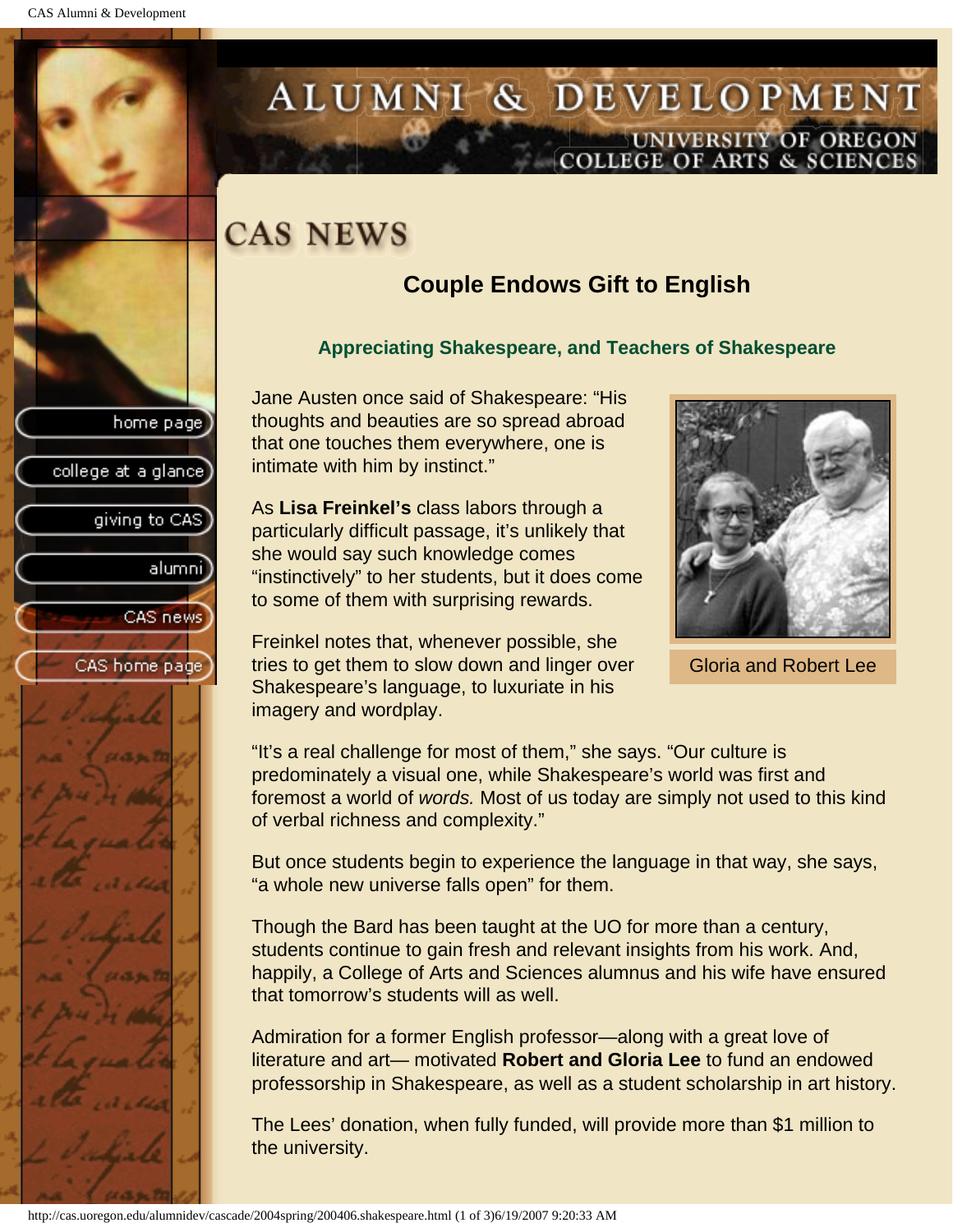



Ian Bragg reads a passage of *Twelfth Night* aloud.

1961-66.

The professorship will be established with funds from a charitable trust and a bequest after the Lees' deaths, and will be only the second of its kind for the UO Department of English.

The Santa Cruz couple chose to name the professorship in honor of **A. Kingsley Weatherhead**, who was Robert Lee's teacher and advisor when he was pursuing his doctorate in English at the UO from

"This gift honors the legacy of Professor Weatherhead, who became renowned to hundreds, if not thousands, of students studying modern literature," says **Joe Stone**, dean of the College of Arts and Sciences. "The endowed professorship will significantly enhance the ability of our English department to attract and retain the very best professors."

Lee remembers Weatherhead as a "gentle man" who sharpened his writing skills and inspired him to be respectful of students in his own teaching. Lee taught literature, art history, and other humanities courses at California State University at San Bernardino from 1968-92.

"Students will say or write silly things sometimes, and it's easy to mock or criticize, but that's discouraging to students," Lee says. "Professor Weatherhead was gentle with students, and I tried to take the same approach in my own teaching."

Lee liked Weatherhead's suggestion that the endowed professorship be directed to the teaching of Shakespeare. "Shakespeare's works tell us more about England's past than any other body of literature," he says.



Margaux DeRoux, a junior, is one of 700 students who enrolled in Shakespeare this year.

Weatherhead, who lives in Eugene, says he was very flattered by the Lees' decision to name the professorship in his honor. He suggested the Shakespeare emphasis because "Shakespeare is the best and must always be a part of instruction at any great university..."

"Everybody in the department is utterly delighted, not only because the Lees have made this gift, but because it honors Kingsley Weatherhead," says English department head **Warren Ginsberg**. "This is the kind of affirmation that every teacher can't help but smile at having one of our colleagues receive."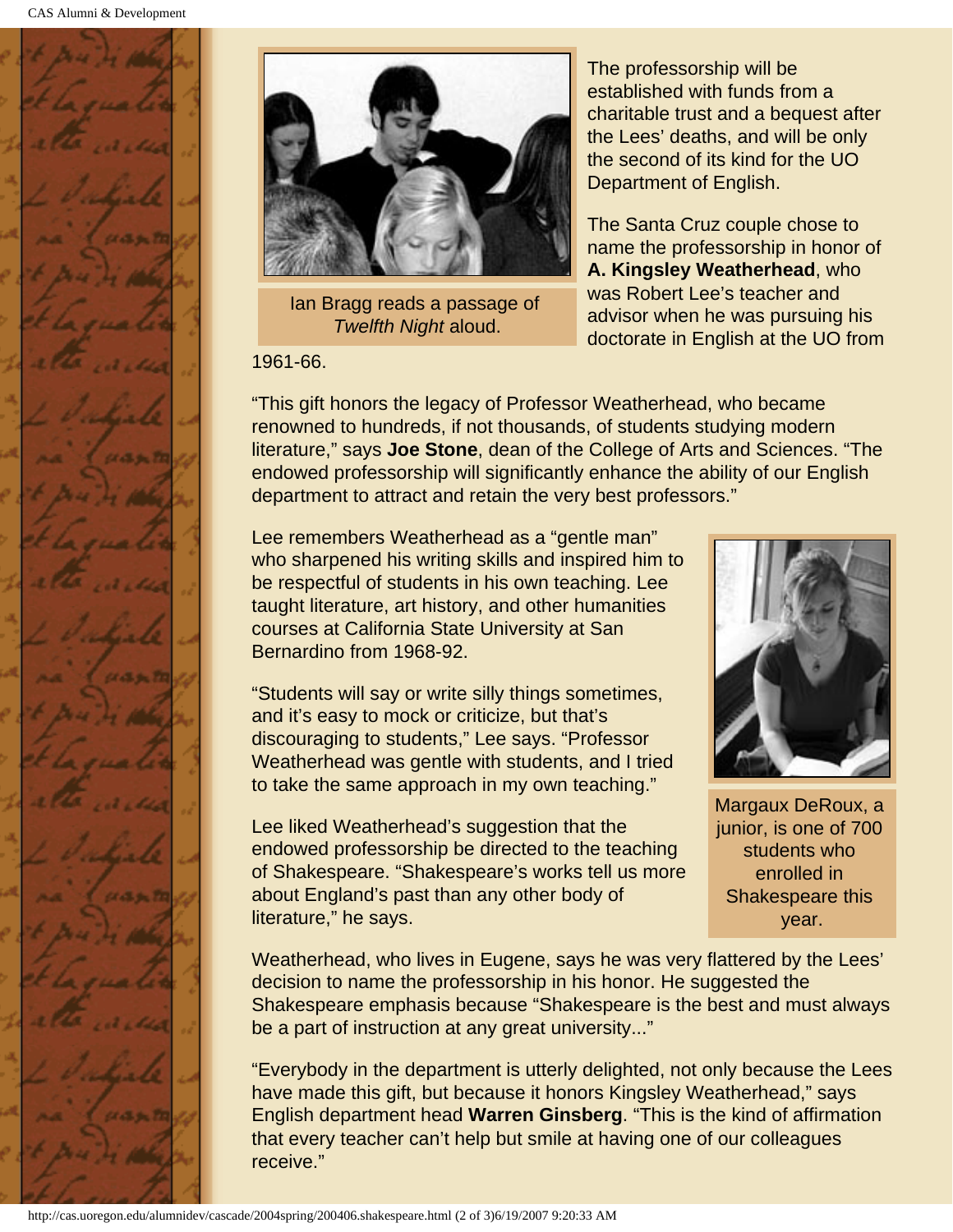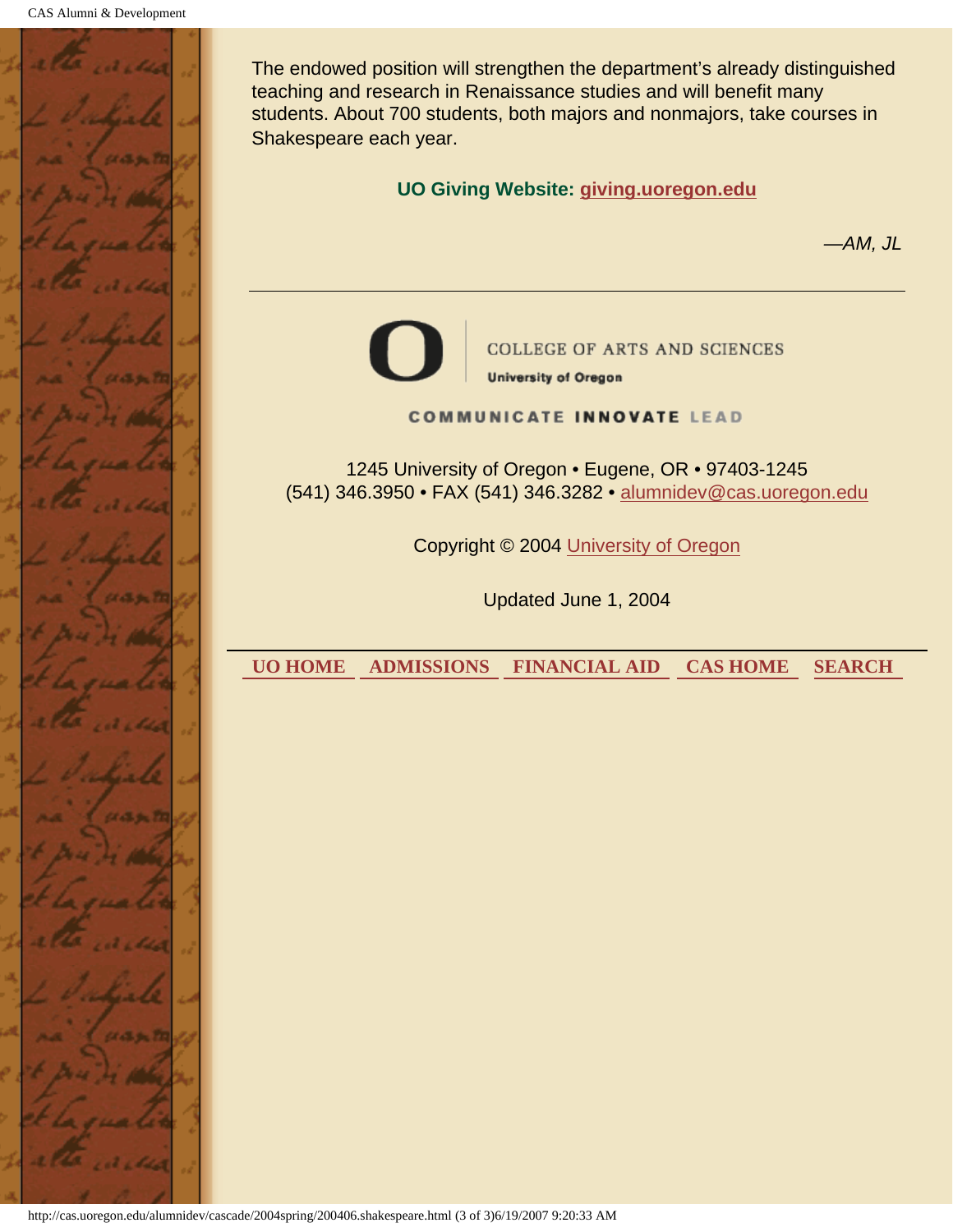college at a glance

giving to CAS

alumnil

CAS news

CAS home page

## <span id="page-57-0"></span>ALUMNI & DEVELOPMENT UNIVERSITY OF OREGON<br>COLLEGE OF ARTS & SCIENCES

## **CAS NEWS**

## **CAS Program Grants**

Annual gifts to the **College of Arts and Sciences Dean's Fund** provide the dean with a pool of discretionary money that can be used to support innovative faculty programs. Dean Stone awarded three such grants this year.

#### **Julie Haack: A Green Chemistry Laboratory for Chemical Educators**

Julie Haack has contributed to pioneering one of the first web-based collaborative chemistry laboratories. Haack will continue the next development phase of an interactive, web-based collection of green chemistry experiments. The database will allow

faculty to access innovative curricular materials from around the world that can be integrated into undergraduate and graduate level courses. The interactive collection will be a collaborative resource that transcends traditional methods of teaching. As a model for the development of new forms of collaborative education, the database will increase the University of Oregon's visibility as leaders in innovative curriculum development and teacher preparation.

### **Timothy Gianotti:**

**Struggling for God:** *an extended, scholarly conversation exploring the martial dimensions of Judaism, Christianity, and Islam within the broader context of the Abrahamic quest for justice and peace*

Timothy Gianotti has developed a series of symposia to explore the concept of conflict in the Abrahamic religions. Gathered scholars in critical areas of Judaism, Christianity, and Islam will come to the UO to share perspectives on the phenomena of militant language and martial metaphor within the larger context of the religious visions of justice and peace. This formal conversation will extend over a period of several academic years. During the first symposium this February, "War and Martial Metaphor in Scripture," scholars discussed the language and imagery of war within the sacred texts.



Julie Haack: green chemistry goes virtual.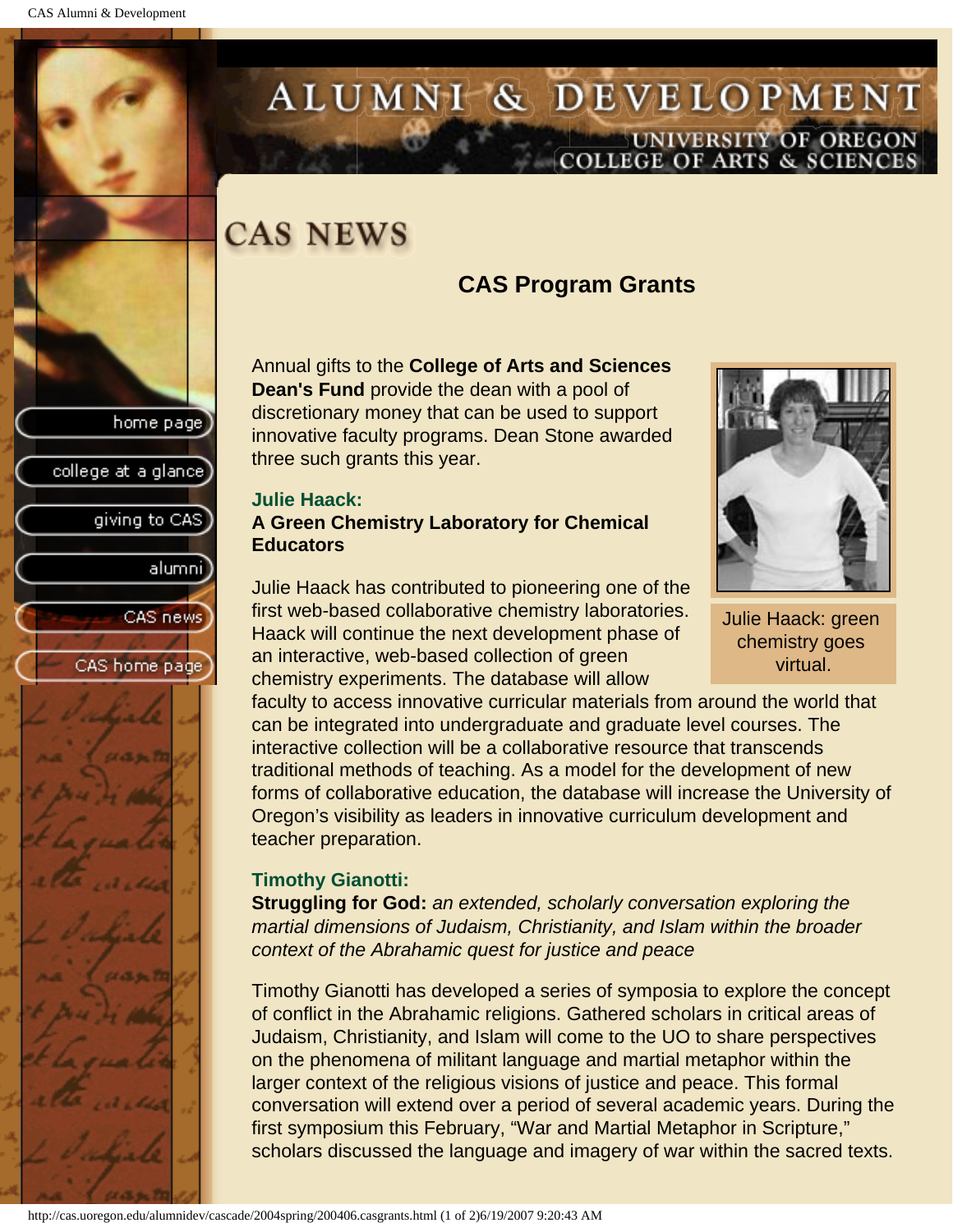

"From Holy War to Holy Peace" (winter 2006-spring 2008) will explore the potential roles that traditions can play in resolving conflict and establishing a just peace.

#### **Ina Asim: Private Life in Late Imperial China: Objects, Images, and Texts**

The conference "Private Life in Late Imperial China: Objects, Images, and Texts" will be held October 22–23, 2004. International and interdisciplinary speakers will present the latest research results from the study of material objects, written private records, and literary and visual sources. The objective is to integrate the diversity of expressions of the private revealed by these sources to enhance the concepts of private life in China. A special exhibition of the 16th Century scroll painting "Colorful Lanterns at Shangyuan" will be held at the University of Oregon Museum of Art. *For more information on Asim's research on the scroll painting and its impact on the study of private life, read "[New Media for 17th Century China](#page-25-0)".*



**COLLEGE OF ARTS AND SCIENCES** 

**University of Oregon** 

#### **COMMUNICATE INNOVATE LEAD**

1245 University of Oregon • Eugene, OR • 97403-1245 (541) 346.3950 • FAX (541) 346.3282 • alumnidev@cas.uoregon.edu

Copyright © 2004 University of Oregon

Updated June 1, 2004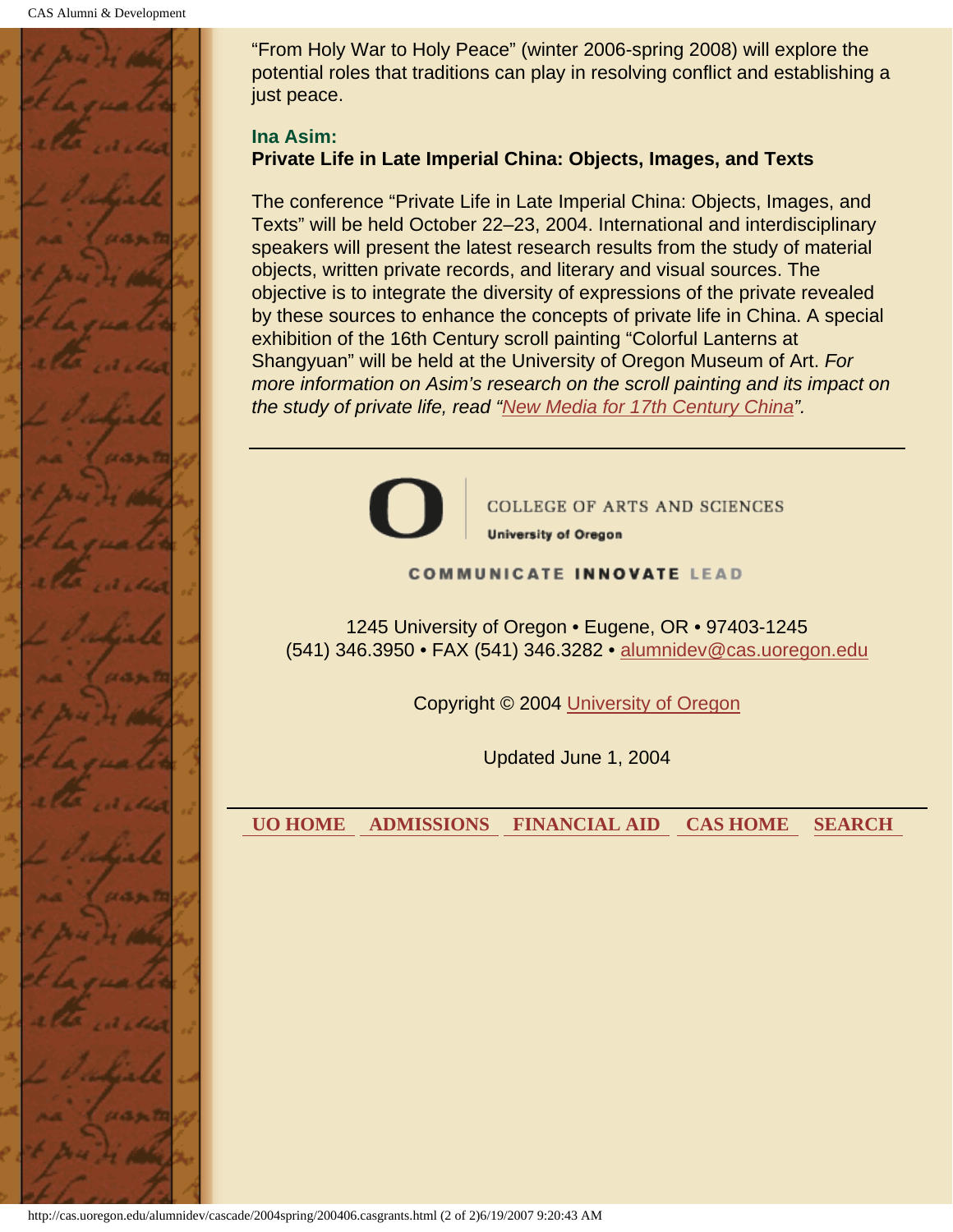CAS Alumni & Development

<span id="page-59-1"></span>

<span id="page-59-0"></span>http://cas.uoregon.edu/alumnidev/giving/howto.html (1 of 12)6/19/2007 9:20:51 AM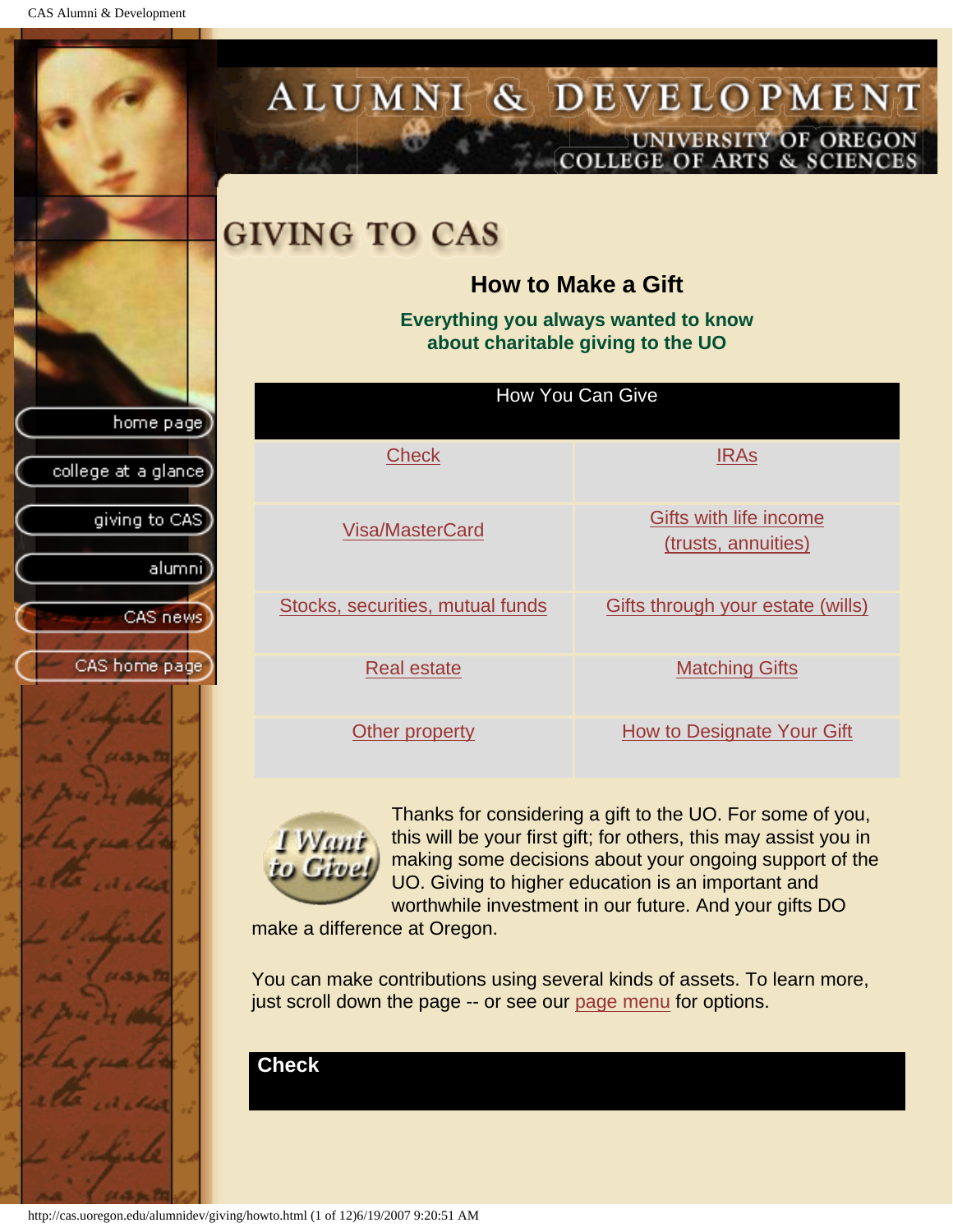

This is the easiest and quickest way to contribute. Simply make your check payable to the UO Foundation, and mail it to:

> **UO Foundation** PO Box 3346 Eugene, OR 97403-0346

You may give to the CAS Dean's Fund, any CAS department or program, or a variety of programs at the UO. [\(Click here](#page-67-1) for some ideas about funding needs in the College of Arts and Sciences.) Either send a note with your check, or put the information on the "memo" line of your check. Example:

| UO Foundation<br>BM TOTHE | 190           |
|---------------------------|---------------|
| CAS Dean's Fund           | <b>Dollar</b> |

or

"Dear UO Foundation, Please use my gift for the highest priorities in Arts and Sciences. (signed) Pat Alum"

▲ [Return to page menu](#page-59-1)

## **Why I Give**

I have had the pleasure of meeting with a number of the students and know the James T. Wetzel Scholarship is an important contribution to the accomplishment of their goals.

> **Mary Alice Wetzel '53** James T. Wetzel Memorial Scholarship Fund

### **Visa/MasterCard**

<span id="page-60-0"></span>http://cas.uoregon.edu/alumnidev/giving/howto.html (2 of 12)6/19/2007 9:20:51 AM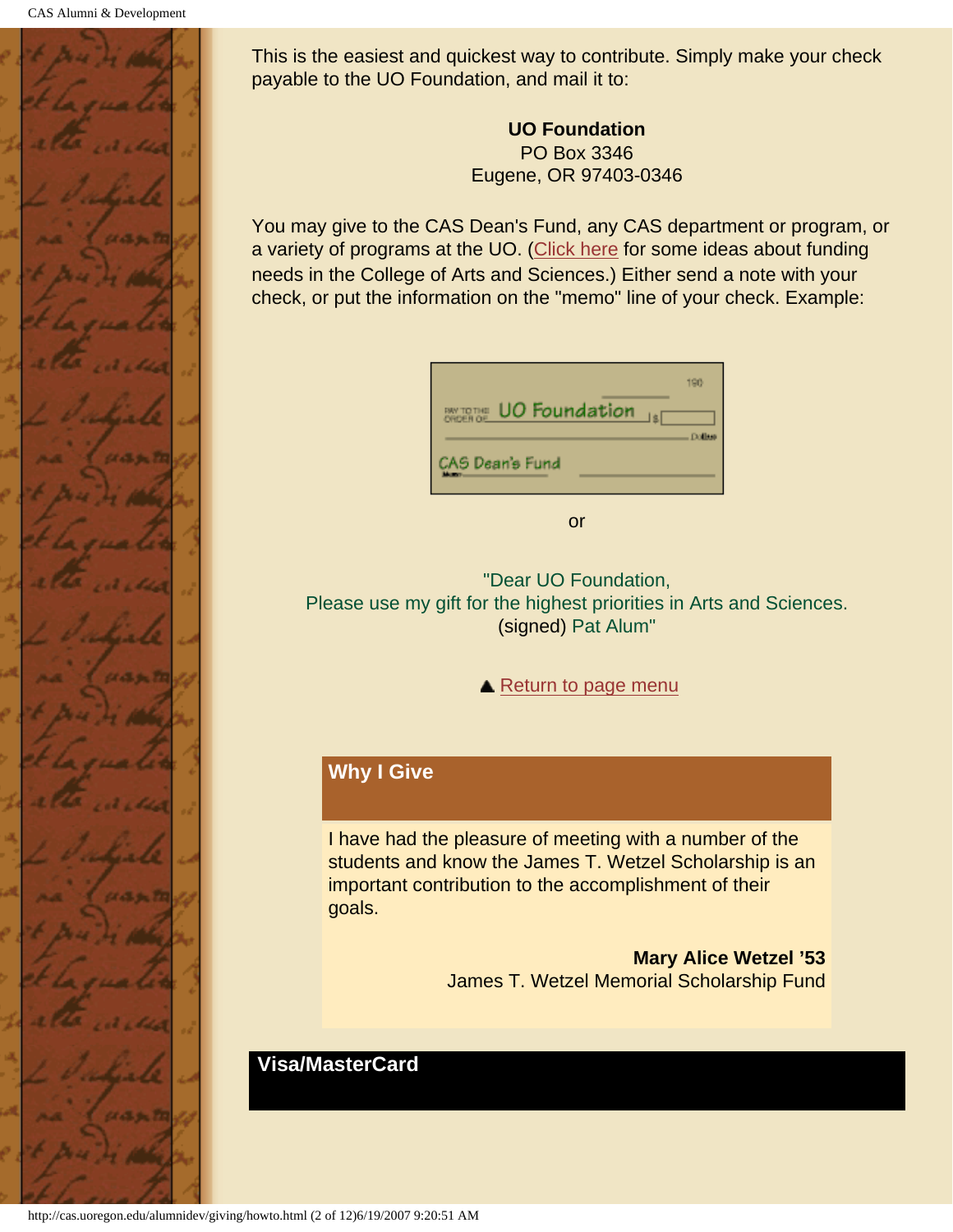

Yes, we take plastic! So, call the University of Oregon Annual Giving Program at **(800) 289-2354** and make your credit card transaction with a live person. Or click the Give button and be linked to the UO's online pledge form.



Don't forget: your gift is tax deductible. You may deduct your cash gift for up to 50% of your adjusted gross income. If you can't use the entire deduction in the year you make the gift, you can carry it over for up to five (5) successive years.

Again, you can designate how you want your gift to be used -- [click here](#page-67-1) for a list of options.

▲ [Return to page menu](#page-59-1)

### **Why I Give**

The economics education I obtained at the UO has played an important role in my business life. I'm pleased to be in a position to help enhance the experience for today's econ students.

> **George Slape '76** Slape Visiting Speaker Fund in Economics

### <span id="page-61-0"></span>**Stock, securities, bonds, mutual funds**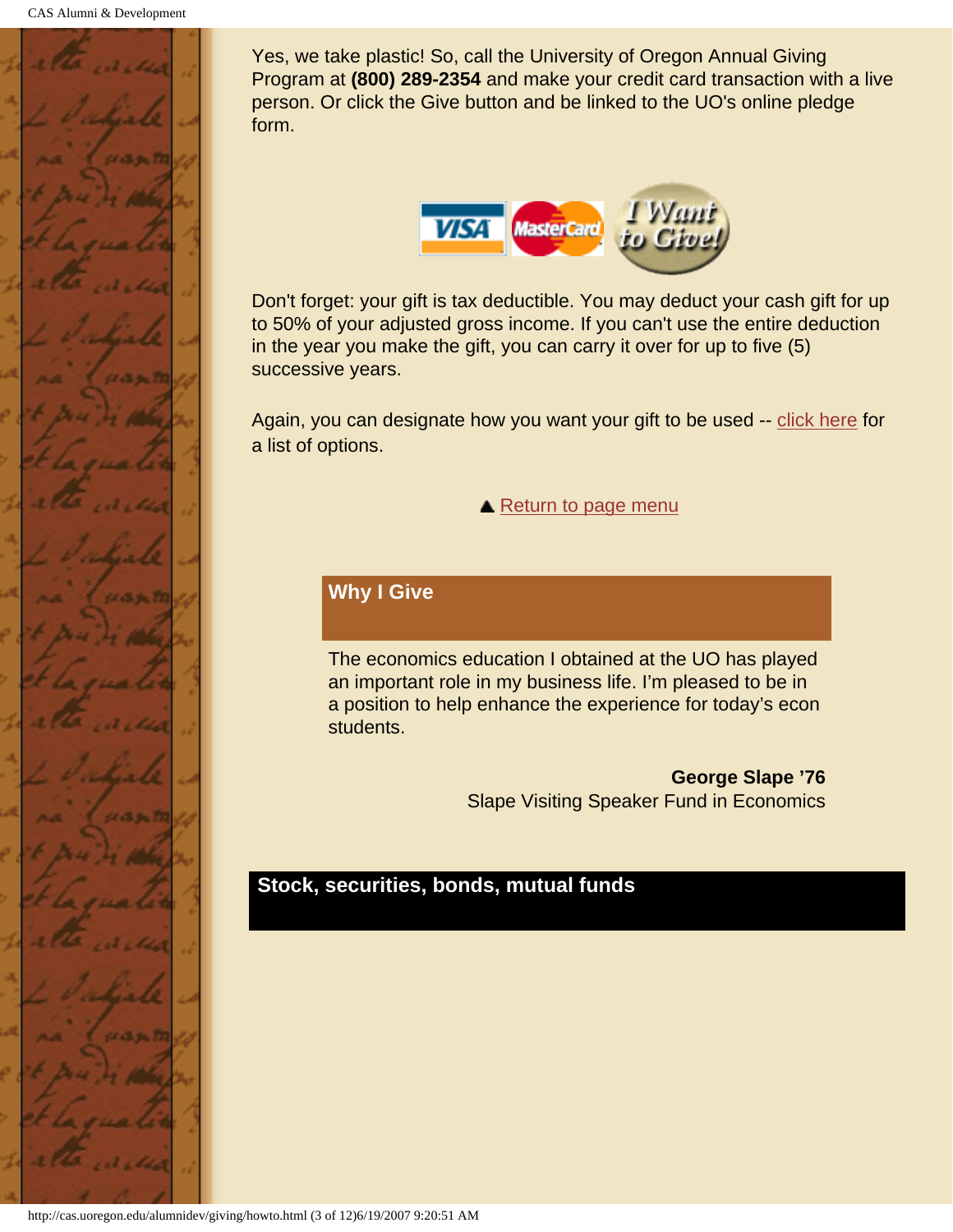



Easy to do, and the tax savings potential could be very high, depending on how much the assets have grown since you acquired them. By making your gift using appreciated stock, you get two benefits:

1) you get an income tax deduction for the full fair-market value of the securities at the time you give them;

2) you do not pay capital gain tax on the increased value of the stock. Here's an example:

You own 1,000 shares of Giftco stock which you purchased in 1985 for \$10 a share. Its current market value is \$25 a share. If you sell the stock, you will face capital gains tax on the amount by which the stock grew since you bought it -- \$14 a share. At 20% (the current long-term gain tax percentage), you will face a tax bill of \$2,800 on the sale.

However, you choose to give the UO this part of your stock portfolio. Your gift is worth \$25,000. You can deduct the full fair-market value of this gift up to 30% of your adjusted gross income (AGI).

The UO gets \$25,000 to use for a priority program or project, you get a handsome tax deduction, and the cost incurred by you on your gift to the UO is a small fraction of its actual value. Best of all, you have made a significant impact on sustaining and improving the quality of education and research at the UO.

For gifts of stock worth \$100,000 and more, you might want to consider a gift with life income ([click here](#page-66-0) for information on trusts).

If you are interested in making a gift of stock, or have questions about how to make one, please call **(541) 346-3950** and ask either for the CAS Development Office or for someone to assist you with a stock transfer gift.

**A** [Return to page menu](#page-59-1)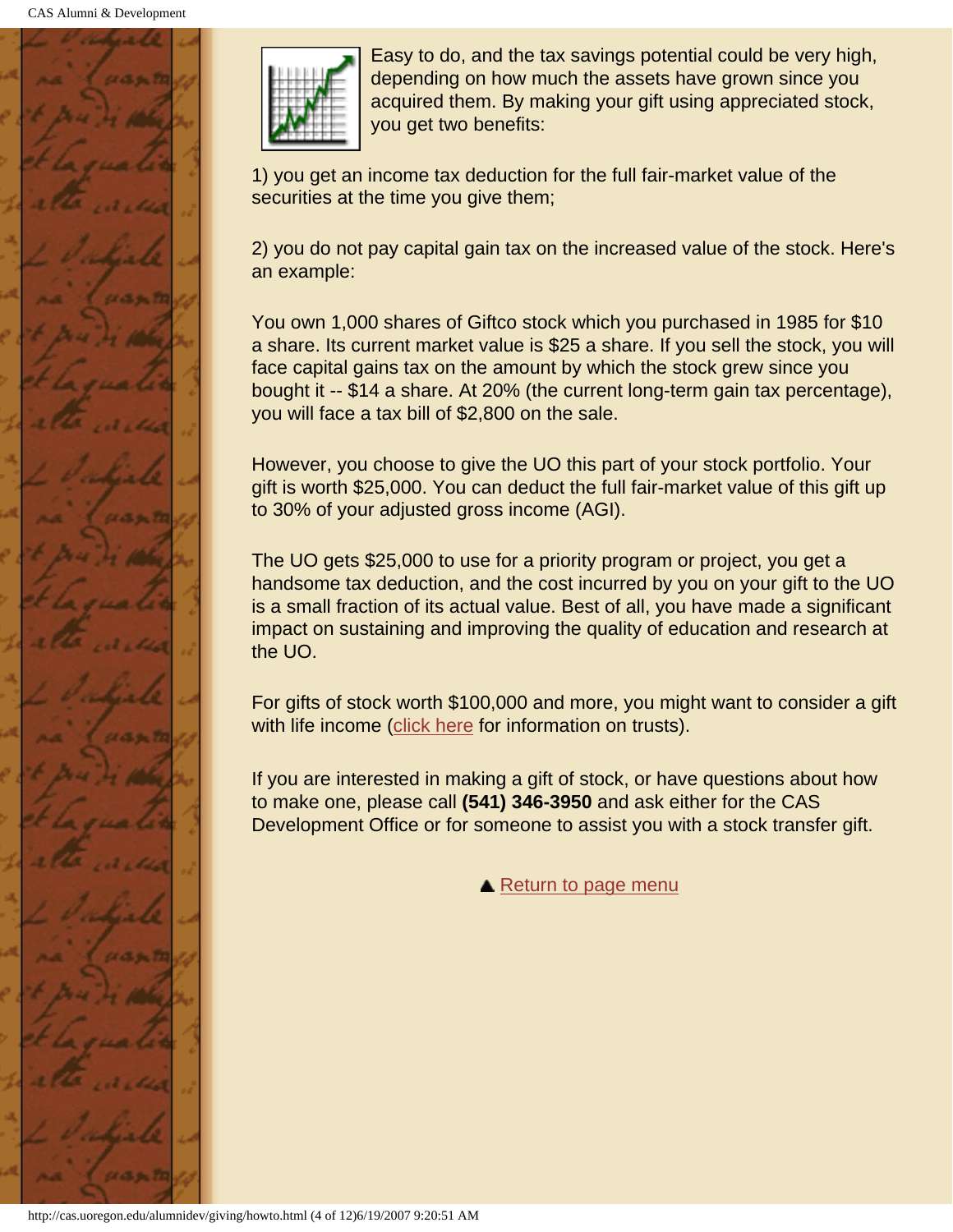

## **Why I Give**

My husband's and my life experiences have demonstrated the need for broad training in the liberal arts and sciences. My own education included study of the classics as well as the sciences and I want others to have access to the same rich experience.

> **Phyllis Hart '48** College of Arts and Sciences Scholarship Fund

### <span id="page-63-0"></span>**Real Estate**



This has become a popular vehicle for making a gift (either outright or with life income). Its formula works pretty much the same way it does for giving securities. You get an income tax deduction based upon fair market value, as determined

by a qualified appraisal, and you do not pay capital gains tax if the property has increased in value since you acquired it.

The tax rules differ relative to the kind of real estate. If you sell your primary residence, you may not face capital gains taxes. However, for vacation homes, unimproved property, or rental property, the capital gains tax on appreciation will apply to the sale. However, if you make a gift of appreciated property, you will avoid the capital gains tax. Example:

In 1980, you paid \$25,000 for a beach house in Florence. Its current market value is \$125,000. If you sold it, you would owe \$20,000 in capital gains tax (\$100,000 long-term gain @ 20%). Instead, you give it to the UO. Your gift is worth \$125,000 in tax deduction up to 30% of your AGI. If you cannot use all of this deduction in the year you make the gift, you can carry the remainder for up to an additional five (5) years.

For gifts of this magnitude and more, you might want to consider a gift with life income ([click here](#page-66-0) for information on trusts).

Now, you don't have to give the entire piece of property -- whether it's your home, a rental, a vacation home, or a vacant lot. You can give a part of the property, and get the same gift and tax benefits on the part or percentage of the property you give. This is called an "undivided fractional interest" in the property. You and the UO, as partners, will sell the property, and you will face capital gains tax only on the part you still own. This plan provides you with some cash as well as a substantial tax deduction.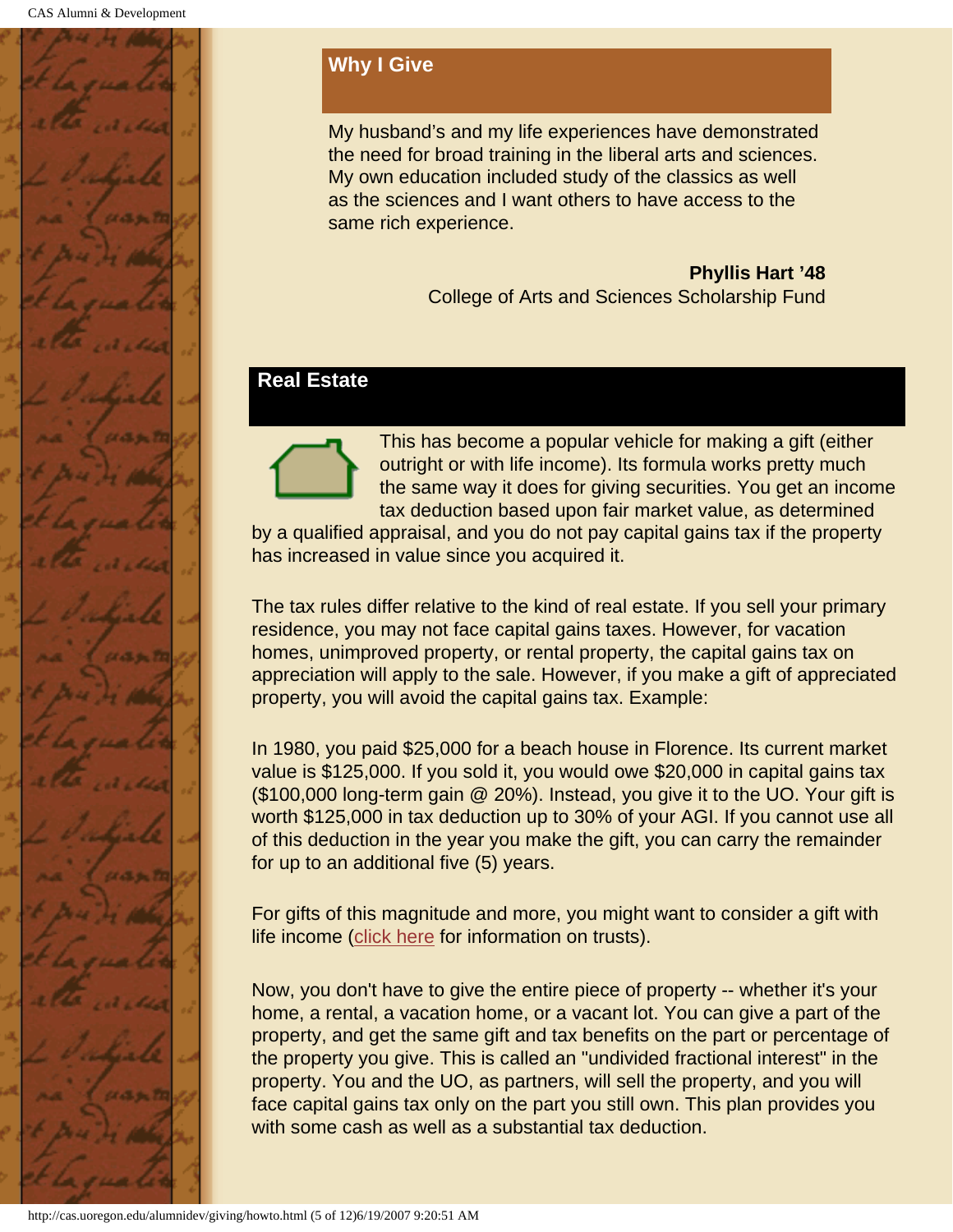

For more information, please call **(541) 346-3950** and ask either for the CAS Development Office, or for someone to assist you with a gift of real estate.

**A** [Return to page menu](#page-59-1)

### **Why I Give**

With a gift to the university, the return on investment is the knowledge that it helps the institution change lives. It's transformational—and, for me, it's a form of psychic income.

> **John Natt '64** Natt Endowment in the Arts and Sciences

## <span id="page-64-0"></span>**Other kinds of property**

(Art, rare books, boats, cars, etc.)



Planes, trains, and automobiles? Almost. You can make a gift using a variety of kinds of property. As with both stocks and real estate, you get a tax deduction and you do not have to pay capital gains taxes if the asset has appreciated in value since you acquired it.

With this category of "other kinds of property," your income tax deduction will depend on the "related use" clause. This means that if your gift is used for the educational mission of the university -- rare books for the library or fossils for the geology department -- then you can deduct the full fair-market value of the property. However, if you give your stamp collection to the Philosophy department to sell and establish a lecture series, you can only deduct your cost basis in the collection.

This can be a bit complicated, so if you're thinking of using some kind of asset other than stocks or real estate, please call the CAS Development Office to discuss your ideas. You can reach it at **(541) 346-3950.**

Again, for gifts of \$100,000 or more, you might want to consider a gift with life income ([click here](#page-66-0) for information on trusts).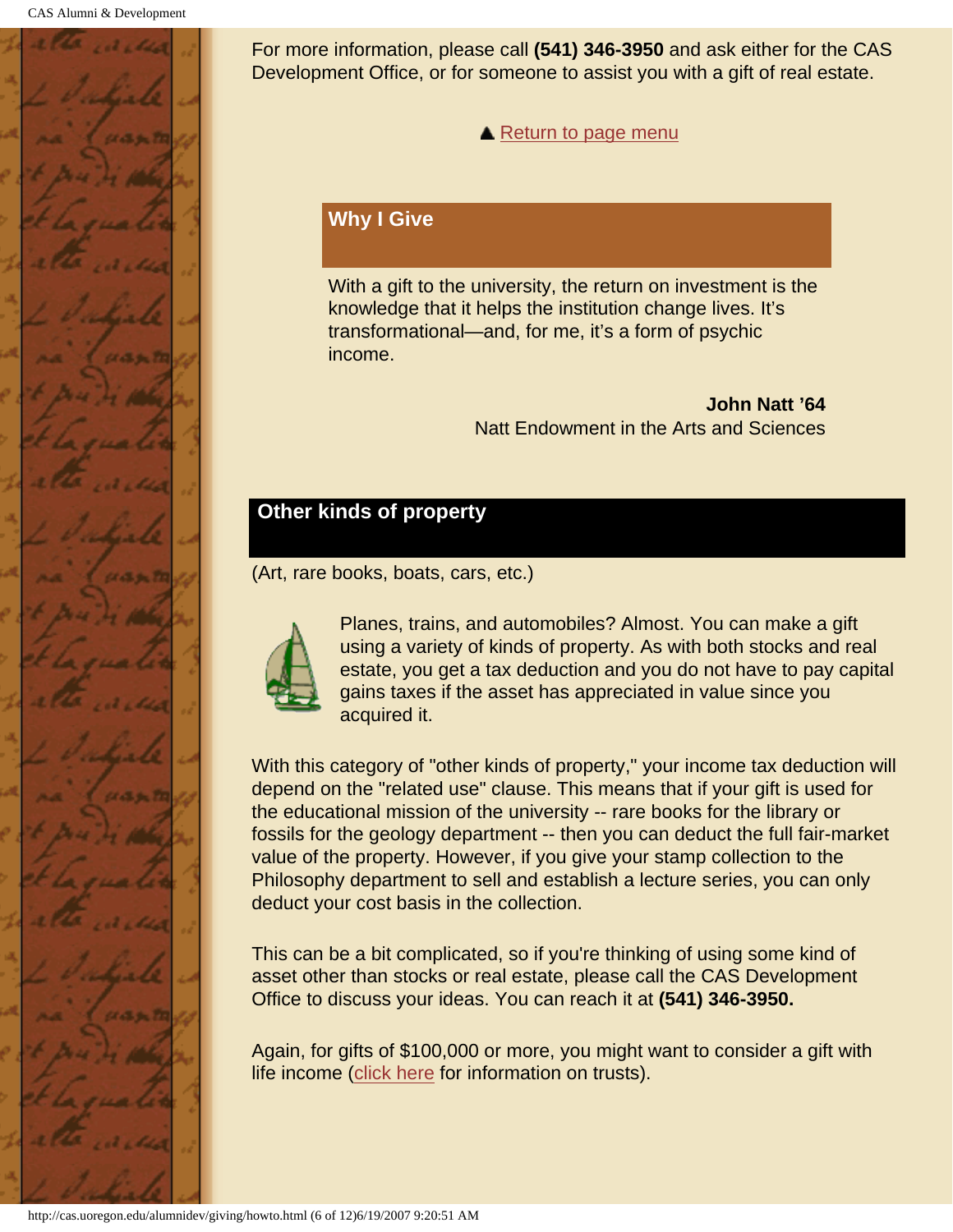

#### **▲ [Return to page menu](#page-59-1)**

### **Why I Give**

Professor Ken DeBevoise tapped into a passion my son never realized he had. I knew he would use the money well and for the right purpose: getting students excited about the process of learning.

> **Shipley Jenkins**, parent Political Science Fund

### <span id="page-65-0"></span>**IRAs**

What a marvelous invention! Sit back and watch them grow. Unlike other types of investments, IRAs carry a couple of longer term challenges. First, once you reach age 70-1/2, you MUST take distributions from your IRAs. Second, IRAs grow tax deferred, so all your distributions are subject to your regular tax rate. Finally, unlike other assets, you can't give your IRAs away during your lifetime without first taking distribution and paying tax on it.

However, using your IRA to make charitable gifts during your lifetime and/or through your estate each have advantages.

After taking an IRA distribution, you can use the cash to make a charitable gift. You may deduct your cash gift for up to 50% of your adjusted gross income. If you can't use the entire deduction in the year you make the gift, you can carry it over for up to five (5) successive years. This may have a highly mitigating effect on the tax burden you face from taking the IRA distribution. You will want to discuss this with your tax or financial advisor(s) before you choose this route. For additional discussion and examples about gifts of IRAs, read "Gift Rap" (*Cascade*, Fall 2000).

Note: recently, a donor to CAS used IRA assets to make a gift of \$1 million. With careful planning, and with very astute financial advice, his gift offset his tax burden almost completely!

You may also wish to consider using your IRA assets to make a gift through your estate. [Click here](#page-67-0) for information on estate gifts.

For additional discussion about using IRAs for charitable contributions,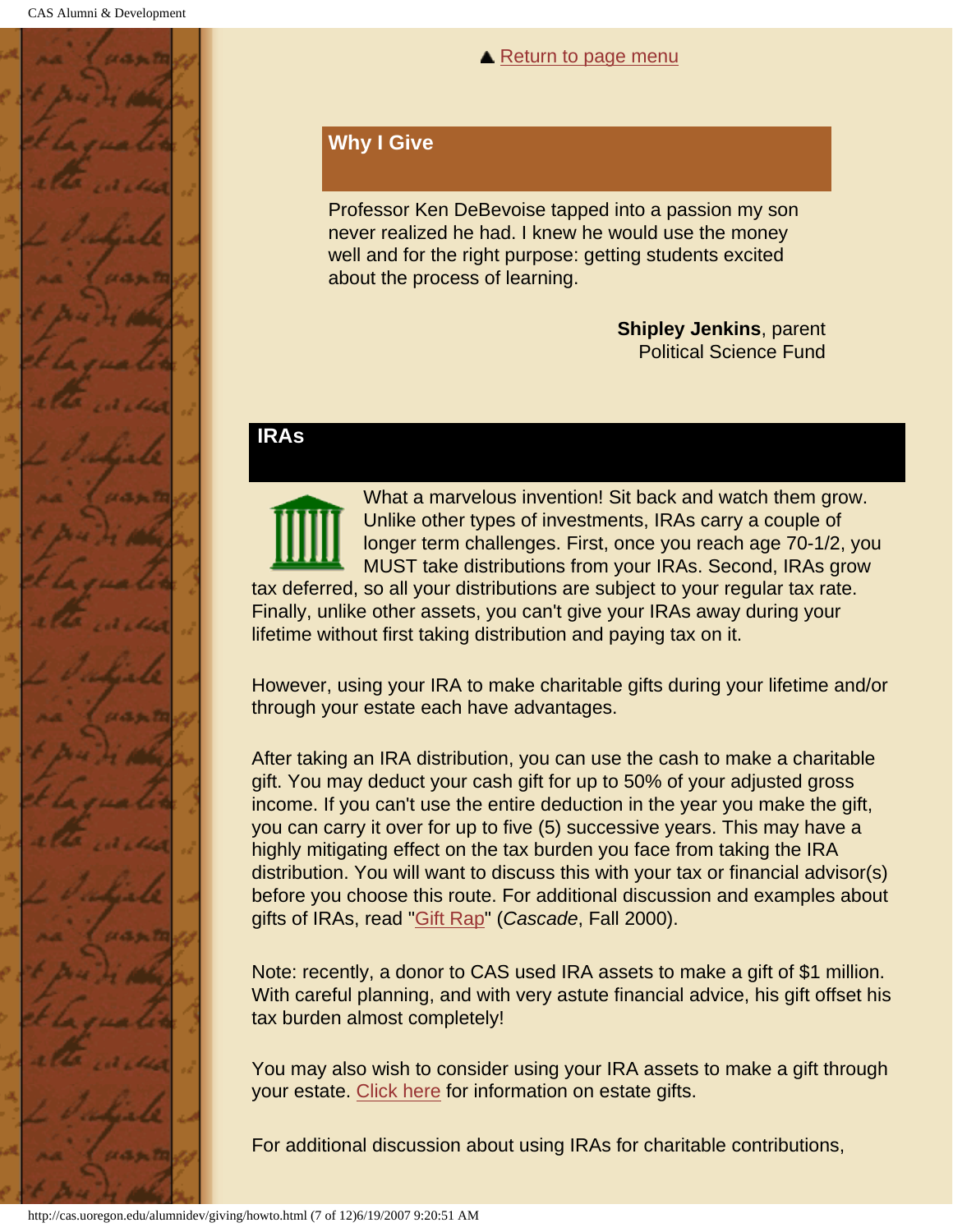<span id="page-66-0"></span>

please call the CAS Development Office at **(541) 346-3950.**

**A** [Return to page menu](#page-59-1)

### **Gifts that pay you income for life**



OK. So you've got a TON of stock that you're saving for retirement. As you need the money, you will sell off the low basis stock and live well, for many years. However, the stock has appreciated greatly. As you sell it, you will face significant capital gains tax payments. Whatever

shall you do?

You could transfer the stock to the University of Oregon Foundation (UOF) and establish a charitable remainder trust. The UOF will convert your stock to a fund that will pay you income for the rest of your life. By giving the stock to the UOF, you will avoid paying the gains taxes. You will have to pay regular income tax on the distributions you get from the trust. However, you will be able to arrange for considerable control over the flow of that income. Also, you will get a tax deduction in the year you establish the charitable trust.

Perhaps you have a large pool of dividend producing securities with a high market value, but the dividends are low. You may actually be able to increase your income through a charitable remainder trust.

And you can choose fixed amount trust payments, or variable payments that will be tied to the performance of the trust investments. You have the choice of a predictable payment, or the possibility of continued growth of your trust.

Perhaps you own rental property and you're tired of being a landlord. Or maybe you have a vacation home that does not pay for itself. These kinds of assets can also be converted to charitable remainder trusts, and could pay you considerably over the years of your retirement.

There are many ways to make your assets serve you and your favorite charities. For more information on life income gifts, please contact either the CAS Development Office at **(541) 346-3950** or a staff member in the UO Gift Planning Office at **(800) 289-2354.**

**▲ [Return to page menu](#page-59-1)**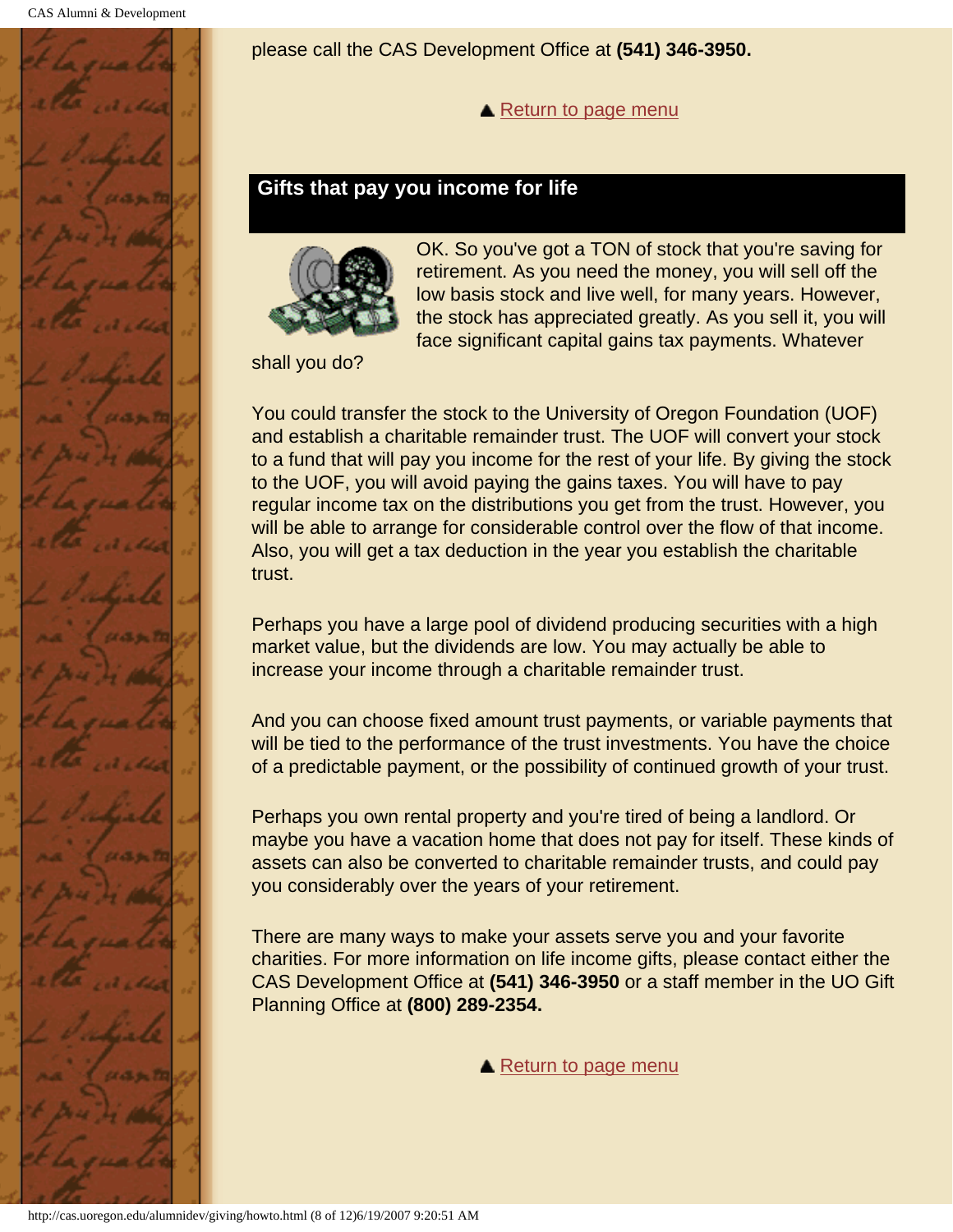## <span id="page-67-0"></span>**Gifts through your estate (wills)**



It's surprising to some people that, despite our best efforts, wealth does sometimes accumulate beyond our intention or time to spend it. If you wish to leave some (or all) of your remaining assets to the UO for use after your death, you will need a properly written and executed Will. This is called "an

estate gift," and your Will will document your intentions. Your Will should state:

"I hereby give, devise, and bequeath to the University of Oregon Foundation, a corporation existing under the laws of the State of Oregon, the following described property (or amount):"

If you decide to include the UO in your Will, please let us know so we can thank you. It will also be useful for us to review the document as it pertains to the UO, so please send us a copy of that portion along with the completed and executed signature page.

Don't forget, you can designate your estate gift for a particular interest in the College of Arts and Sciences. However, as the UO's needs change over time, it will be a good idea to discuss your intentions with someone from our Development Office to be sure that your interests and the UO's are met for the longer term. ([Click here](#page-67-1) for gift priorities.)

Please contact either the CAS Development Office at **(541) 346-3950** or a staff member in the UO Gift Planning Office at **(800) 289-2354.**

**▲ [Return to page menu](#page-59-1)** 

## <span id="page-67-1"></span>**Funding Options**



Use our secure online pledge form!

### **CAS Dean's Fund.**

Provides high utility unrestricted funds for CAS priorities, special projects, seed money for new curriculum or research initiatives, supplemental dollars for otherwise underfunded areas.

### **CAS Scholarships and Fellowships.**

The CAS Scholarship Fund gives annual awards for the "best and the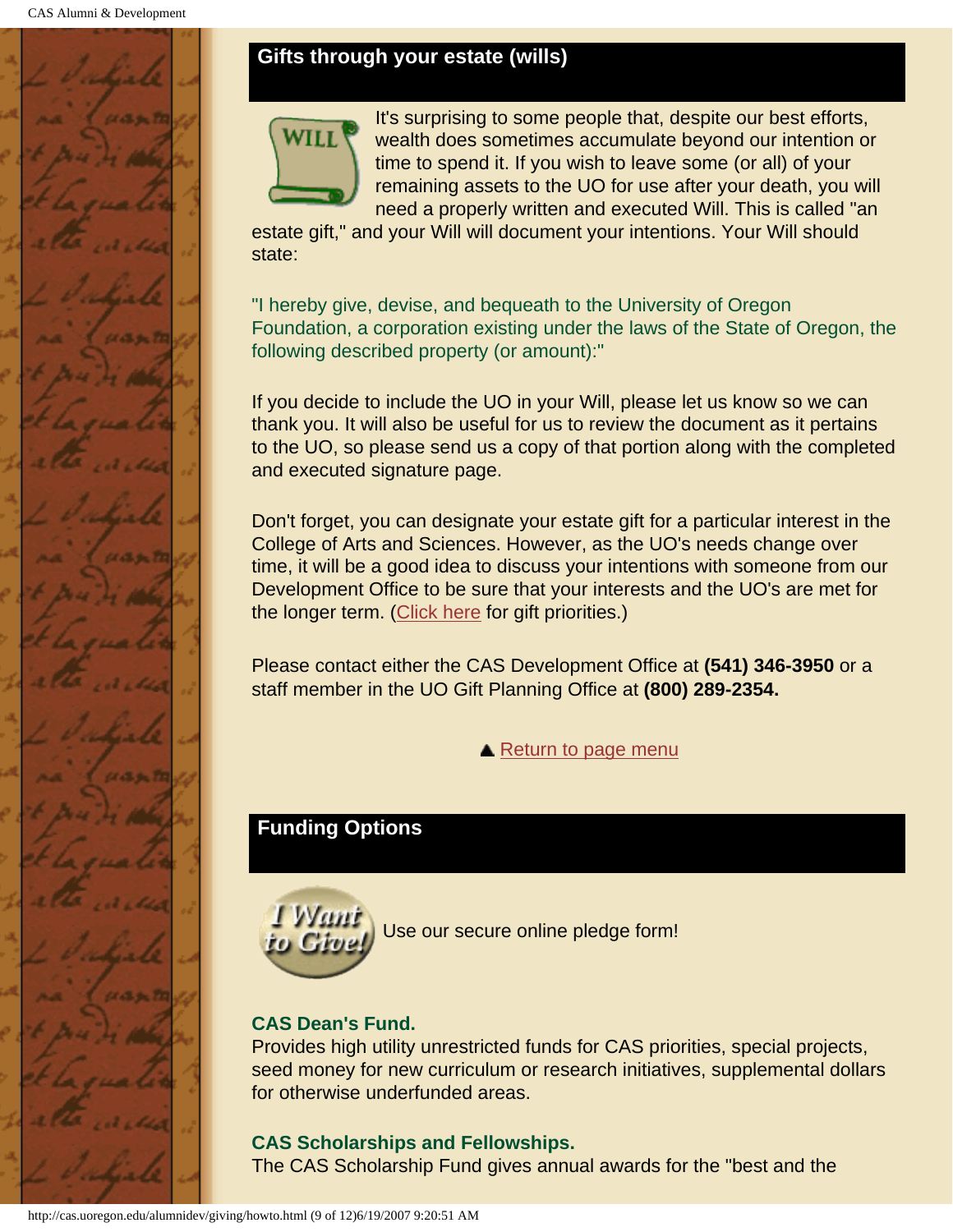

brightest" undergraduate students in Arts and Sciences. CAS Alumni Scholarships program, established in 2000, give bright need-based Oregon residents who plan to major in the College of Arts & Sciences an opportunity to attend the UO. Fellowships, such as the Risa Palm Graduate Fellowship, provide an annual award for Masters and Ph.D. level students of particular distinction.

## **Faculty support to recruit and retain the best faculty.**

Support assists in faculty teaching and research activities.

### **Facilities.**

Support provides matching dollars for building renovations needed to improve the quality of teaching and research for students and faculty.

### **Department or Program fund.**

For larger gifts to endow faculty positions, named scholarship funds, equipment funds, buildings, and other ideas you might have, please contact either Jane Gary in the CAS Development Office at **(541) 346-3950** or Hal Abrams in the UO Gift Planning Office at **(800) 289-2354**, **giftplan@uoregon.edu**.

**▲ [Return to page menu](#page-59-1)** 

## <span id="page-68-0"></span>**Ten Ways to Give to Programs that Give Back**

*For more information, call the CAS Development Office at (541) 346-3950.*

### **Community Classics.**

Bring the tragedy and comedy of ancient Greece to the UO stage. Support the performance and study of classical drama through regular performances lectures, and courses combining the classics and theatre arts disciplines. *\$2,500.*

### **Social Function.**

Help provide a forum for the discussion of political, social, economic, and environmental issues, and broaden student access to internships and research opportunities through the establishment of a Center for the Social Sciences. *\$2.5-3 million.*

### **Regional Roundtable.**

Help connect business, government, community, and university leaders with UO economists to consider the important economic questions facing Oregon and the United States at large. *\$25,000 per year.*

## **Archiving the Northwest.**

Support a full time archivist to preserve the Randall V. Mills Archive of